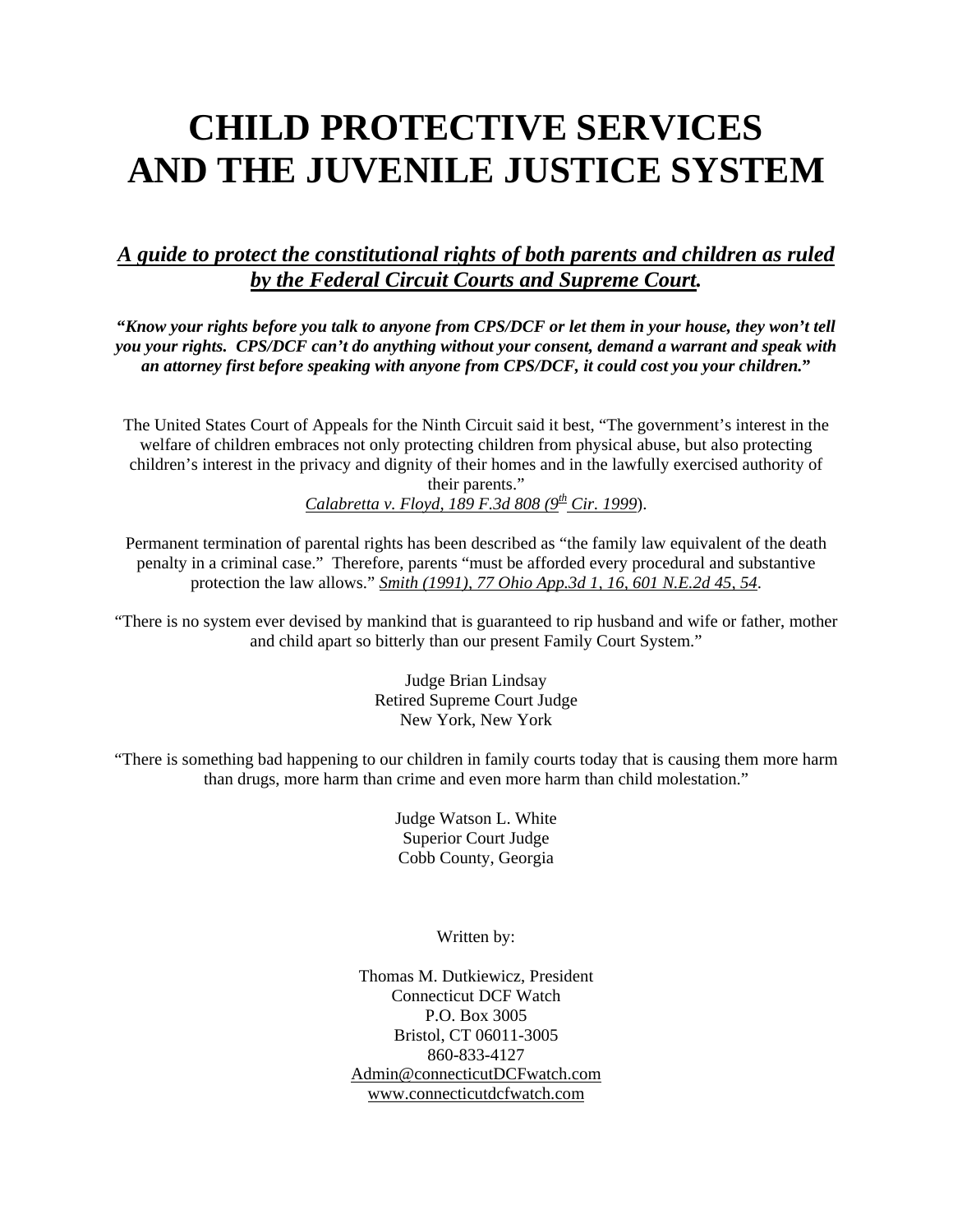#### **WE AT CONNECTICUT DCF WATCH ARE NOT ATTORNEYS AND ARE UNABLE TO OFFER ANY LEGAL ADVICE. ANY INFORMATION CONTAINED IN THIS DOCUMENT IS FOR EDUCATIONAL PURPOSES ONLY. IF YOU CHOOSE TO USE ANY OF THIS INFORMATION, YOU DO SO BY YOUR OWN CHOICE, CONVICTION AND RISK. WE ONLY OFFER UP AN OPINION FROM OUR POINT OF VIEW. WE ARE NOT RESPONSIBLE FOR ANY DECISIONS YOU CHOOSE TO MAKE OR FAIL TO MAKE. BEFORE MAKING ANY DECISIONS, SEEK LEGAL ADVICE FROM AN ATTORNEY IN THE AREA OF LAW YOU WISH TO PURSUE.**

#### **IT'S UNCONSTITUTIONAL FOR CPS TO CONDUCT AN INVESTIGATION IN THE HOME AND INTERVIEW A CHILD WITHOUT EXIGENT CIRCUMSTANCES (IMMINENT "PHYSICAL" DANGER) OR PROBABLE CAUSE**.

The decision in the case of *Doe et al, v. Heck et al (No. 01-3648, 2003 US App. Lexis 7144*) will affect the manner in which law enforcement and Child Protective Services ("CPS") investigations of alleged child abuse or neglect are conducted. The decision of the  $7<sup>th</sup>$  Circuit Court of Appeals found that the practice of a "no prior consent" interview of a child will ordinarily constitute a "clear violation" of the constitutional rights of parents under the  $4<sup>th</sup>$  and  $14<sup>th</sup>$  Amendments to the U.S. Constitution. According to the Court, the investigative interview of a child constitutes a "search and seizure" and, when conducted on private property without "consent, a warrant, probable cause, or exigent circumstances," such an interview is an unreasonable search and seizure in violation of the rights of the parent, child, and, possibly the owner of the private property.

The mere possibility or risk of harm does not constitute an emergency or exigent circumstance that would justify a forced warrantless entry and a warrantless seizure of a child. Hurlman v. Rice, (2nd Cir. 1991)

 A due-process violation occurs when a state-required breakup of a natural family is founded solely on a "best interests" analysis that is not supported by the requisite proof of parental unfitness. *Quilloin v. Walcott, 434 U.S. 246, 255, (1978*)

#### **HEARSAY STATEMENTS INADMISSIBLE FROM CASE WORKERS, POLICE COUNSELORS AND PHYSICIANS**

#### *A.G.G. v. Commonwealth of Kentucky*

The Court of Appeals of Kentucky vacated and remanded a decision by the Barren Circuit Court which terminated parental rights because of sexual abuse. The court found that a child's statements to a counselor during therapy and a physician during a physical examination were hearsay and inadmissible at trial under the U.S. Supreme Court case, *Crawford v. Washington, 541 U.S. 36, 124 S. Ct. 1354, 158 L. Ed. 2d 177 (2004***)**, because the child did not testify at trial and there was no opportunity for crossexamination of the child. Because the child's statements were inadmissible, the child welfare agency failed to present clear and convincing evidence that the child had been sexually abused. *Cite: NO. 2004- CA-001979-ME and NO. 2004-CA-002032-ME, 2005 Ky. App. LEXIS 163 (Ky. Ct. App 2005)*

#### **DISTRICT OF COLUMBIA: In re TY.B & In re TI.B**

The District of Columbia Court of Appeals reversed a lower court's order terminating a father's parental rights to his children, based on that court's finding of neglect; the appeals court holding that the erroneous termination order was based on inadmissible hearsay testimony. The Court of Appeals concluded that the father adequately preserved his objection to admission of the testimony, and consequently reversed the termination order and remanded the case for further proceedings consistent with its opinion. *Cite: No. 01-FS-1307; No. 01-FS-1320; 2005 D.C. App. LEXIS 390 (D.C. July 21, 2005)*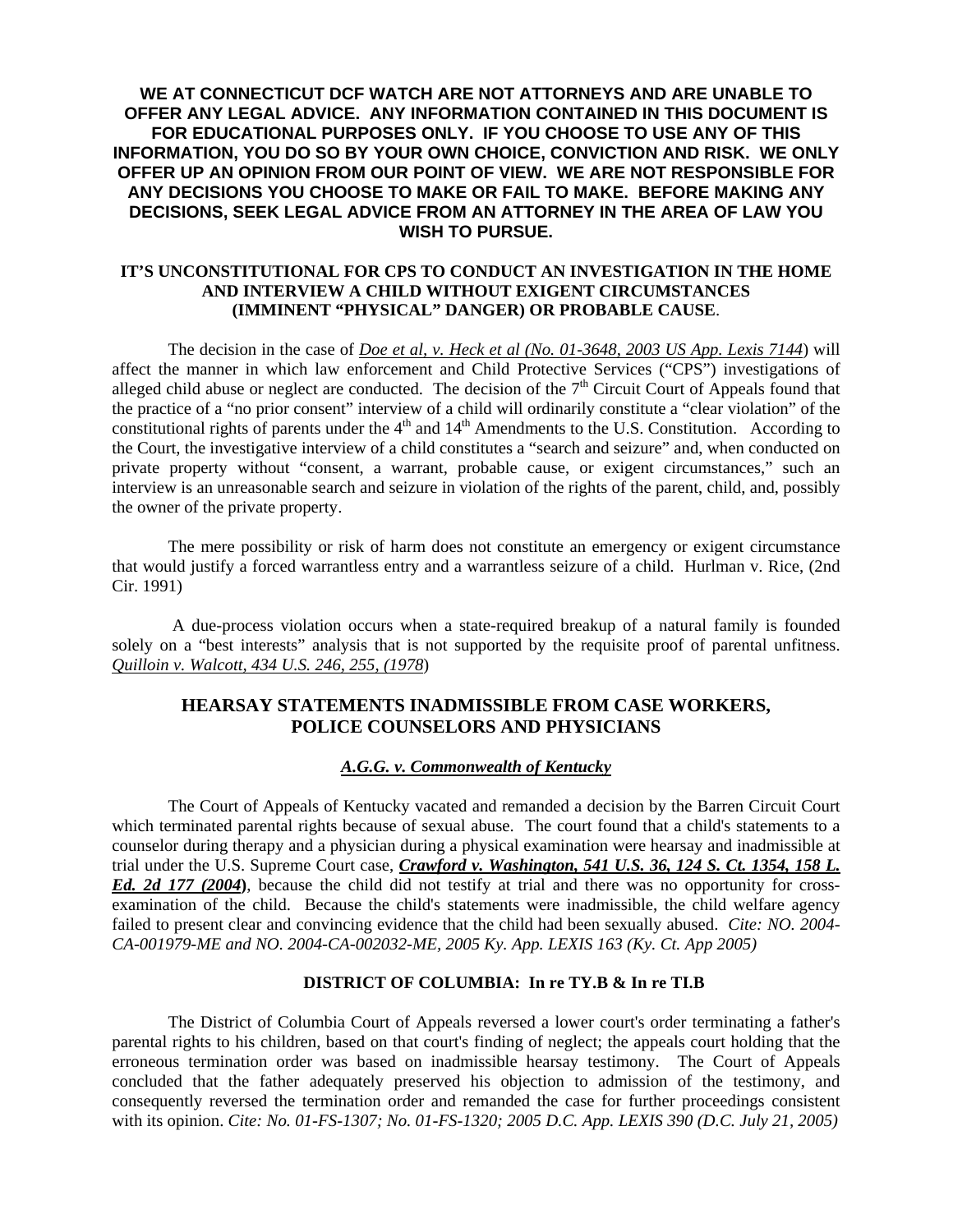## **TABLE OF CONTENTS**

| SECTION 2 - Are All CPS Workers in the United States Subject to the 4th And 14th                                                                          |
|-----------------------------------------------------------------------------------------------------------------------------------------------------------|
|                                                                                                                                                           |
|                                                                                                                                                           |
| SECTION 6 - Do Children Have Legal Standing to Sue CPS for Their Illegal<br>Abduction from Their Home and Violating Their 4th and 14th Amendment Rights?9 |
|                                                                                                                                                           |
|                                                                                                                                                           |
|                                                                                                                                                           |
|                                                                                                                                                           |
|                                                                                                                                                           |
| <b>SECTION 12 - Decisions of the United States Supreme Court Upholding Parental</b>                                                                       |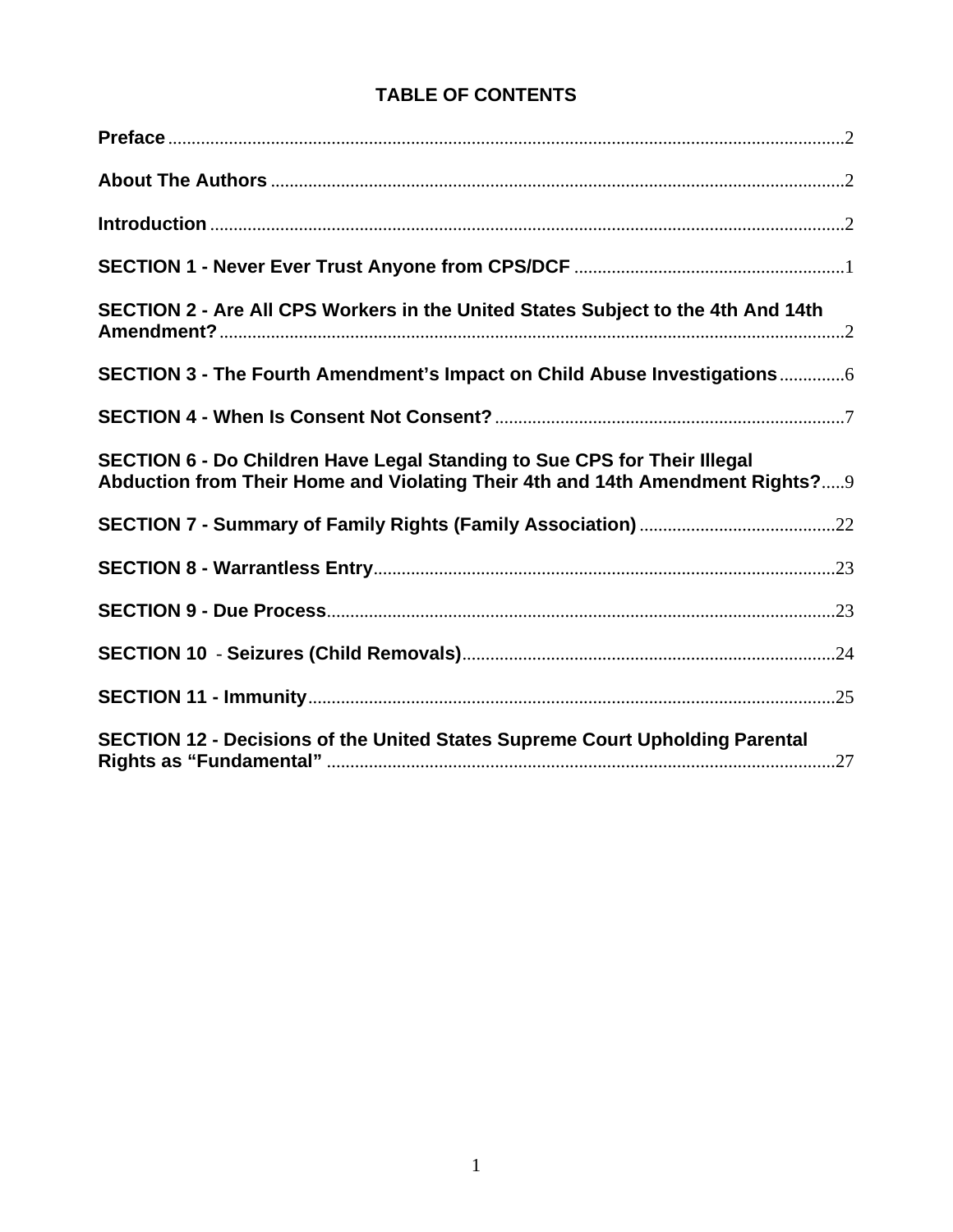#### **PREFACE**

<span id="page-3-0"></span>This is only a guide to your constitutional protections in the context of an investigation of alleged child abuse and neglect by Child Protective Services ("CPS"). Every state has variances of CPS in one form or another. Some are called DCF, DHS, DSS, DCYS, DCFS, HRS, CYS and FIA, collectively known as "CPS" for the purposes of this handbook. The material in this handbook should be supplemented by your own careful study of the  $4<sup>th</sup>$  and  $14<sup>th</sup>$  Amendments and other Constitutional protections that are guaranteed even in the context of dealing with CPS.

The intent of this handbook is to inform parents, caregivers and their attorneys that they can stand up against CPS and Juvenile Judges when they infringe upon the rights of both parents and children. As you read this handbook, you will be amazed what your rights are and how CPS conspires with the Assistant Attorney General ("AAG") who then in turn has the Judge issue warrant/orders that are unlawful and unconstitutional under the law. Contrary to what any CPS officials, the AAG, Juvenile Judge or any social workers may say, they are all subject to and must yield to the 4th and 14th Amendment just like police officers according to the Circuit and District Courts of the United States and the Supreme Court. CPS workers can be sued for violations of your 4th and 14th Amendments, they lose their "immunity" by those "Deprivation of Rights Under the Color of Law" and must be sued in their "Official and Individual" capacity in order to succeed in a §§ 1983 and 1985 civil right's lawsuit. If the police assisted CPS in that deprivation of rights, they also lose immunity and can be sued for assisting CPS in the violation of both yours and your child's rights when they illegally abduct your children or enter your home without probable cause or exigent circumstances, which are required under the warrant clause of the 14th Amendment.

#### **ABOUT THE AUTHORS**

The authors of this handbook are not attorneys and do not pretend to be attorneys. The authors were victims of a false report and were falsely accused by DCF in Connecticut without a proper investigation being conducted. The authors fought back for 8 months against this corrupt organization whose order of the day was to deny them their  $4<sup>th</sup>$ ,  $6<sup>th</sup>$  and  $14<sup>th</sup>$  Amendment rights and to fabricate false charges without evidence.

The author's goals are to not have another child illegally abducted from their family; that CPS and juvenile judges start using common sense before rushing to judgment and to conduct their investigations the same as police in order to be constitutionally correct and legal; and that CPS **MUST** by law comply with the "Warrant Clause" as required by the Constitution and the Federal Courts whereas they are "governmental officials" and are subject to the Constitution as are the police. There are **NO EXCEPTIONS** to the Constitution for CPS.

#### **INTRODUCTION**

You as a parent or caregiver MUST know your rights and be totally informed of what you have a legal right to have and to express, whether you are a parent caught up in the very oppressive, abusive and many times unlawful actions of CPS or if you have never been investigated by CPS. Many individuals come to the wrong conclusion that the parents must have been abusive or neglectful for CPS to investigate, this is just a myth. The fact of the matter is that over 80% of the calls phoned into CPS are false and bogus.

Another myth is that CPS can conduct an investigation in your home without your consent and speak to your child without your consent. CPS employees will lie to you and tell you they do not need your consent. The fact of the matter is they absolutely need your consent to come into your home and speak with your children. If there is no "exigent circumstances" (imminent danger) to your children with "probable cause" (credible witness) to support a warrant, CPS anywhere in the United States cannot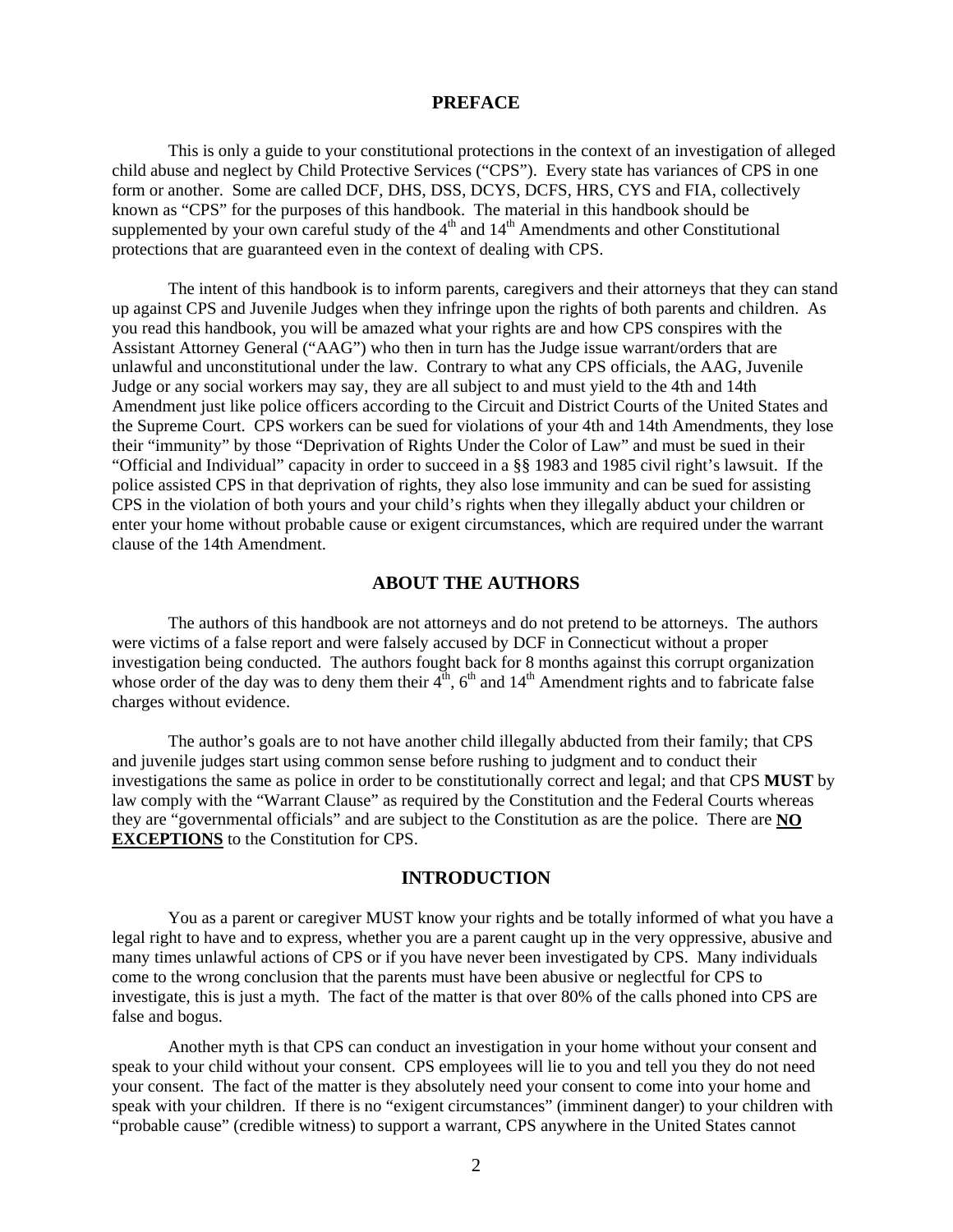lawfully enter your home and speak with you and your children. In fact, it is illegal. You can sue the social worker and the police who assist them and both lose immunity from being sued.

If CPS lies to the AAG and the Judge to get a warrant/order and you can prove it, that also is a  $4<sup>th</sup>$ and 14th Amendment rights violation which is a civil rights violation under § 1983 and conspiracy against rights covered under § 1985. If a CPS official knocks on your door, has no legal warrant, you refuse them entry, and the worker then threatens you with calling the police, this is also illegal and unlawful and both lose immunity. This is coercion, threatening and intimidation tactics even if the police only got the door open so CPS official can gain entry. Both can be sued.

Remember, CPS officials will not tell you your rights. In fact, they are going to do everything in their power including lying to you and threatening you with police presence telling you that you have to let them in. The police may even threaten you to let CPS in because you are obstructing an investigation. Many police officers do not realize that CPS MUST comply with the warrant clause of the  $14<sup>th</sup>$ Amendment or be sued for violating it.

CPS does not have a legal right to conduct an investigation of alleged child abuse or neglect in a private home without your consent. In fact removing a child from your home without your consent even for several hours is a "seizure" under federal law. Speaking to your children without your consent is also a "seizure" under the law. If CPS cannot support a warrant and show that the child is in immanent danger along with probable cause, CPS cannot enter your home and speak with your children. Remember, anonymous calls into CPS are **NEVER** probable cause under the Warrant Clause. And even if they got a name and number from the reporter on the end of the phone, that also does not support probable cause under the law. CPS must by law, investigate the caller to determine if he or she is the person who they say they are and that what they said is credible. The call alone, standing by itself, is insufficient to support probable cause under the law. Many bogus calls are made by disgruntle neighbors, ex-spouses, or someone wanting to get revenge. So CPS needs to show the same due diligence as the police to obtain sworn statements. All CPS agencies across the country have an exaggerated view of their power. What you think is or is not abuse or neglect, CPS has a totally different definition. The definition is whatever they want it to be. DCF will lie to you, mark my word, and tell you that they can do anything they want and have total immunity. Tell that to the half dozen social workers currently sitting in jail in California, they lied to the judge. We will discuss in further detail what CPS and the police can and can not do.

### **SECTION 1**

#### **THE SUPREME COURT RULED THAT THERE IS A PRESUMPTION**

#### **THAT A FIT PARENT ACTS IN THEIR CHILDREN'S BEST INTERESTS**

#### **NOT CHILD PROTECTION (CPS) OR YOUR STATE**

The United States Supreme Court has stated: "There is a presumption that fit parents act in their children's best interests, *Parham v. J. R., 442 U. S. 584, 602*; there is normally no reason or compelling interest for the State to inject itself into the private realm of the family to further question fit parents' ability to make the best decisions regarding their children. *Reno v. Flores, 507 U. S. 292, 304*. The state may not interfere in child rearing decisions when a fit parent is available. *Troxel v. Granville, 530 U.S. 57 (2000)*.

Consequently, the State of Connecticut or any state can not use the "best interest of the child" standard to substitute its judgment for a fit parent and parroting that term is "legally insufficient" to use in the court to force parents to follow some arbitrary standard, case plan or horse and pony show. The State cannot usurp a fit parent's decision making related to parental spending for their children, i.e. child support without either a demonstration the parent is unfit or there is proven harm to the child. In other words, the state and Child Protective Services can not impose a standard of living dealing with the rearing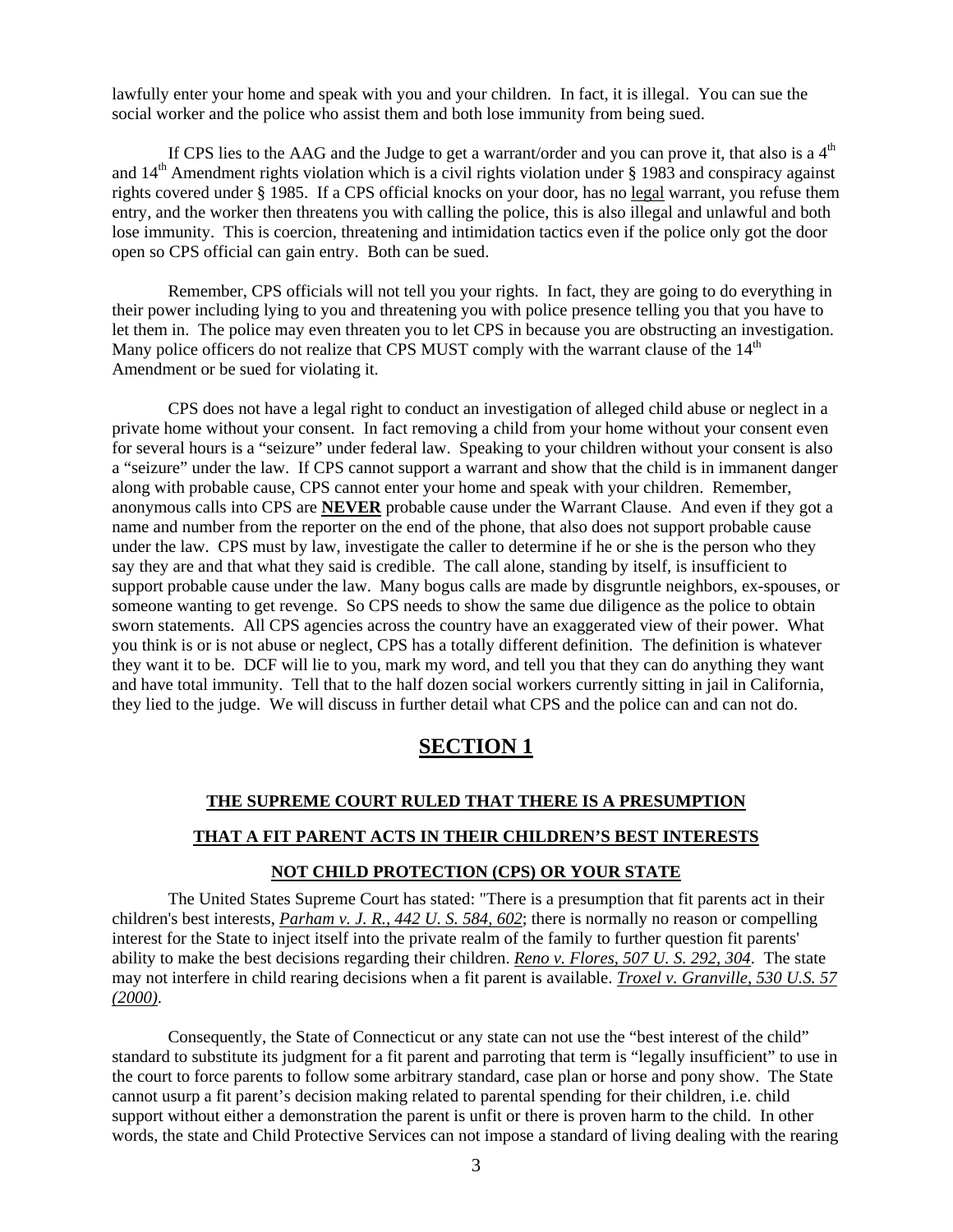of children. When they violate this fundamental right, they would be intruding on the family's life and liberty interest. The  $1<sup>st</sup>$  Amendment bars such action because the rearing of children and the best interest of children is often based on ones religious beliefs, i.e. the separation of church and state. By the state imposing any standard of living or the rearing of children, they are putting forth a religious standard by their actions i.e. how you act, what to feed the child, how to dress the child, whether or not to home school and so on. The courts and the state lack jurisdiction on what goes on in the house even though they disagree with the choices made by parents, the Plaintiffs term this "parental immunity." It's none of the state's business on how you are to raise your children. In other words, they can not falsely accuse parents of abuse or neglect just because they disagree with the method of child rearing or the standard in which they live.

State Law provisions mandate that the State invade the family, through the judiciary, to examine, evaluate, determine and conclude the terms and nature of the interpersonal relationship, spousal roles, spousal conduct, parental decision making, parenting conduct, parental spending, economic standard of living, occupations, education, savings, assets, charitable contributions and most importantly the intimate emotional, psychological and physical details of the parties and family during their marriage granting the judiciary a broad range of discretion to apply a property stripping statute with a standard of equity. This would be an abuse of the judicial power and the judicial system to intrude into U.S. citizen's lives and violate their privacy rights. It is not the state's right or jurisdiction to examine the day to day decisions and choices of citizens and then sit there in judgment and then force parents to follow conflicting standards with threat of harm for noncompliance i.e. abduction of children.

The United States Constitution's Fourteenth Amendment contains a recognized Right to Privacy. This fundamental Right to Privacy encompasses the Privacy Protected Zone of Parenting. The Plaintiff asserts that DCF policy and Connecticut General Statutes impermissibly infringe the Federal Right to Privacy to the extent they mandate the parent to support his or her children beyond a standard to prevent harm to them. They substitute the State s judgment for the parent's judgment as to the best interest of his or her children. The challenged statutes do not mandate a review to determine if demonstrable harm exists to the children in determining the amount of support that the parent must provide.

The State is not permitted and lacks jurisdiction to determine care and maintenance, i.e. spending, i.e. child discipline, decisions of a fit parent based on his or her income in an intact marriage other than to prevent harm to a child. There is no basis for the State to have a statute that mandates a fit divorced parent should support their child to a different standard, i.e. the standard of the best interests of a child. Furthermore, the State must not so mandate absent a demonstration that the choice of support provided by the parent has resulted in harm to his or her children.

The U.S. Supreme Court has mandated that the standard for the State to intrude in parenting decisions relating to grandparent visitation is no longer best interests of the child. *Troxel v. Granville, 530 U.S. 57; 120 S.Ct. 2054 (2000*). This court should recognize the changed standard of State intrusion in parenting should also apply to the context of parents care, control, and maintenance, i.e. spending, i.e. child discipline decisions, on behalf of his or her children.

In conclusion, unless CPS and the Attorney General's Office can provide the requisite proof of parental unfitness, you're State, CPS, the Attorney General's Office and the Juvenile Courts can't make on behalf of the parents or for the child unless the parent is adjudicated unfit. And as long as there is one fit parent, CPS and the Attorney General's Office can not interfere or remove a single child.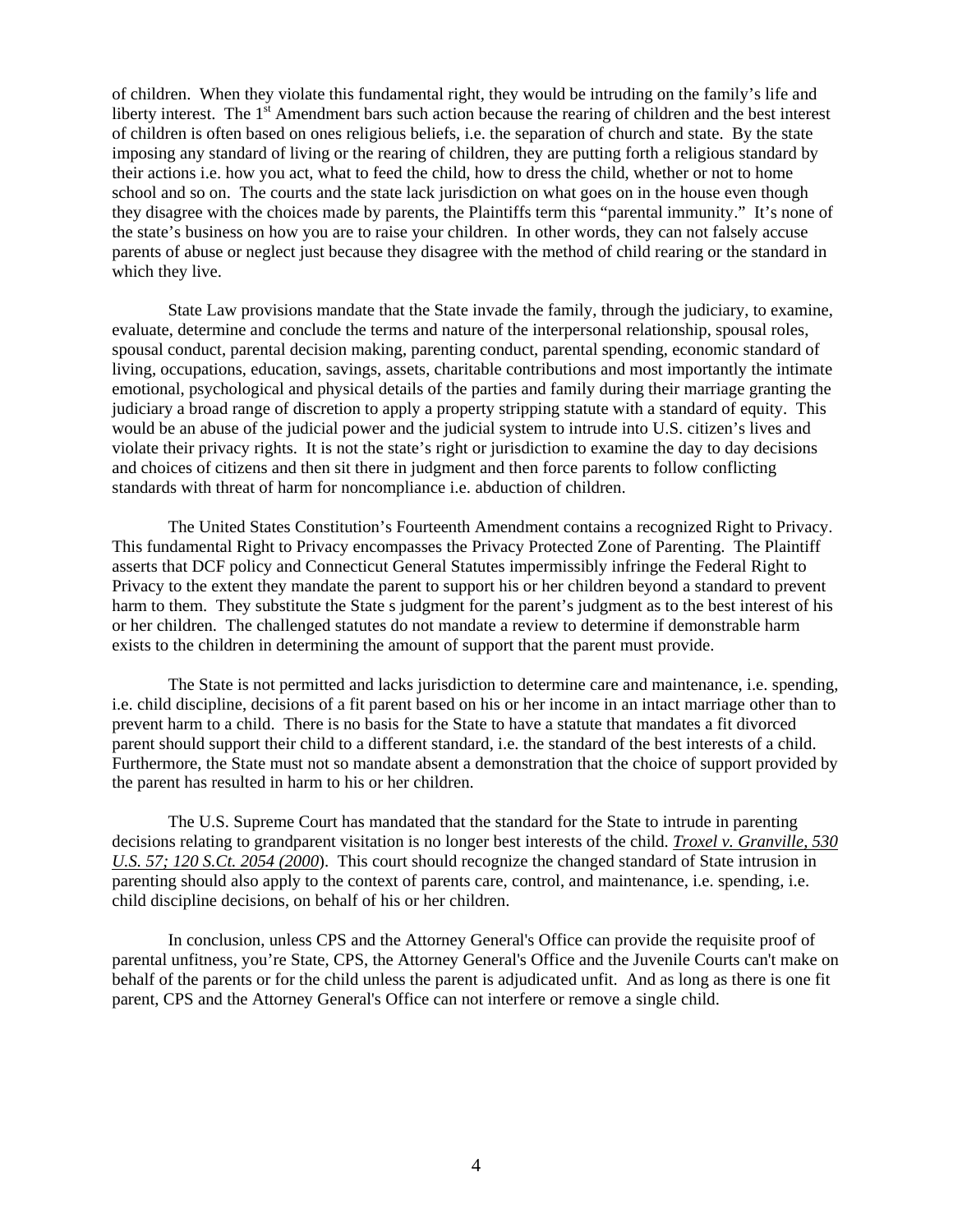### **SECTION**

### **Child Protection Threats to Take Children Ruled Illegal**

By Ofelia Casillas and Matt O'Connor Chicago Tribune Staff Reporters

A federal judge ruled that Illinois families were deprived of their constitutional rights when state child welfare officials threatened to separate parents from their children during abuse investigations.

In a decision made public Monday, U.S. District Judge Rebecca Pallmeyer found "ample evidence" that families suffered emotional and psychological injuries because the separations lasted "for more than a brief or temporary period."

The judge didn't fault the Illinois Department of Children and Family Services for erring on the side of caution in such cases, but she held that parents had a right to know the length of the expected separations and how to contest the restrictions.

In telephone interviews with the Tribune, families described being shocked, paranoid and frightened by the allegations that some thought would result in them losing their children. Parents felt that caseworkers assumed them to be guilty.

A father from Skokie spent almost a year away from his family, and the effects of the rift that developed between them remain years later.

"I don't think it can ever be repaired. We are all broken up; we are not bonded the way that we used to be," said the father, who requested that he only be identified by his first name, Patrick. "I cannot get over what they did to me. It devastated my whole entire life. I can never be the same again."

The ruling shows the dilemma facing the oft-criticized DCFS in its charge to protect children from harm but also keep families together when possible.

At issue are safety plans, part of the wholesale reforms instituted by DCFS after the public uproar over the horrific 1993 death of 3-year-old Joseph Wallace, who was killed by his mentally ill mother after he was returned to her by the state.

In her decision, Pallmeyer essentially held that DCFS had gone too far in protecting children and had eroded the constitutional rights of parents.

The safety plans are supposedly voluntary agreements by parents in most cases to leave their home indefinitely or stay under constant supervision after investigations into child abuse or neglect are launched, often based on tips to DCFS.

But most of the families who testified at a 22-day hearing in 2002 and 2003 said the investigators threatened to take away their children unless they agreed to the safety plans.

"When an investigator expressly or implicitly conveys that failure to accept a plan will result in the removal of the children for more than a brief or temporary period of time, it constitutes a threat sufficient to deem the family's agreement coerced, and to implicate due process rights," Pallmeyer wrote in the 59 page opinion.

"Significantly, [DCFS] has not identified a single family that, faced with such an express or implied threat of protective custody, chose to reject the plan," the judge said.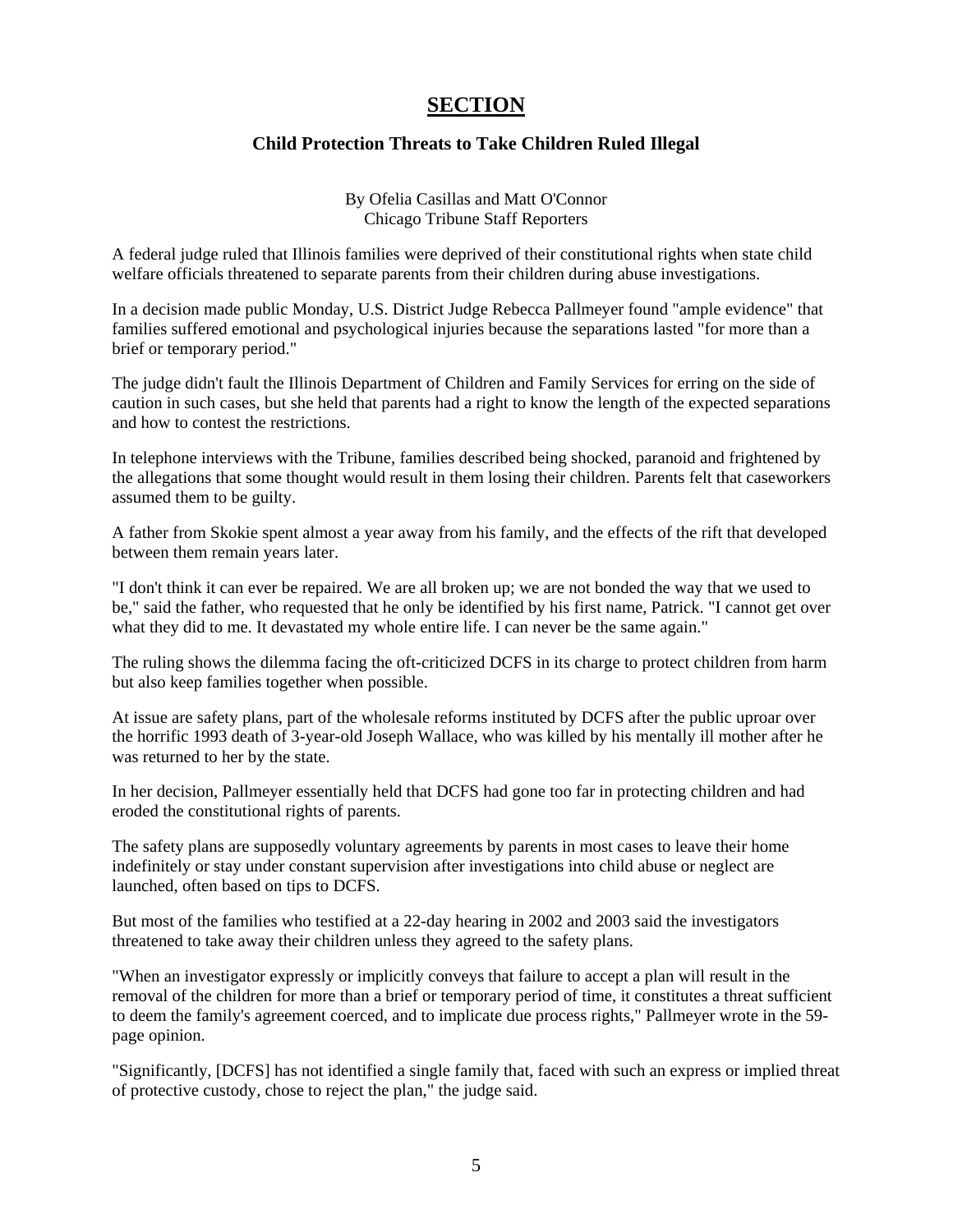Pallmeyer gave DCFS 60 days to develop "constitutionally adequate procedures" for families to contest the safety plans.

Diane Redleaf, one of the plaintiffs' attorneys, said about 10 families were involved in the court case, but that Pallmeyer's decision would affect thousands of families who agree to safety plans each year.

"Instead of protecting children, the state is actually destroying families and hurting children," Redleaf said.

Diane Jackson, a DCFS spokeswoman, said Pallmeyer's review of safety plans was limited to 2002 and before and didn't consider changes since then.

"We have definitely made changes," said Jackson, declining to be more specific until DCFS can report to Pallmeyer.

Cook County Public Guardian Robert Harris applauded Pallmeyer's decision.

No real due process'

"It's abridging both the children's and the parents' rights to have that amorphous safety plan that could go on forever," he said. "There is no real due process. There is no [procedure] to complain unless you have some money to hire a lawyer."

This is the second significant ruling by Pallmeyer to go against DCFS stemming from the same lawsuit. In 2001, she found that DCFS investigators often made findings of child abuse on little evidence, unfairly blacklisting professionals accused of wrongdoing. The judge extended new protections to teachers, daycare providers, nannies, social workers and others who work directly with children. Those protections are intended to keep the falsely accused from losing their jobs.

As part of assessing whether a child is in danger, DCFS specialists determine whether one of 15 safety factors is present, including if a household member is violent or sexual abuse is suspected. For DCFS to determine a child to be unsafe requires the finding of only one safety factor, some of which require little or no evidence of risk of harm--a fact that drew the criticism of plaintiffs.

But Pallmeyer defended that practice, concluding that "it is not improper for DCFS to err on the side of caution given the significant state interest in protecting children from harm."

But the plans can't remain in place indefinitely, she held.

According to the decision, one day-care worker accused of improperly touching a child was forced out of his own home for nearly a year before a judge at an administrative hearing cleared him of the charges- based in part on information available early on.

Patrick, the father from Skokie, spent 11 months away from his three children and his wife, missing their birthdays and a wedding anniversary.

Even though the allegations concerned his workplace, a DCFS investigator threatened to put his children- -a boy, then 10, and two girls, then 12 and 13--in a foster home unless he moved out of their home, Patrick said Monday.

He went home, grabbed a few belongings and later moved in with his sister in Chicago.

"I was put out on the street," said Patrick, crying. "I was just totally violated."

It wasn't until a month later that he was able to explain the circumstances to his children after the caseworker allowed a visit.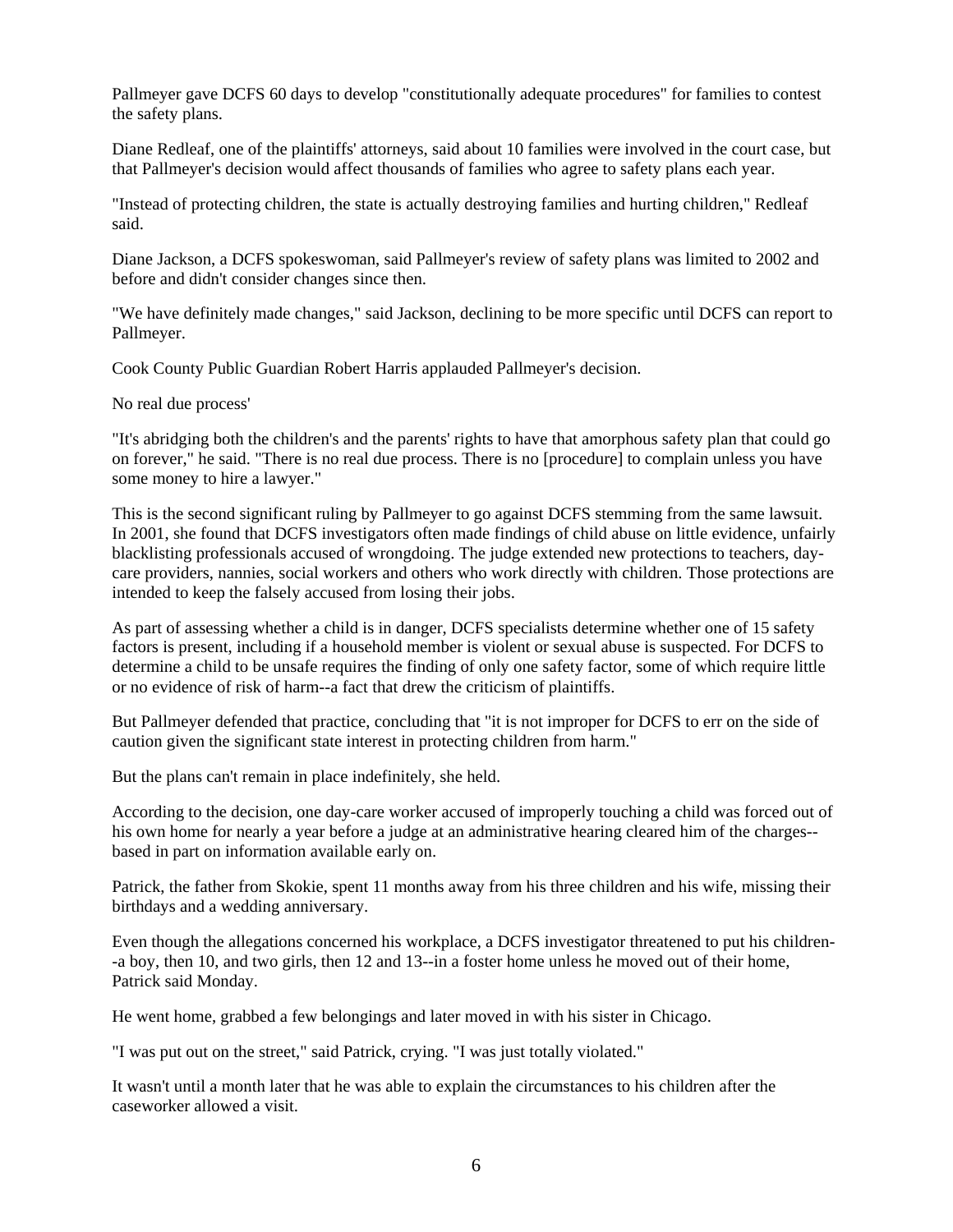Heart-wrenching goodbyes

Soon, the father was able to see his children at church and later had supervised visits. The goodbyes were heart-wrenching, Patrick recalled.

"I would have to come here after my wife got off work, and then I would have to leave," the father said. "It was really emotional every time I left, every single night. And my kids didn't understand why I had to leave. They were very confused and very hurt. They still are."

At the time, his son was acting up at school. His daughters cried in class, their grades falling, he said.

After he was cleared of the allegations in December 2001, Patrick was unable to find a job in child care, despite about a decade of experience. The lengthy separation changed his relationship with his family, he said.

"I never got any type of apology, any type of thing to say your kids might be messed up, let us give you counseling," Patrick said of DCFS.

In another case, James Redlin, a teacher, was accused by a passenger of inappropriately touching his son, Joey, then 6, who suffers from a mild form of autism, during a Metra train ride to the Field Museum in the summer of 2000.

Joey's mother, Susan Redlin, said Monday that her husband was tickling their son, carrying the boy on his lap and holding him up to look out the window.

DCFS required that the father not act as an independent caretaker for his son until the case was resolved, effectively leaving the family "prisoners" in their own home, according to the court ruling.

Joey's mother, responsible for supervising her son under the safety plan, has multiple sclerosis and uses a wheelchair. "My husband and son could not be out of my sight," she said.

The husband was cleared of wrongdoing by September. Until then, father and son were forced to forgo trail hikes, carnival adventures, movie outings--and plans to teach Joey how to ride a bike.

"It made Jim awfully leery of being alone with Joey, even hugging him, even holding hands," Susan Redlin said. "That was the worst. If I enjoy hugging my [son], am I a pervert?"

Just Sunday, Susan Redlin said, she was out with her son and was about to swat him jokingly on the rear when she stopped herself.

"I did not do that," she said. "What if someone is watching?"

# **SECTION 2**

# **The Social Worker At Your Door: 10 Helpful Hints**

*By Christopher J. Klicka, Senior Counsel for the Home School Legal Defense Association*

More and more frequently, home schoolers are turned in on child abuse hotlines to social service agencies. Families who do not like home schoolers can make an anonymous phone call to the child abuse hotline and fabricate abuse stories about home schoolers. The social worker then has an obligation to investigate. Each state has a different policy for social workers, but generally they want to come into the family's home and speak with the children separately. To allow either of these to occur involves great risk to the family.

The home school parent, however, should be very cautious when an individual identifies himself as a social worker. In fact, there are several tips that a family should follow: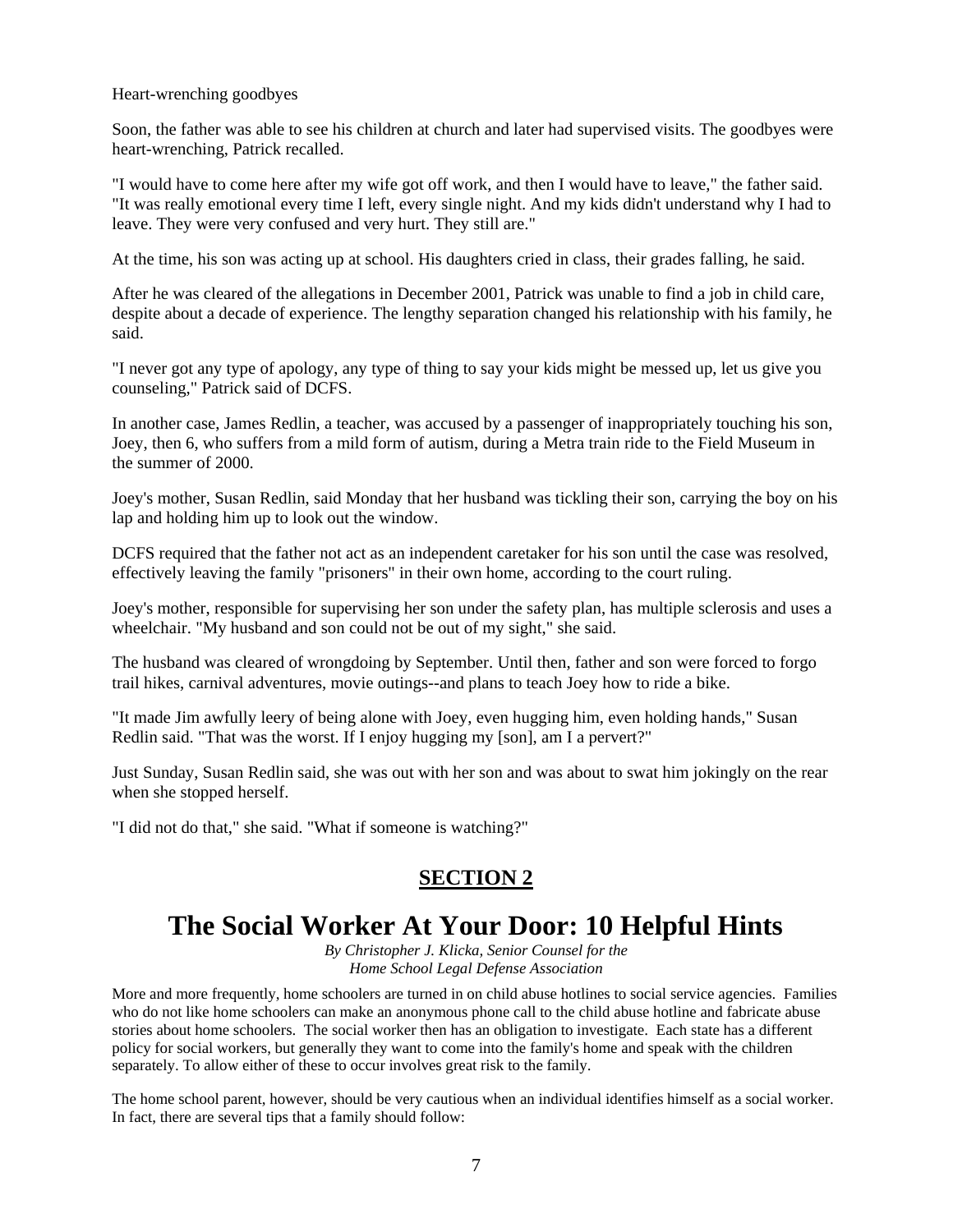- 1. Always get the business card of the social worker. This way, when you call your attorney or Home School Legal Defense Association, if you are a member, the attorney will be able to contact the social worker on your behalf. If the situation is hostile, HSLDA members should immediately call our office and hand the phone out the door so an HSLDA lawyer can talk to the social worker. We have a 24 hour emergency number.
- 2. Find out the allegations. Do not fall for the frequently used tactic of the social worker who would tell the unsuspecting victims that they can only give you the allegations after they have come into your home and spoken to your child separately. You generally have the right to know the allegations without allowing them in your home.
- 3. Never let the social worker in your house without a warrant or court order. All the cases that you have heard about where children are snatched from the home usually involve families waiving their Fourth Amendment right to be free from such searches and seizures by agreeing to allow the social worker to come inside the home. A warrant requires "probable cause" which does not include an anonymous tip or a mere suspicion. This is guaranteed under the Fourth Amendment of the U.S. Constitution as interpreted by the courts. (In extremely rare situations, police may enter a home without a warrant if there are exigent circumstances, i.e., police are aware of immediate danger or harm to the child.)

However, in some instances, social workers or police threaten to use force to come into a home. If you encounter a situation which escalates to this level, record the conversation if at all possible, but be sure to inform the police officer or social worker that you are doing this. If entry is going to be made under duress you should say and do the following: "I am closing my front door, but it is unlocked. I will not physically prevent you from entering, and I will not physically resist you in any way. But you do not have my permission to enter. If you open my door and enter, you do so without my consent, and I will seek legal action for an illegal entry."

- 4. Never let the social worker talk to your children alone without a court order. On nearly every other incident concerning our members, HSLDA has been able to keep the social worker away from the children. On a few occasions, social workers have been allowed to talk with children, particularly where severe allegations are involved. In these instances, an attorney, chosen by the parent, has been present. At other times, HSLDA had children stand by the door and greet the social worker, but not be subject to any questioning.
- 5. Tell the official that you will call back after you speak with your attorney. Call your attorney or HSLDA, if you are a member.
- 6. Ignore intimidations. Normally, social workers are trained to bluff. They will routinely threaten to acquire a court order, knowing full well that there is no evidence on which to secure an order. In 98 percent of the contacts that HSLDA handles, the threats turn out to be bluffs. However, it is always important to secure an attorney in these matters, since there are occasions where social workers are able to obtain a court order with flimsy evidence. HSLDA members should call our office in such situations.
- 7. Offer to give the officials the following supporting evidence:
	- a. a statement from your doctor, after he has examined your children, if the allegations involve some type of physical abuse;
	- b. references from individuals who can vouch for your being good parents;
	- c. evidence of the legality of your home school program. If your home school is an issue, HSLDA attorneys routinely assist member families by convincing social workers of this aspect of an investigation.
- 8. Bring a tape recorder and/or witnesses to any subsequent meeting. Often times HSLDA will arrange a meeting between the social worker and our member family after preparing the parents on what to discuss and what not to discuss. The discussion at the meeting should be limited to the specific allegations and you should avoid telling them about past events beyond what they know. Usually, anonymous tips are all they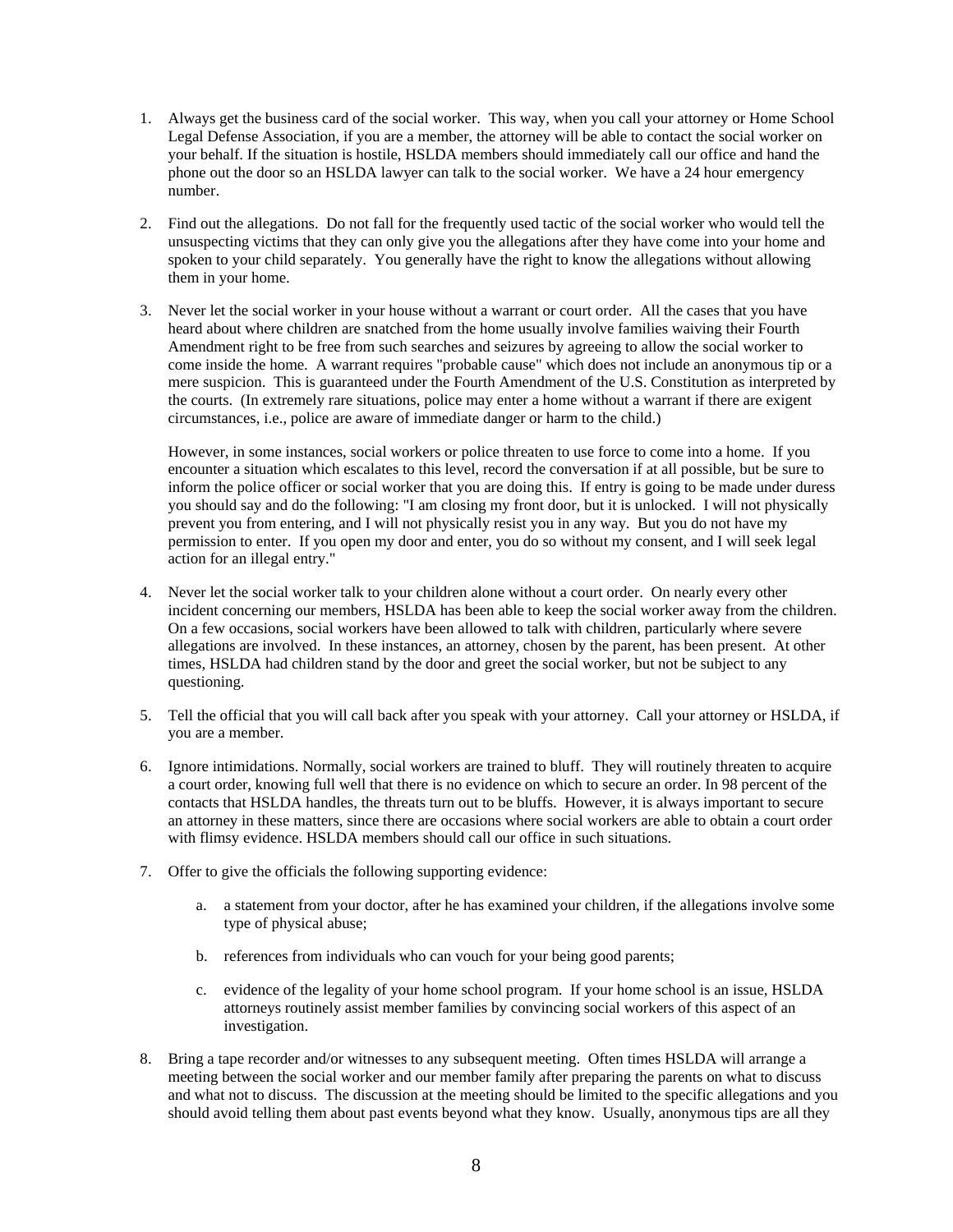have to go on, which is not sufficient to take someone to court. What you give them can and will be used against you.

- 9. Inform your church, and put the investigation on your prayer chain. Over and over again, HSLDA has seen God deliver home schoolers from this scary scenario.
- 10. Avoid potential situations that could lead to a child welfare investigation.
	- a. Conduct public relations with your immediate neighbors and acquaintances regarding the legality and success of home schooling.
	- b. Do not spank children in public.
	- c. Do not spank someone else's child unless they are close Christian friends.
	- d. Avoid leaving young children at home alone.

In order for a social worker to get a warrant to come and enter a home and interview children separately, he is normally required, by both statute and the U.S. Constitution, to prove that there is some "cause." This is a term that is synonymous with the term "probable cause". "Probable cause" or cause shown is reliable evidence that must be corroborated by other evidence if the tip is anonymous. In other words, an anonymous tip alone and mere suspicion is not enough for a social worker to obtain a warrant.

There have been some home-schooled families who have been faced with a warrant even though there was not probable cause. HSLDA has been able to overturn these in court so that the order to enter the home was never carried out. Home School Legal Defense Association is committed to defending every member family who is being investigated by social workers, provided the allegations involve home schooling. In instances when the allegations have nothing to do with home schooling, HSLDA will routinely counsel most member families on how to meet with the social worker and will talk to the social worker to try to resolve the situation. If it cannot be resolved, which it normally can be in most instances by HSLDA's involvement, the family is responsible for hiring their own attorney.

HSLDA is beginning to work with states to reform the child welfare laws to guarantee more freedom for parents and better protection for their parental rights. HSLDA will be sending out Alerts to its members in various states where such legislation is drafted and submitted as a bill.

For further information on how to deal with social workers, HSLDA recommends *Home Schooling: The Right Choice*, which was written with the intention of informing home school parents of their rights in order to prevent them from becoming a statistic. Federal statistics have shown that up to 60 percent of children removed from homes, upon later review, should never have been removed. The child welfare system is out of control, and we need to be prepared. To obtain *The Right Choice* or join the Home School Legal Defense Association, call 540-338-5600, or write HSLDA, P.O. Box 3000, Purcellville, VA 20134.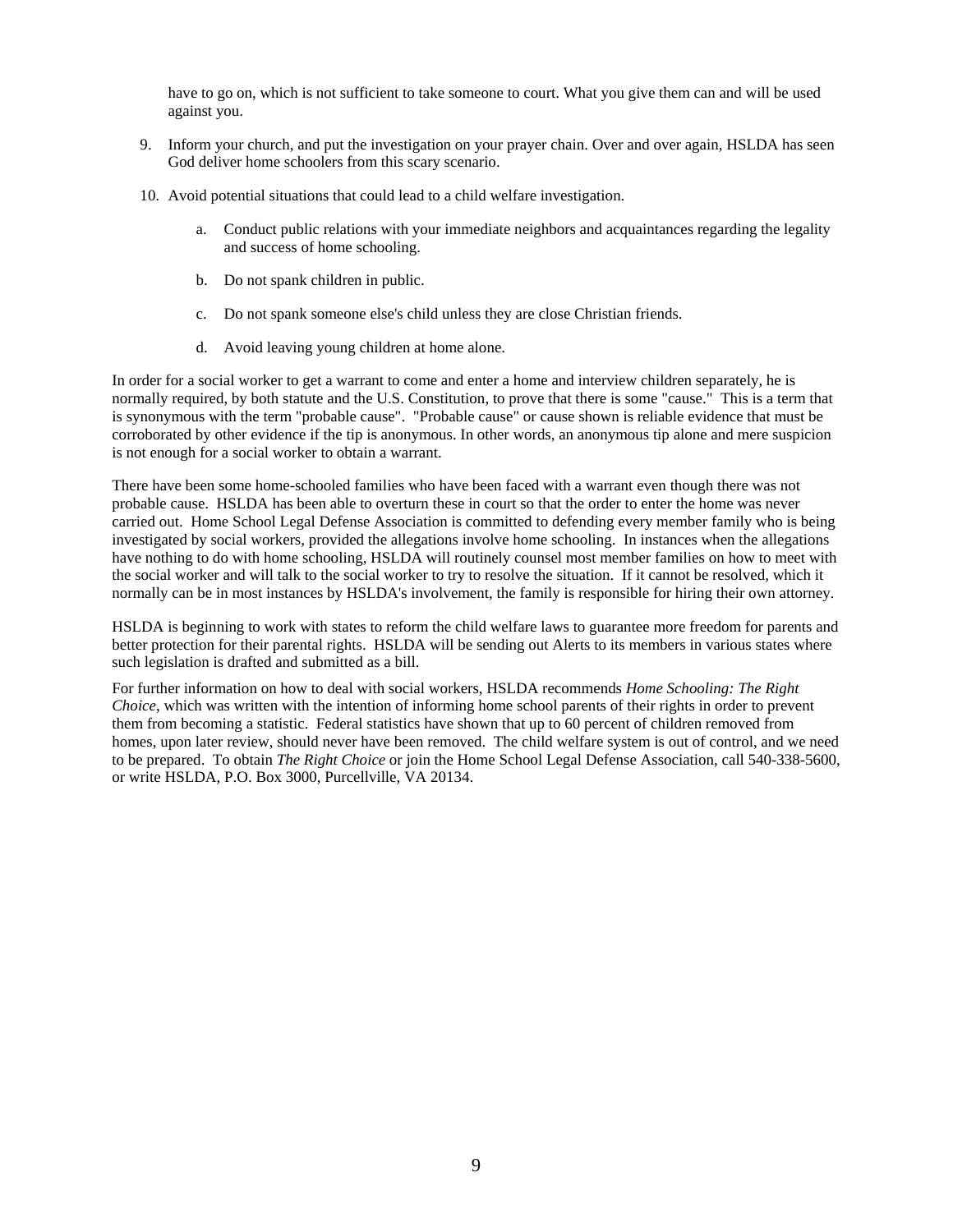### **SECTION**

### **The Fourth Amendment's Impact on Child Abuse Investigations**

Michael P. Farris President, Patrick Henry College General Counsel, Home School Legal Defense Association (HSLDA)

The United States Court of Appeals for the Ninth Circuit said it best, "The government's interest in the welfare of children embraces not only protecting children from physical abuse, but also protecting children's interest in the privacy and dignity of their homes and in the lawfully exercised authority of their parents." *Calabretta v. Floyd*, 189 F.3d 808 (1999).

This statement came in a case which held that social workers who, in pursuit of a child abuse investigation, invaded a family home without a warrant violate the Fourth Amendment rights of both children and parents. Upon remand for the damages phase of the trial, the social workers, the police officers, and the governments that employed them settled this civil rights case for \$150,000.

The facts in the Calabretta case are fairly typical for the kind of situation we see almost daily at Home School Legal Defense Association. An anonymous call came into a hotline manned by social workers in Yolo County, California. The tipster said that he/she had heard a child's voice coming from the Calabretta home or property which cried out, "No, daddy, no." This same tipster said that an unnamed neighbor had told her that she had heard a child cry out from the back yard, "No, no, no" on another occasion.

The tipster added that the family was home schooling their children and noted that the family was very religious. During the course of discovery in the civil rights case, we found that the social worker listed the home schooling and religious information not as merely general background facts but as "risk factors" in her internal reports.

The social worker came to investigate the matter four days after receiving the call. Acting on the advice HSLDA gives all its members, Mrs. Calabretta refused to let the social worker into the home because she did not have a warrant.

The social worker returned to her office and requested that another worker be sent to follow up while she was on vacation. Since this was not done, ten days later, she returned to the home with a police officer and demanded that Mrs. Calabretta allow them to enter. The police officer informed Mrs. Calabretta that they did not need a warrant for any child abuse investigation and when she still refused to allow entry he told her that they would enter with or without her consent.

Not wanting a physical confrontation with a police officer, Mrs. Calabretta opened the door and allowed the social worker and the police officer to enter. A partial strip search was done of one of the young Calabretta children, and an interview was conducted with the family's 12 year old daughter.

The social worker, police officer, and their government agencies moved to dismiss claiming that there was no violation of any clearly established constitutional right. Both the federal district court and the Ninth Circuit disagreed with these arguments.

Contrary to the assumption of hundreds of social workers that we have interacted with at HSLDA, the Ninth Circuit held that the Fourth Amendment applies just as much to a child abuse investigation as it does to any criminal or other governmental investigation. Social workers are not exempt from the requirements of the Fourth Amendment when they act alone. They are not exempt from its rules if they are accompanied by a police officer. And police officers are not exempt from the requirement even if all they do is get the front door open for the social worker.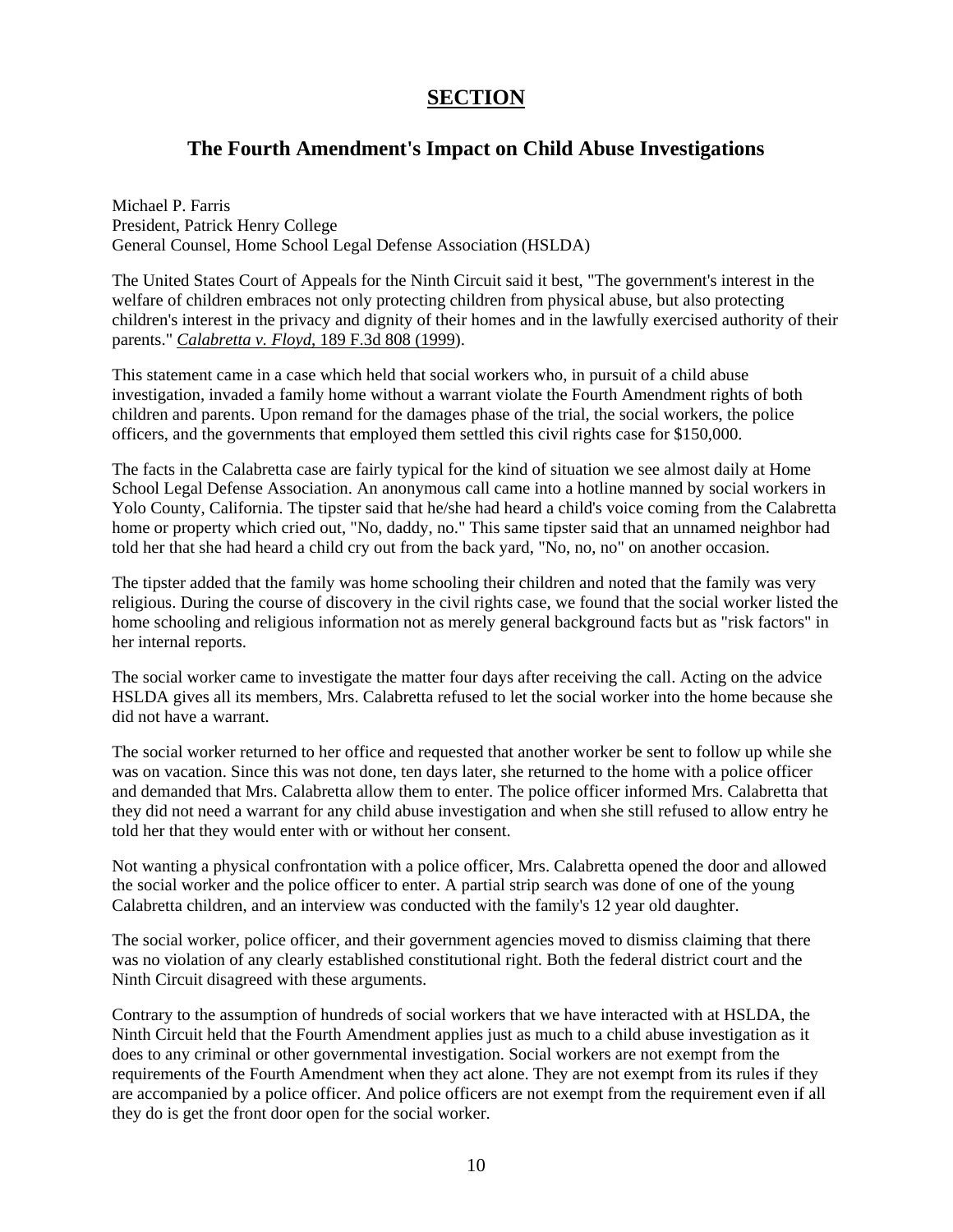### **What are the requirements of the Fourth Amendment?**

The general rule is that unreasonable searches and seizures are banned. But the second part of the rule is the most important in this context. All warrantless searches are presumptively unreasonable.

There are two and only two recognized exceptions to the requirement of having a warrant for the conduct of a child abuse investigation:

- 1. The adult in charge of the premises gives the social worker his/her free and voluntary consent to enter the home.
- 2. The social worker possesses evidence that meets two standards:

(a) it satisfies the legal standard of establishing probable cause; and

(b) the evidence demonstrates that there are exigent circumstances relative to the health of the children.

#### **Consent.**

If a police officer says, "If you don't let us in your home we will break down your door"—a parent who then opens the door has not given free and voluntary consent. If a social worker says, "If you don't let me in the home I will take your children away"—a parent who then opens the door has not given free and voluntary consent. Threats to go get a "pick up order" negate consent. Any type of communication which conveys the idea to the parent that they have no realistic alternative but to allow entry negates any claim that the entry was lawfully gained through the channel of consent.

It should be remembered that consent is only one of the three valid ways to gain entry: (warrant, consent, or probable cause and exigent circumstances.) There is nothing improper about saying, "We have a warrant you must let us in" or "We have solid evidence that your child is in extreme danger, you must let us in." Such statements indicate that the social worker is relying on some theory other than consent to gain lawful entry. Of course, the social worker must indeed have a warrant if such a claim is made. And, in similar fashion, if a claim is made that the entry is being made upon probable cause of exigent circumstances, then that must also be independently true.

#### **Probable Cause & Exigent Circumstances**

The Fourth Amendment does not put a barrier in the way of a social worker who has reliable evidence that a child is in imminent danger. For example, if a hotline call comes in and says, "My name is Mildred Smith, here is my address and phone number. I was visiting my grandchildren this morning and I discovered that one of my grandchildren, Johnny, age 5, is being locked in his bedroom without food for days at a time, and he looked pale and weak to me"—the social worker certainly has evidence of exigent circumstances and is only one step away from having probable cause.

Since the report has been received over the telephone, it is possible that the tipster is an imposter and not the child's grandmother. A quick verification of the relationship can be made in a variety of ways and once verified, the informant, would satisfy the legal test of reliability which is necessary to establish probable cause.

However, a case handled by HSLDA in San Bernadino County, California, illustrates that even a grandparent cannot be considered a per se reliable informant.

A grandfather called in a hotline complaint with two totally separate allegations of sexual abuse. The first claim was that his son, who was a boarder in an unrelated family's home, was sexually abusing the children in that home. The second claim concerned his daughter and her husband. The claim here was that the husband was sexually abusing their children. These were two separate allegations in two separate homes.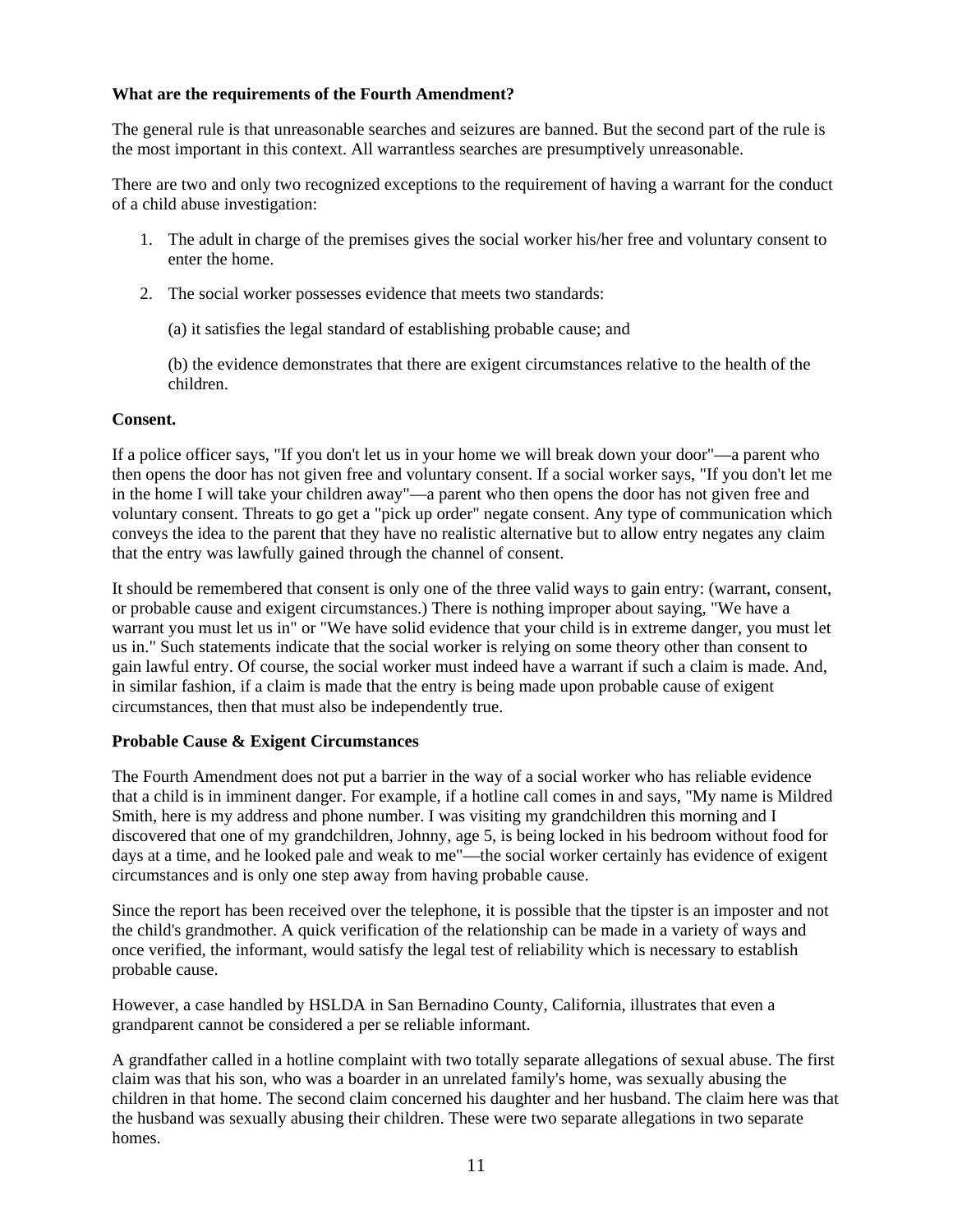The social workers went to the home of the unrelated family first to investigate the claims about the tipster's son. They found the claims to be utterly spurious. They had gained entry into the home based on the consent of the children's parents.

The following day they went to the home of the tipster's daughter. The daughter had talked to her brother in the meantime and knew that her father had made a false report about him. When the social workers arrived at her home, she informed them that they were in pursuit of a report made by a known false reporter—her father. Moreover, she informed the social workers that she had previously obtained a court order requiring her father to stay away from her family and children based on his prior acts of harassment.

Despite the fact that the social workers knew that their reporter had been previously found to be unreliable—they insisted that they would enter the family home without consent.

In a civil rights suit we brought against the social workers and police officers, they settled the matter with a substantial payment to the family in satisfaction of their claims that the entry was in violation of their civil rights because the evidence in their possession did not satisfy the standard of probable cause.

It is not enough to have information that the children are in some form of serious danger. The evidence must also pass a test of reliability that our justice system calls probable cause.

In the first appellate case I ever handled in this area, *H.R. v. State Department of Human Resources, 612 So. 2d 477 (Ala. Ct. App. 1992*); the court held that an anonymous tip standing alone *never* amounts to probable cause. The *Calabretta* court held the same thing, as have numerous other decisions which have faced the issue directly.

On the surface, this places the social worker in a dilemma. On the one hand, state statutes, local regulations, and the perception of federal mandates seem to require a social worker to conduct an investigation on the basis of an anonymous tip. But, on the other hand, the courts are holding in case after case that if you do enter a home based on nothing more than an anonymous tip you are violating the Fourth Amendment rights of those being investigated. What do you do?

The answer is: Pay attention to the details of each set of the rules.

First and foremost, keep in mind that the ultimate federal mandate is the Constitution of the United States. No federal law can condition your receipt of federal funds on the basis that you violate some other provision of the Constitution. *South Dakota v. Dole,* 514 U.S. 549 (1995).

Second, realize that the mandate to conduct an investigation does not require you to enter every home. Even if your rules or statutes seem to expressly require entry into every home, such rules and statutes must be construed in a manner consistent with the Constitution. The net requirement is this: if your laws and regulations seem to require entry into every home, then social workers should be instructed to add this caveat: "when it is constitutional for me to do so."

Obviously, nothing in the Constitution prevents a social worker from going to a home and simply asking to come in. If the parent or guardian says "yes", there is no constitutional violation whatsoever—provided that there was no coercion.

This covers the vast majority of investigations. The overwhelming response of people being investigated is to allow the social worker to enter the home and conduct whatever investigation is reasonably necessary.

The second alternative is to seek a warrant or entry order. The Fourth Amendment itself spells out the evidence required for a warrant or entry order. No warrant shall issue but on probable cause. The United States Supreme Court has held that courts may not use a different standard other than probable cause for the issuance of such orders. *Griffin v. Wisconsin, 483 U.S. 868 (1987*).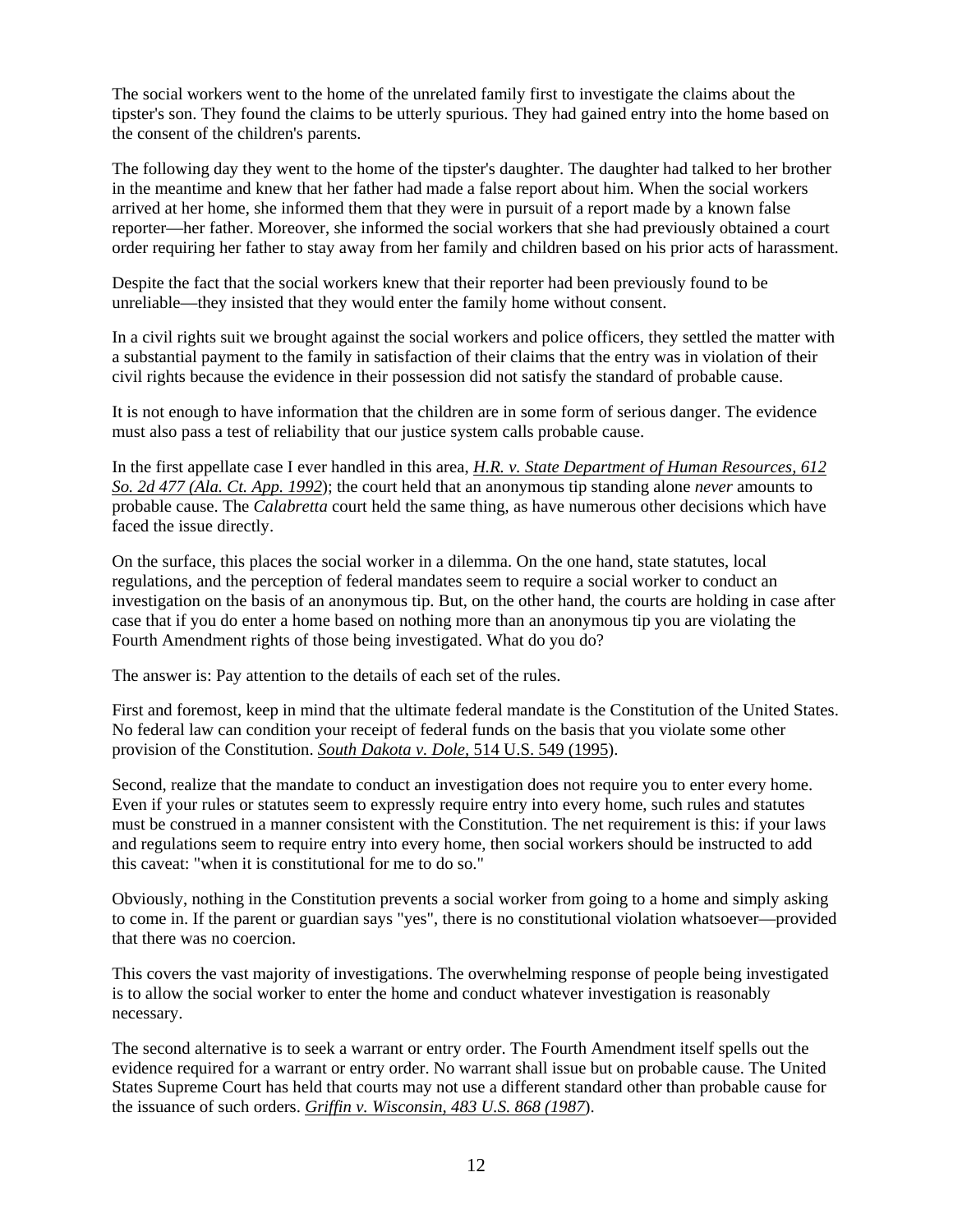If a court issues a warrant based on an uncorroborated anonymous tip, the warrant will not survive a judicial challenge in the higher courts. Anonymous tips are never probable cause.

This was the essence of the decision in the case of *H.R. v. Alabama*. In that case, the social worker took the position that she had to enter every home no matter what the allegation.

In court, I gave her some improbable allegations involving anonymous tipsters angry at government officials demanding that social workers investigate these officials for abusing their own children. Her position was that she had to enter the home of all those who were reported. The trial judge sustained her position and held that the mere receipt of a report of child abuse or neglect was sufficient for the issuance of an entry order. However, the trial judge's decision was reversed by the Alabama Court of Appeals. That court held that the Alabama statute's requirement of "cause shown" had to be read in the light of the Fourth Amendment. An anonymous tip standing alone did not meet the standard of cause shown.

If a social worker receives an anonymous tip, he/she can always go to the home and ask permission for entry. If permission is denied, then the social worker—if he/she believes it is justified—can seek independent sources to attempt to verify the tipster's information. For example, if a tipster says, that the child is covered with bruises from head to toe, contact could be made with the child's teacher to see if he/she has ever seen such bruises. If the teacher says "Yes, I see them all the time," then the report has been corroborated and upon that kind of evidence the social worker probably has the basis for either the issuance of a warrant or an entry on the basis of exigent circumstances if it is not possible to get a warrant in a reasonable time.

#### **Policy Implications**

It is my opinion that the welfare of children is absolutely consistent with our constitutional requirements. Children are not well-served if they are subjected to investigations based on false allegations. Little children can be traumatized by investigations in ways that are unintended by the social worker. However, to a small child all they know is that a strange adult is taking off their clothing while their mother is sobbing in the next room in the presence of an armed police officer. This does not seem to a child to be a proper invasion of their person—quite different, for example, from an examination by a doctor when their mother is present and cooperating.

The misuse of anonymous tips are well-known. Personal vendettas, neighborhood squabbles, disputes on the Little League field, are turned into maliciously false allegations breathed into a hotline. From my perspective, there is no reason whatsoever in any case, for a report to be anonymous. There is every reason to keep the reports confidential. The difference between an anonymous report and a confidential report is obvious. In an anonymous report the social worker or police officer does not know who the reporter is and has no evidence of the reliability of their report. There is no policy reason for keeping social workers or police officers in the dark.

On the other hand, there is every reason to keep the name of the reporter confidential. There are a great number of reasons that the person being investigated shouldn't know who made the call.

Moreover, precious resources are diverted from children who are truly in need of protection when social workers are chasing false allegations breathed into a telephone by a malicious anonymous tipster. If such a tipster is told: "May we please have your name, address, and phone number? We will keep this totally confidential," it is highly probable that the vast majority of reports made in good faith will give such information. It is also probable that those making maliciously false allegations will simply hang up.

Children are well-served when good faith allegations are investigated. They are equally well-served if malicious allegations can be screened out without the need for invasion.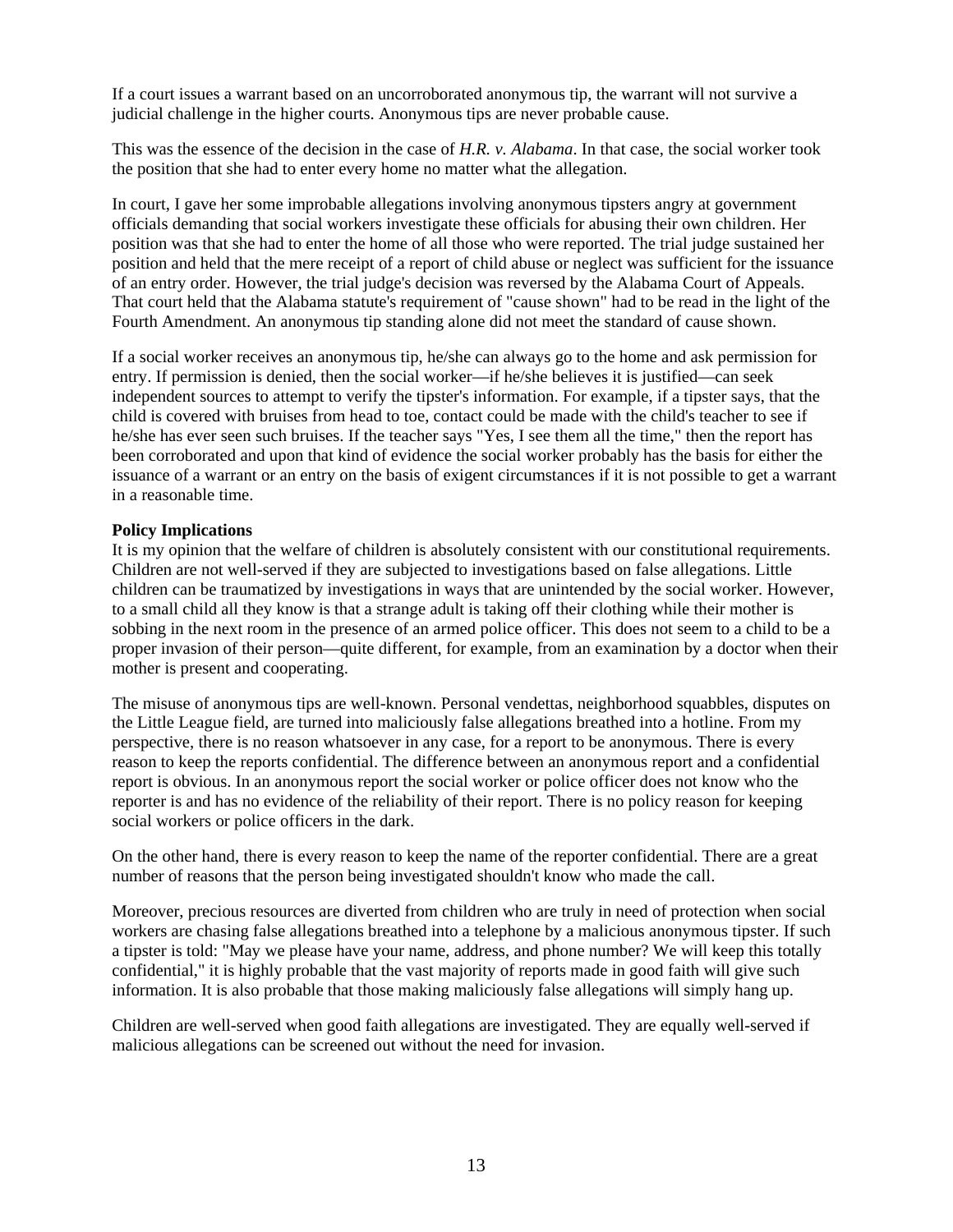### **SECTION 3**

#### **NEVER EVER TRUST ANYONE FROM CPS/DCF**

<span id="page-15-0"></span>You MUST understand that CPS will not give you or your spouse any Miranda warning nor do they have too. If CPS shows up at your door and tells you they need to speak with you and your children, you have the legal right to deny them entry under the  $4<sup>th</sup>$  and  $14<sup>th</sup>$  Amendment. But before they leave, you should bring your children to the door but never open it, instead show them the children are not in imminent danger and that they are fine. If you do not at least show them your children, they could come back with an unlawful and unconstitutional warrant even though your children are not in imminent danger.

Everything CPS sees and hears is written down and eventually given to the AAG for your possible prosecution. You also need to know that if the focus of the investigation is on your spouse or significant other you may think you may not be charged with anything and that you are the non-offending spouse, WRONG. If your spouse gets charged with anything, you are probably going to get charged with allowing it to happen. So if a spouse lies and makes things up, he/she is also confessing that he allowed whatever he/she alleges.

What you say will more then likely not be written down the way you said it or meant it. For example, a female CPS worker asks the wife, "Does your husband yell at the children?" your response could be once in a while. Then they ask, "Does he yell at you and argue with you. Your response could be "yes we argue sometimes and he may raise his voice." The next question is, "Does your husband drink alcohol?" Your response could be "yes he has several drinks a week." Now let's translate those benign responses and see what CPS may write in her paperwork. "When the father drinks, he yells at children and wife and wife is a victim of domestic violence." This is a far cry on what really took place in that conversation. CPS routinely will take what you say out of context and actually lie in their reports in order to have a successful prosecution of their case. They have an end game in mine and they will misrepresent the facts and circumstances surrounding what may or may not have happened.

Something similar happened to the authors where DCF employees lied in front of the judge. They said the husband was a victim of domestic violence even though all five members of the family stated clearly that there was never any domestic violence. The husband would like to know when this occurred because it did not happen when he was there. They will also misrepresent the condition of your home even if you were sick or injured and did not have a chance to straighten anything out. CPS will not put anything exculpatory in the record so anyone that reads her notes will read that the house was a mess and cluttered. Never give them a chance to falsify the record or twist your words. The best advice we can offer is before letting any CPS official in your home, if you choose to do so, is to tell them you want your attorney there when they come and schedule a time for the meeting.

Remember, CPS could care less about your rights or your children's constitutional rights. Removing a child from a safe home is more harmful then most alleged allegations as stated by many judges. They will lie and say they have to come in and you have to comply. Remember CPS has no statutory authority to enter your home when no crime has been committed. They are trained to lie to you to get in any way they can and this comes from interviewing employees at DCF. Do not sign anything or agree to anything even if you are not guilty and you agree to go through some horse and pony show. That will be used against you as if you admitted to it. The case plan or whatever they call it in your state is essentially a plea of guilty to the charges. If you agree to it and sign it, you are admitting to the abuse and/or neglect allegations and to the contents of the record. You are assisting them in their case against you and in your own prosecution if you sign their agreements, case plan or menu. Demand a trial at the very first hearing and never stipulate to anything. Force them to prove you are guilty. Do not willingly admit to it by signing a case plan. Due to ignorance and/or incompetence, your attorney may tell you to sign their agreement so you can get your children back sooner. Do not believe it. This will only speed up the process of terminating your parental rights.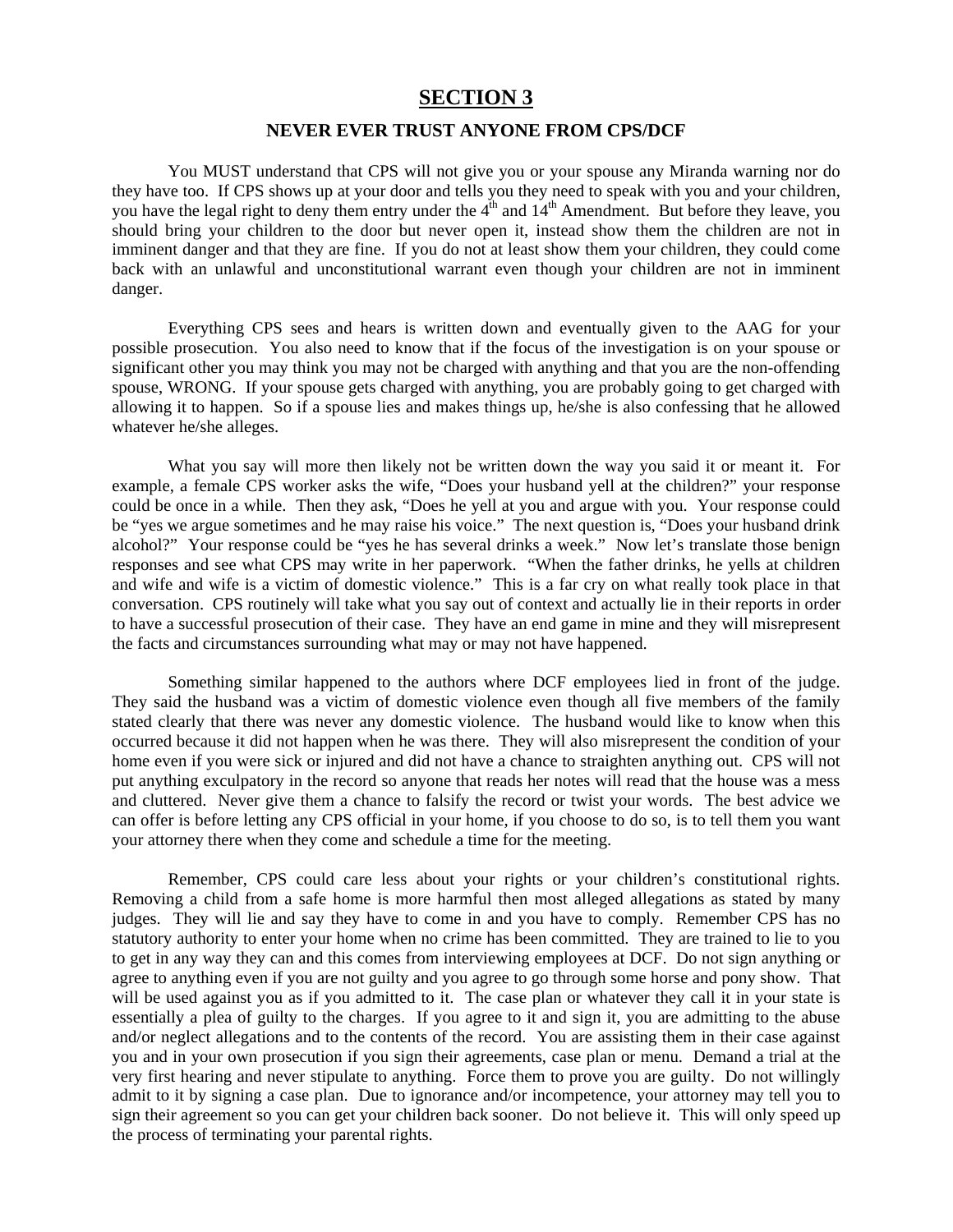### **SECTION 4**

### **ARE ALL CPS WORKERS IN THE UNITED STATES SUBJECT TO THE 4TH AND 14TH AMENDMENT?**

<span id="page-16-0"></span>Yes they are. The Fourth Amendment is applicable to DCF investigators in the context of an investigation of alleged abuse or neglect as are all "government officials." This issue is brought out best in *Walsh v. Erie County Dept. of Job and Family Services, 3:01-cv-7588*. If it is unlawful and unconstitutional for the police who are government officials, likewise it is for CPS employees who are also government officials.

The social workers, Darnold and Brown, argued that "the Fourth Amendment was not applicable to the activities of their social worker employees." The social workers claimed, "entries into private homes by child welfare workers involve neither searches nor seizures under the Fourth Amendment, and thus can be conducted without either a warrant or probable cause to believe that a child is at risk of imminent harm." The court disagreed and ruled: "Despite the defendant's **exaggerated view of their powers**, the Fourth Amendment applies to them, as it does to all other officers and agents of the state whose request to enter, however benign or well-intentioned, are met by a closed door." The Court also stated "The Fourth Amendment's prohibition on unreasonable searches and seizures applies whenever an investigator, be it a police officer, a DCF employee, or any other agent of the state, responds to an alleged instance of child abuse, neglect, or dependency." (Emphasis added) Darnold and Brown's first argument, shot down by the court. The social workers then argued that there are exceptions to the Fourth Amendment, and that the situation with the Walsh children was an "emergency." Further, the "Defendants argue their entry into the home, even absent voluntary consent, was reasonable under the circumstances." They point to the anonymous complaint about clutter on the front porch; and the plaintiff's attempt to leave.

These circumstances, the defendants argue, created an 'emergency situation' that led Darnold and Brown reasonably to believe the Walsh children were in danger of imminent harm. (This is the old "emergency" excuse that has been used for years by social workers.) The Court again disagreed and ruled: "There is nothing inherently unusual or dangerous about cluttered premises, much less anything about such vaguely described conditions that could manifest imminent or even possible danger or harm to young children. If household 'clutter' justifies warrantless entry and threats of removal of children and arrest or citation of their parents, few families are secure and few homes are safe from unwelcome and unjustified intrusion by state officials and officers." The Court went on to rule, "They have failed to show that any exigency that justifies warrantless entry was necessary to protect the welfare of the plaintiff's children. In this case, a rational jury could find that 'no evidence points to the opposite conclusion' and a lack of 'sufficient exigent circumstances to relieve the state actors here of the burden of obtaining a warrant.' The social workers' second argument, shot down by the court.

 The social workers, Darnold and Brown, then argued that they are obligated under law to investigate any reported case of child abuse, and that supersedes the Fourth Amendment. The social workers argued, "Against these fundamental rights, the defendants contend that Ohio's statutory framework for learning about and investigation allegations of child abuse and neglect supersede their obligations under the Fourth Amendment. They point principally to § 2151.421 of the Ohio Revised code as authority for their warrantless entry into and search of the plaintiff's home. That statute imposes a duty on certain designated professionals and persons who work with children or provide child care to report instances of apparent child abuse or neglect." This is the old "mandatory reporter" excuse.

The Court disagreed and ruled: "The defendant's argument that the duty to investigate created by § 2151.421(F)(1) exempts them from the Fourth Amendment misses the mark because, not having received a report described in § 2151.421(A)(1)(b), they were not, and could not have been, conducting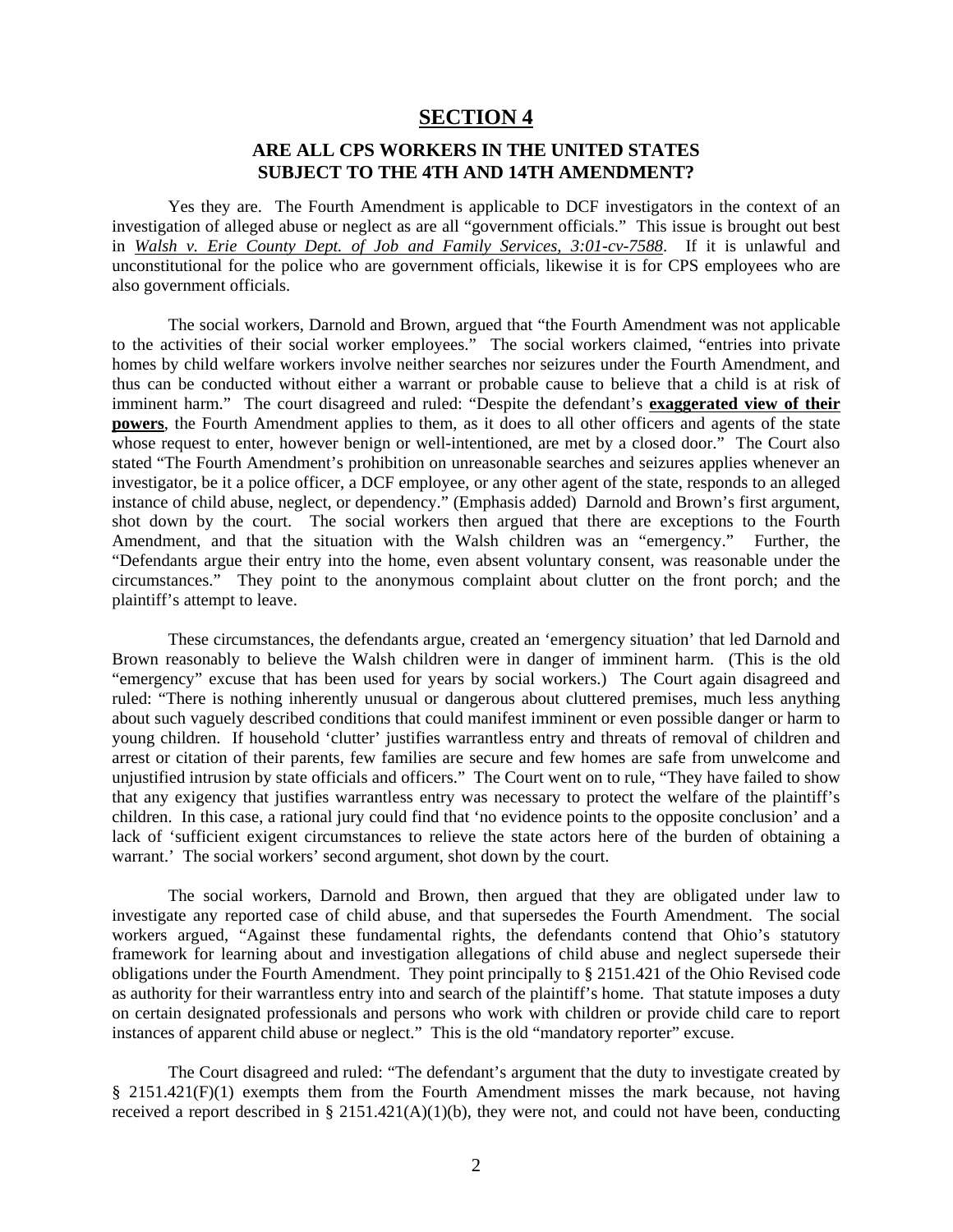an investigation pursuant to  $\S$  2151.421(F)(1)." The social worker's third argument, shot down by the court.

 The Court continues with their chastisement of the social workers: "There can be no doubt that the state can and should protect the welfare of children who are at risk from acts of abuse and neglect. There likewise can be no doubt that occasions arise calling for immediate response, even without prior judicial approval. But those instances are the exception. Otherwise child welfare workers would have a free pass into any home in which they have an anonymous report or poor housekeeping, overcrowding, and insufficient medical care and, thus perception that children may be at some risk." The Court continues: "The anonymous phone call in this case did not constitute a 'report' of child abuse or neglect." The social workers, Darnold and Brown, claimed that they were immune from liability, claiming qualified immunity because "they had not had training in Fourth Amendment law." In other words, because they thought the Fourth Amendment did not bind them, they could not be sued for their "mistake."

 The police officers, Chandler and Kish, claimed that they could not be sued because they thought the social workers were not subject to the Fourth Amendment, and they were just helping the social workers. The Court disagreed and ruled: "That subjective basis for their ignorance about and actions in violation of the Fourth Amendment does not relieve them of the consequences of that ignorance and those actions." The Court then lowers the boom by stating: "The claims of defendants Darnold, Brown, Chandler and Kish of qualified immunity are therefore denied."

### **SECTION 5**

### **THE 9TH CIRCUIT COURT SAID, PARENTS HAVE THE CONSTITUTIONAL RIGHT TO BE LEFT ALONE BY CPS AND THE POLICE.**

The 9<sup>th</sup> Circuit Court of Appeals case, *Calabretta v. Floyd*,  $9<sup>th</sup>$  Cir. (1999) "involves whether a social worker and a police officer were entitled to qualified immunity, for a coerced entry into a home to investigate suspected child abuse, interrogation of a child, and strip search of a child, conducted without a search warrant and without a special exigency."

 The court did not agree that the social worker and the police officer had "qualified immunity" and said, "the facts in this case are noteworthy for the absence of emergency." No one was in distress. "The police officer was there to back up the social worker's insistence on entry against the mother's will, not because he perceived any imminent danger of harm." And he should have known better. Furthermore, "had the information been more alarming, had the social worker or police officer been alarmed, had there been reason to fear imminent harm to a child, this would be a different case, one to which we have no occasion to speak. A reasonable official would understand that they could not enter the home without consent or a search warrant."

The  $9<sup>th</sup>$  Circuit Court of Appeals defines the law and states "In our circuit, a reasonable official would have known that the law barred this entry. Any government official (CPS) can be held to know that their office does not give them unrestricted right to enter people's homes at will. We held in *White v. Pierce County (797 F. 2d 812 (9th Cir. 1986*), a child welfare investigation case, that 'it was settled constitutional law that, absent exigent circumstances, police could not enter a dwelling without a warrant even under statutory authority where probable cause existed.' The principle that government officials cannot coerce entry into people's houses without a search warrant or applicability of an established exception to the requirement of a search warrant is so well established that any reasonable officer would know it."

And there we have it: "**Any government official** can be held to know that their office does not give them an unrestricted right to enter peoples' homes at will. … The fourth Amendment preserves the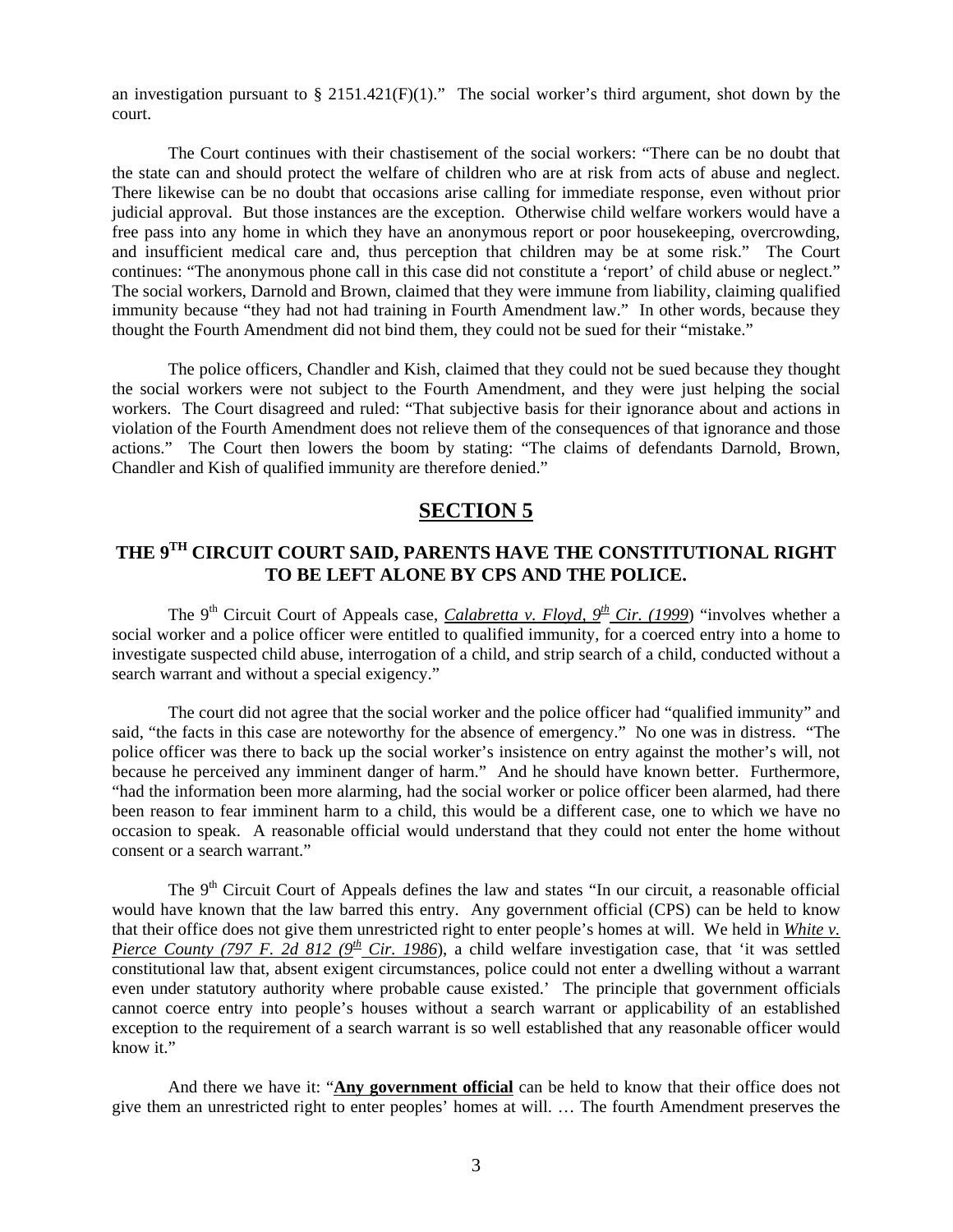'right of the people to be secure in their persons, houses … ' without limiting that right to one kind of government official." (emphasis added)

In other words, parents have the constitutional right to exercise their children's and their 4<sup>th</sup> and 5<sup>th</sup> Amendment's protections and should just say no to social workers especially when they attempt to coerce or threaten to call the police so they can conduct their investigation. "A social worker is not entitled to sacrifice a family's privacy and dignity to her own personal views on how parents ought to discipline their children." (*The Constitution and the Bill of Rights were written to protect the people from the government, not to protect the government from the people. And within those documents, the people have the constitutional right to hold the government accountable when it does deny its citizens their rights under the law even if it is CPS, the police, or government agency, or local, state, or federal government*.)

The Court's reasoning for this ruling was simple and straight forward: "The reasonable expectation of privacy of individuals in their homes includes the interests of both parents and children in not having government officials coerce entry in violation of the Fourth Amendment and humiliate the parents in front of the children. An essential aspect of the privacy of the home is the parent's and the child's interest in the privacy of the relationship with each other."

### **SECTION 6**

### **PARROTING OF THE PHRASE "BEST INTEREST OF THE CHILD" WITHOUT SUPPORTING FACTS OR A LEGAL BASIS IS LEGALLY INSUFFICIENT TO SUPPORT A WARRANT OR COURT ORDER TO ENTER A HOME.**

In *North Hudson DYFS v. Koehler Family, filed December 18, 2000*, the Appellate court granted the emergency application on February 6, 2001, to stay DYFS illegal entry that was granted by the lower court because DYFS in their infinite wisdom thought it was their right to go into the Koehler home because the children were not wearing socks in the winter or sleep in beds. After reviewing the briefs of all the parties, the appellate court ruled that the order to investigate the Koehler home was in violation of the law and must be reversed. The Court explained, "[a]bsent some tangible evidence of abuse or neglect, the Courts do not authorize fishing expeditions into citizens' houses." The Court went on to say, "[m]ere parroting of the phrase 'best interest of the child' without supporting facts and a legal basis is insufficient to support a Court order based on reasonableness or any other ground." February 14, 2001.

In other words, a juvenile judge's decision on whether or not to issue a warrant is a legal one, it is not based on "best interest of the child" or personal feeling. The United States Supreme Court has held that courts **may not** use a different standard other than probable cause for the issuance of such orders. *Griffin v. Wisconsin, 483 U.S. 868 (1987*). If a court issues a warrant based on an uncorroborated anonymous tip, the warrant will not survive a judicial challenge in the higher courts. Anonymous tips are never probable cause. "[I]n context of a seizure of a child by the State during an abuse investigation . . . **a court order is the equivalent of a warrant**." (Emphasis added) *Tenenbaum v. Williams, 193 F.3d 581, 602 (2nd Cir. 1999*). *F.K. v. Iowa district Court for Polk County, Id*."

### **SECTION 7**

### **THE U.S COURT OF APPEALS FOR THE 7TH CIRCUIT RECENTLY RULED THAT CHILD ABUSE INVESTIGATIONS HELD ON PRIVATE PROPERTY AND INTERVIEW OF A CHILD WITHOUT CONSENT UNCONSTITUTIONAL.**

The decision in the case of *Doe et al, v. Heck et al (No. 01-3648, 2003 US App. Lexis 7144*) will affect the manner in which law enforcement and child protective services investigations of alleged child abuse or neglect are conducted. The decision of the  $7<sup>th</sup>$  Circuit Court of Appeals found that this practice, that is "no prior consent" interview of a child, will ordinarily constitute a "clear violation" of the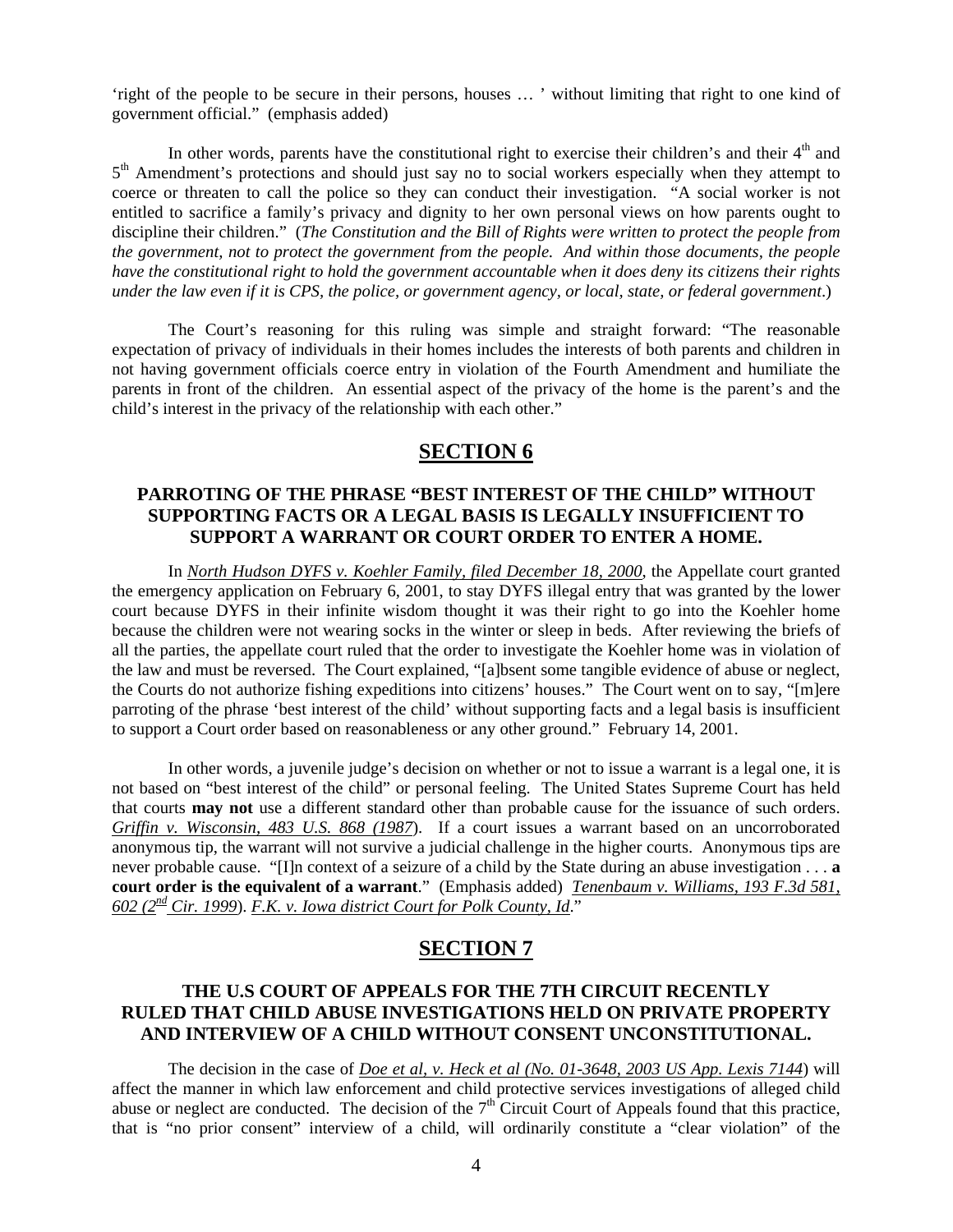constitutional rights of parents under the 4<sup>th</sup> and 14<sup>th</sup> Amendments to the U.S. Constitution. According to the Court, the investigative interview of a child constitutes a "search and seizure" and, when conducted on private property without "consent, a warrant, probable cause, or exigent circumstances," such an interview is an unreasonable search and seizure in violation of the rights of the parent, child, and, possibly the owner of the private property.

Considering that one critical purpose of the early stages of an investigation is to determine whether or not the child is in danger, and if so, from who seems to require a high threshold level of evidence to commence the interview of a child, whether the child is on private or public property.

"In our circuit, a reasonable official would have known that the law barred this entry. Any government official can be held to know that their office does not give them an unrestricted right to enter peoples' homes at will. We held in *White v. Pierce County* a child welfare investigation case, that 'it was settled constitutional law that, absent exigent circumstances, police could not enter a dwelling without a warrant even under statutory authority where probable cause existed.' The principle that government officials cannot coerce entry into peoples' houses without a search warrant or applicability of an established exception to the requirement of a search warrant is so well established that any reasonable officer would know it." "We conclude that the Warrant Clause must be complied with. First, none of the exceptions to the Warrant Clause apply in this situation, including 'exigent circumstances coupled with probable cause,' because there is, by definition, time enough to apply to a magistrate for an ex parte removal order. See *State v. Hatter, 342N.W.2d 851, 855 (Iowa 1983*) (holding the exigent circumstances exception to the Warrant Clause only applies when 'an immediate major crisis in the performance of duty afforded neither time nor opportunity to apply to a magistrate.'). Second, as noted by the Second Circuit, '[I]n context of a seizure of a child by the State during an abuse investigation . . . a court order is the equivalent of a warrant.' *Tenenbaum v. Williams, 193 F.3d 581, 602 (2<sup>nd</sup> Cir. 1999)*. F.K. v. Iowa district Court for Polk County, Id."

Another recent  $9<sup>th</sup>$  Circuit case also held that there is no exception to the warrant requirement for social workers in the context of a child abuse investigation. 'The [California] regulations they cite require social workers to respond to various contacts in various ways. But none of the regulations cited say that the social worker may force her way into a home without a search warrant in the absence of any emergency.' *Calabretta v. Floyd, 189 F.3d 808 (9<sup>th</sup> Cir. 1999)* Calabretta also cites various cases form other jurisdictions for its conclusion. *Good v. Dauphin County Social Servs.*, 891 F.2d 1087 (3<sup>rd</sup> Cir. *1989*) held that a social worker and police officer were not entitled to qualified immunity for insisting on entering her house against the mother's will to examine her child for bruises. *Good* holds that a search warrant or exigent circumstances, such as a need to protect a child against imminent danger of serious bodily injury, was necessary for an entry without consent, and the anonymous tip claiming bruises was in the case insufficient to establish special exigency.

The 9<sup>th</sup> Circuit further opined in *Wallis v. Spencer, 202 F.3d 1126 (9<sup>th</sup> Cir. 2000)*, that '[b]ecause the swing of every pendulum brings with it potential adverse consequences, it is important to emphasize that in the area of child abuse, as with the investigation and prosecution of all crimes, the state is constrained by the substantive and procedural guarantees of the Constitution. The fact that the suspected crime may be heinous – whether it involves children or adults – does not provide cause for the state to ignore the rights of the accused or any other parties. Otherwise, serious injustices may result. In cases of alleged child abuse, governmental failure to abide by constitutional constraints may have deleterious long-term consequences for the child and, indeed, for the entire family. Ill-considered and improper governmental action may create significant injury where no problem of any kind previously existed.' Id. at 1130-1131."

This was the case involving DCF in Connecticut. Many of their policies are unlawful and contradictory to the Constitution. DCF has unlawful polices giving workers permission to coerce, intimidate and to threatened innocent families with governmental intrusion and oppression with police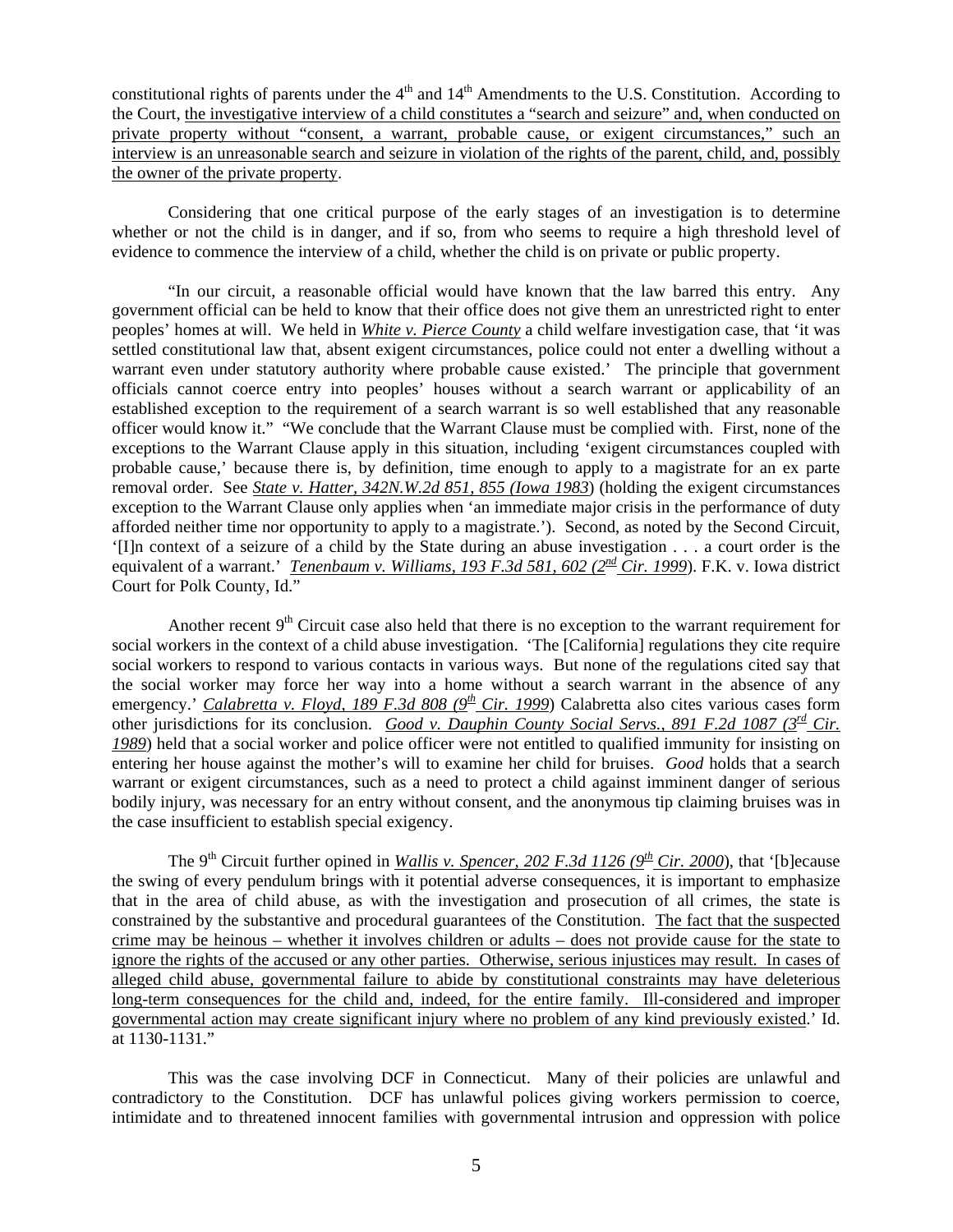<span id="page-20-0"></span>presences to squelch and put down any citizen who asserts their 4<sup>th</sup> Amendment rights by not allowing an unlawful investigation to take place in their private home when no imminent danger is present.

DCF is the "moving force" behind the on-going violations of federal law and violations of the Constitution. This idea of not complying with the 4<sup>th</sup> and 14<sup>th</sup> Amendments is so impregnated in their statutes, policies, practices and customs. It affects all and what they do. DCF takes on the persona of the feeling of exaggerated power over parents and that they are totally immune. Further, that they can do basically do anything they want including engaging in deception, misrepresentation of the facts and lying to the judge. This happens thousands of times every day in the United States where the end justifies the mean even if it is unlawful, illegal and unconstitutional.

We can tell you stories for hours where CPS employees committed criminal acts and were prosecuted and went to jail and/or were sued for civil rights violations. CPS workers have lied in reports and court documents, asked others to lie, and kidnapped children without court orders. They even have crossed state lines impersonating police, kidnapping children and then were prosecuted for their actions. There are also a number of documented cases where the case worker killed the child.

It is sickening how many children are subject to abuse, neglect and even killed at the hands of Child Protective Services. The following statistics represent the number of cases per 100,000 children in the United States and includes DCF in Connecticut. This information is from The National Center on Child Abuse and Neglect (NCCAN) in Washington.

#### **Perpetrators of Maltreatment**

|         | Physical | Sexual | Neglect | Medical | Fatalities |
|---------|----------|--------|---------|---------|------------|
|         | Abuse    | Abuse  |         | Neglect |            |
| CPS     | 160      | 112    | 410     | 14      | 6.4        |
| Parents | 59       | ⊥⊃     | 241     | ∸       | ر. ر       |

Imagine that, 6.4 children die at the hands of the very agencies that are supposed to protect them and only 1.5 at the hands of parents per 100,000 children. CPS perpetrates more abuse, neglect, and sexual abuse and kills more children then parents in the United States. If the citizens of this country hold CPS to the same standards that they hold parents too. No judge should ever put another child in the hands of ANY government agency because CPS nationwide is guilty of more harm and death than any human being combined. CPS nationwide is guilty of more human rights violations and deaths of children then the homes from which they were removed. When are the judges going to wake up and see that they are sending children to their death and a life of abuse when children are removed from safe homes based on the mere opinion of a bunch of social workers.

### **SECTION 8**

#### **THE FOURTH AMENDMENT'S IMPACT ON CHILD ABUSE INVESTIGATIONS.**

The United States Court of Appeals for the Ninth Circuit said it best, "The government's interest in the welfare of children embraces not only protecting children from physical abuse, but also protecting children's interest in the privacy and dignity of their homes and in the lawfully exercised authority of their parents." *Calabretta v. Floyd, 189 F.3d 808 (1999*).

This statement came in a case, which held that social workers who, in pursuit of a child abuse investigation, invaded a family home without a warrant violating the Fourth Amendment rights of both children and parents. Upon remand for the damages phase of the trial, the social workers, police officers, and governments that employed them settled this civil rights case for \$150,000.00.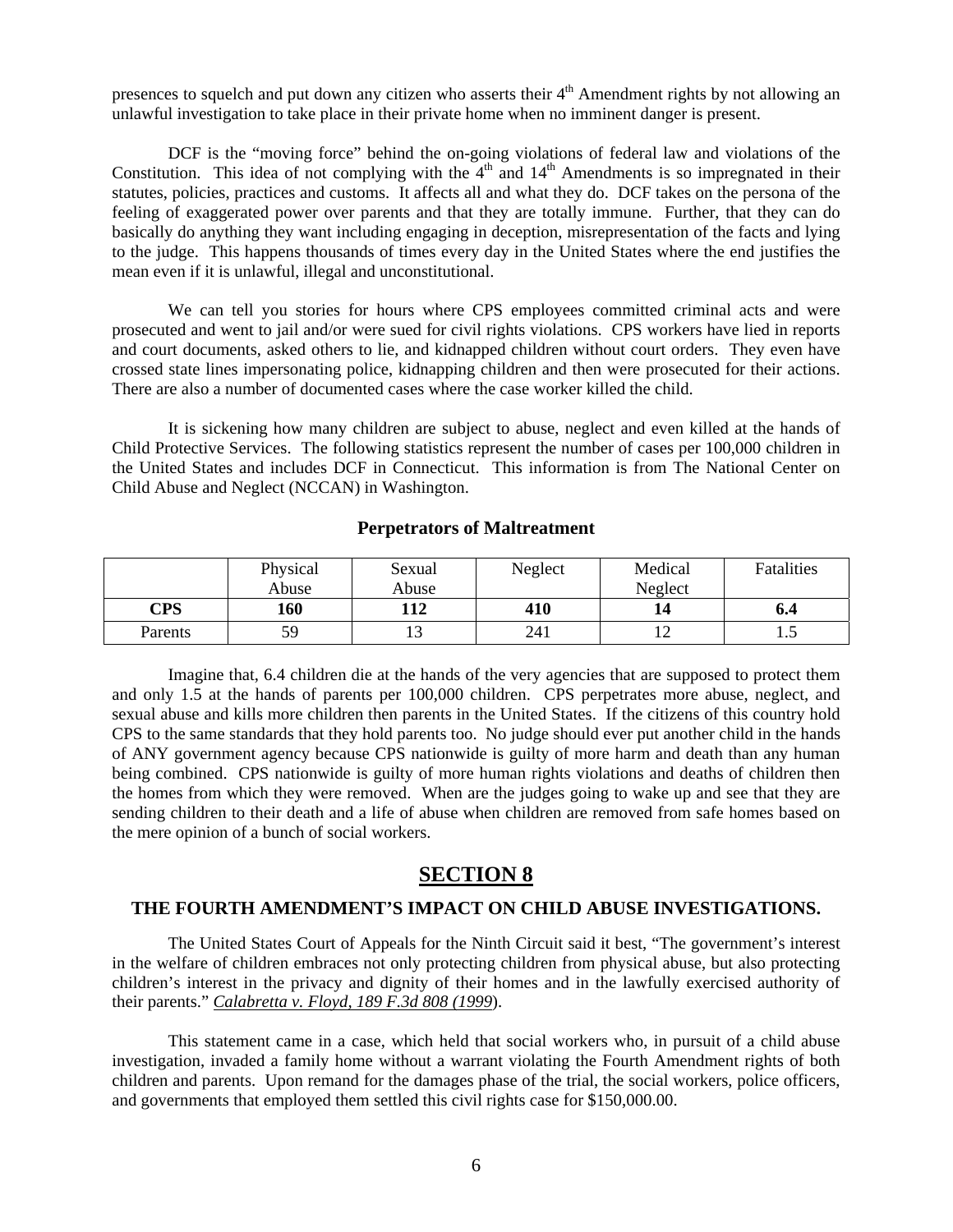<span id="page-21-0"></span> Contrary to the assumption of hundreds of social workers, the Ninth Circuit held that the Fourth Amendment applies just as much to a child abuse investigation as it does to any criminal or other governmental investigation. Social workers are not exempt from the requirements of the Fourth Amendment when they act alone. They are not exempt from its rules if they are accompanied by a police officer. Police officers are not exempt from the requirement even if all they do is get the front door open for the social worker; this would be intimidation, coercion and threatening. The general rule is that unreasonable searches and seizures are banned. But the second part of the rule is the most important in this context. All warrantless searches are presumptively unreasonable.

### **SECTION 9**

#### **WHEN IS CONSENT NOT CONSENT?**

If a police officer says, "If you don't let us in your home we will break down your door" –a parent who then opens the door has not given free and voluntary consent. If a social worker says, "if you don't let me in the home, I will take your children away" –a parent who then opens the door has not given free and voluntary consent. If a social worker says, "I will get a warrant from the judge or I will call the police if you do not let me in" negate consent. **ANY** type of communication, which conveys the idea to the parent that they have no realistic alternative, but to allow entry negates any claim that the entry was lawfully gained through the channel of consent. DCF's policy clearly tells the social worker that they can threaten parents even if the parents assert their  $4<sup>th</sup>$  Amendment rights.

Consent to warrantless entry must be voluntary and not the result of duress or coercion. Lack of intelligence, not understanding the right not to consent, or trickery invalidate voluntary consent. Schneckloth v. Bustamonte, 412 US 218 (1973). One's awareness of his or her right to refuse consent to warrantless entry is relevant to the issue of voluntariness of alleged content. Lion Boulos v. Wilson, 834 F. 2d 504 ( $9<sup>th</sup>$  Cir. 1987). "Consent" that is the product of official intimidation or harassment is not consent at all. Citizens do not forfeit their constitutional rights when they are coerced to comply with a request that they would prefer to refuse. Florida v. Bostick, 501 US 429 (1991). Coercive or intimidating behavior supports a reasonable belief that compliance is compelled. Cassady v. Tackett, 938 F. 2d ( $6\frac{\text{h}}{\text{O}}$ ) Cir. 1991). Coercion can be mental as well as physical. Blackburn v. Alabama, 361 US (1960)

#### **SECTION 10**

#### **PROBABLE CAUSE & EXIGENT CIRCUMSTANCES**

The Fourth Amendment does not put a barrier in the way of a social worker who has reliable evidence that a child is in imminent danger. For example, if a hot line call comes in and says, "My name is Mildred Smith, here is my address and phone number. I was visiting my grandchildren this morning and I discovered that one of my grandchildren, Johnny, age 5, is being locked in his bedroom without food for days at a time, and he looked pale and weak to me" – the social worker certainly has evidence of exigent circumstances and is only one step away from having probable cause.

Since the report has been received over the telephone, it is possible that the tipster is an imposter and not the child's grandmother. A quick verification of the relationship can be made in a variety of ways and once verified, the informant, would satisfy the legal test of reliability, which is necessary to establish probable cause. Anonymous phone calls fail the second part of the two-prong requirement of "exigent circumstances" and "probable cause" for a warrant or order. Anonymous phone calls cannot stand the test of probable cause as defined within the 14<sup>th</sup> Amendment and would fail in court on appeal. The social worker(s) would lose their qualified immunity for their deprivation of rights and can be sued. Many social workers and Child Protection Services ("CPS") lose their cases in court because their entry into homes was in violation of the parents civil rights because the evidence in their possession did not satisfy the standard of probable cause.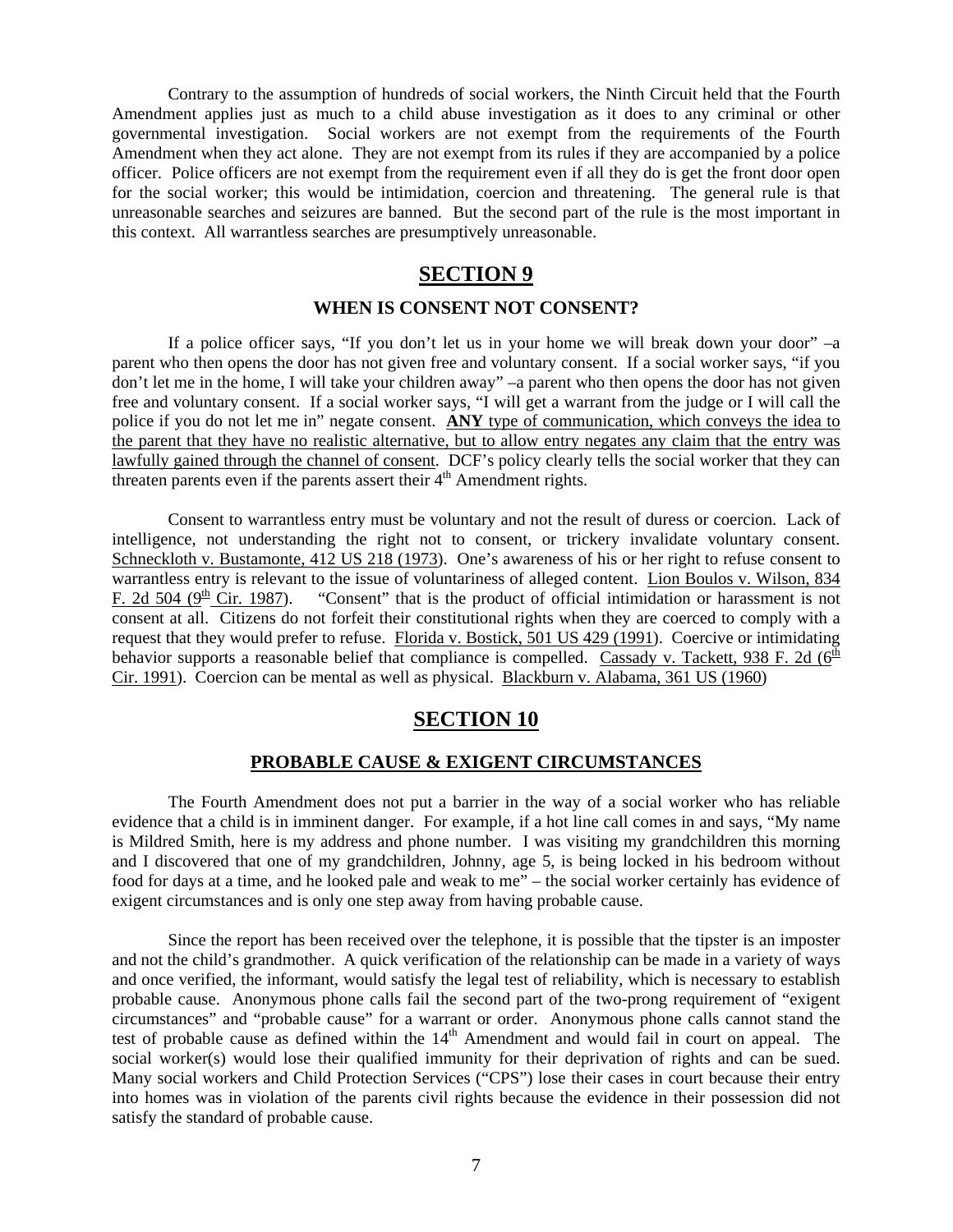It is not enough to have information that the children are in some form of serious danger. The evidence must also pass a test of reliability that our justice system calls probable cause. In *H.R. v. State Department of Human Resources, 612 So.2d 477 (Ala. Ct. App. 1992*); the court held that an anonymous tip standing alone never amounts to probable cause. The Calabretta court held the same thing, as have numerous other decisions, which have faced the issue directly. The Fourth Amendment itself spells out the evidence required for a warrant or entry order. No warrant shall be issued but on probable cause. The United States Supreme Court has held that courts may not use a different standard other than probable cause for the issuance of such orders. *Griffin v. Wisconsin, 483 U.S. 868 (1987*). If a court issues a warrant based on an uncorroborated anonymous tip, the warrant will not survive a judicial challenge in the higher courts. Anonymous tips are never probable cause.

Children are not well served if they are subjected to investigations base on false allegations. Little children can be traumatized by investigations in ways that are unintended by the social worker. However, to a small child all they know is that a strange adult is taking off their clothing while their mother is sobbing in the next room in the presence of an armed police officer. This does not seem to a child to be a proper invasion of their person –quite different, for example, from an examination by a doctor when their mother is present and cooperating. The misuse of anonymous tips is well known. Personal vendettas, neighborhood squabbles, disputes on the Little League field, child custody battles, revenge, nosey individuals who are attempting to impose their views on others are turned into maliciously false allegations breathed into a hotline.

 "Decency, security and liberty alike demand that government officials shall be subject to the rules of conduct that are commands to the citizen. In a government of laws, existence of government will be imperiled if it fails to observe the law scrupulously. Our government is the potent, omnipresent teacher. For good or ill, it teaches the whole people by example. Crime is contagious. If the government becomes a law-breaker, it breeds contempt for the law. It invites every man to become a law unto himself. It invites anarchy. *U.S. v. Olmstead, 277 U.S. 438 (1928*), Justice Brandeis.

We the people of the United States are ruled by law, not by feelings. If the courts allow states and their agencies to rule by feelings and not law, we become a nation without law that makes decisions based on subjectivity and objectivity. CPS has been allowed to bastardize and emasculate the Constitution and the rights of its citizens to be governed by the rule of men rather then the rule of law. It is very dangerous when governmental officials are allowed to have unfettered access to a citizen's home. It is also very dangerous to allow CPS to violate the confrontation clause in the  $6<sup>th</sup>$  Amendment were CPS hides, conceals and covers up the accuser/witness who makes the report. It allows those individuals to have a safe haven to file fraudulent reports and CPS aids and abets in this violation of fundamental rights. All citizens have the right to know their accuser/witness in order to preserve the sanctity of the rule of law and that the Constitution is the supreme law of the land.

### **SECTION 11**

#### **IS IT ILLEGAL AND AN UNCONSTITUTIONAL PRACTICE FOR CPS TO REMOVE CHILDREN BECAUSE THEY WITNESS DOMESTIC VIOLENCE?**

 Yes it is illegal and an unconstitutional practice to remove children which results in punishing the children and the non-offending parent as stated. In a landmark class action suit in the U.S. District Court, Eastern District of New York, U.S. District Judge Jack Weinsein ruled on *Nicholson v. Williams, Case No.: 00-cv-2229*, the suit challenged the practice of New York's City's Administration for Children's Services of removing the children of battered mothers solely because the children saw their mothers being beaten by husbands or boyfriends. Judge Weistein ruled that the practice is unconstitutional and he ordered it stopped.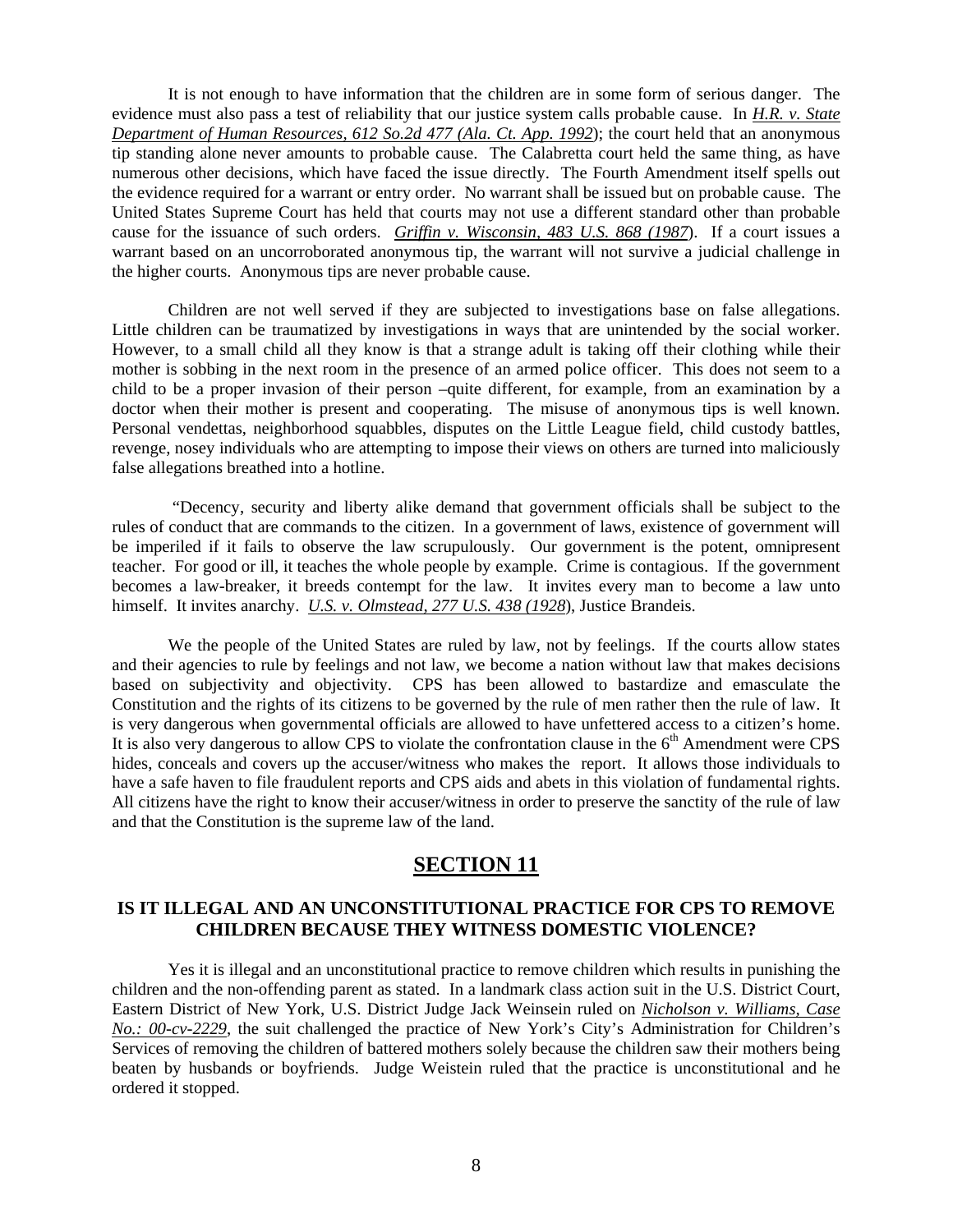#### <span id="page-23-0"></span>**ARE PARENTS GUILTY OF MALTREATMENT OR EMOTIONAL NEGLECT IF THE CHILD WITNESSES DOMESTIC VIOLENCE?**

#### "*Not according to Judge Weistein's ruling and to the leading national experts*."

 During the trial, several leading national experts testified on the impact on children of witnessing domestic violence, and the impact on children of being removed from the non-offending parent. Views of Experts on Effects of Domestic Violence on Children, and defining witnessing domestic violence by children as maltreatment or emotional neglect is a mistake. A "great concern [regarding] how increased awareness of children's exposure [to domestic violence] and associated problems is being used. Concerned about the risk adult domestic violence poses for children, some child protection agencies in the United States appear to be defining exposure to domestic violence as a form of child…Defining witnessing as maltreatment is a mistake. Doing so ignores the fact that large numbers of children in these studies showed no negative development problems and some showed evidence of strong coping abilities. Automatically defining witnessing as maltreatment may also ignore battered mother's efforts to develop safe environments for their children and themselves." Ex. 163 at 866.

#### **EFFECTS OF REMOVALS ON CHILDREN AND NON-OFFENDING PARENT.**

Dr. Wolf testified that disruptions in the parent-child relationship might provoke fear and anxiety in a child and diminish his or her sense of stability and self. Tr. 565-67. He described the typical response of a child separated from his parent: "When a young child is separated from a parent unwillingly, he or she shows distress … At first, the child is very anxious and protests vigorously and angrily. Then he falls into a sense of despair, though still hyper vigilant, looking, waiting, and hoping for her return …" A child's sense of time factors into the extent to which a separation impacts his or her emotional well-being. Thus, for younger children whose sense of time is less keenly developed, short periods of parental absence may seem longer than for older children. Tr 565-65. See also Ex. 141b.

For those children who are in homes where there is domestic violence, disruption of that bond can be even more traumatic than situations where this is no domestic violence. Dr. Stark (Yale New Haven Hospital researcher) asserted that if a child is placed in foster care as a result of domestic violence in the home, then he or she may view such removal as "a traumatic act of punishment ... and [think] that something that [he] or she has done or failed to do has caused this separation." Tr. 1562-63. Dr. Pelcovitz stated that "taking a child whose greatest fear is separation from his or her mother and in the name of 'protecting' that child [by] forcing on them, what is in effect, their worst nightmare, … is tantamount to pouring salt on an open wound." Ex. 139 at 5.

Another serious implication of removal is that it introduces children to the foster care system, which can be much more dangerous and debilitating than the home situation. Dr. Stark testified that foster homes are rarely screened for the presence of violence, and that the incidence of abuse and child fatality in foster homes is double that in the general population. Tr 1596; Ex. 122 at 3-4. Children in foster care often fail to receive adequate medical care. Ex. 122 at 6. Foster care placements can disrupt the child's contact with community, school and siblings. Ex. 122 at 8.

### **SECTION 12**

### **DO CHILDREN HAVE LEGAL STANDING TO SUE CPS FOR THEIR ILLEGAL ABDUCTION FROM THEIR HOME AND VIOLATING THEIR 4TH AND 14TH AMENDMENT RIGHTS?**

Yes they do, children have standing to sue for their removal after they reach the age of majority. Parents also have legal standing to sue if CPS violated their  $4<sup>th</sup>$  and  $14<sup>th</sup>$  Amendment rights. Children have a Constitutional right to live with their parents without government interference. *Brokaw v. Mercer*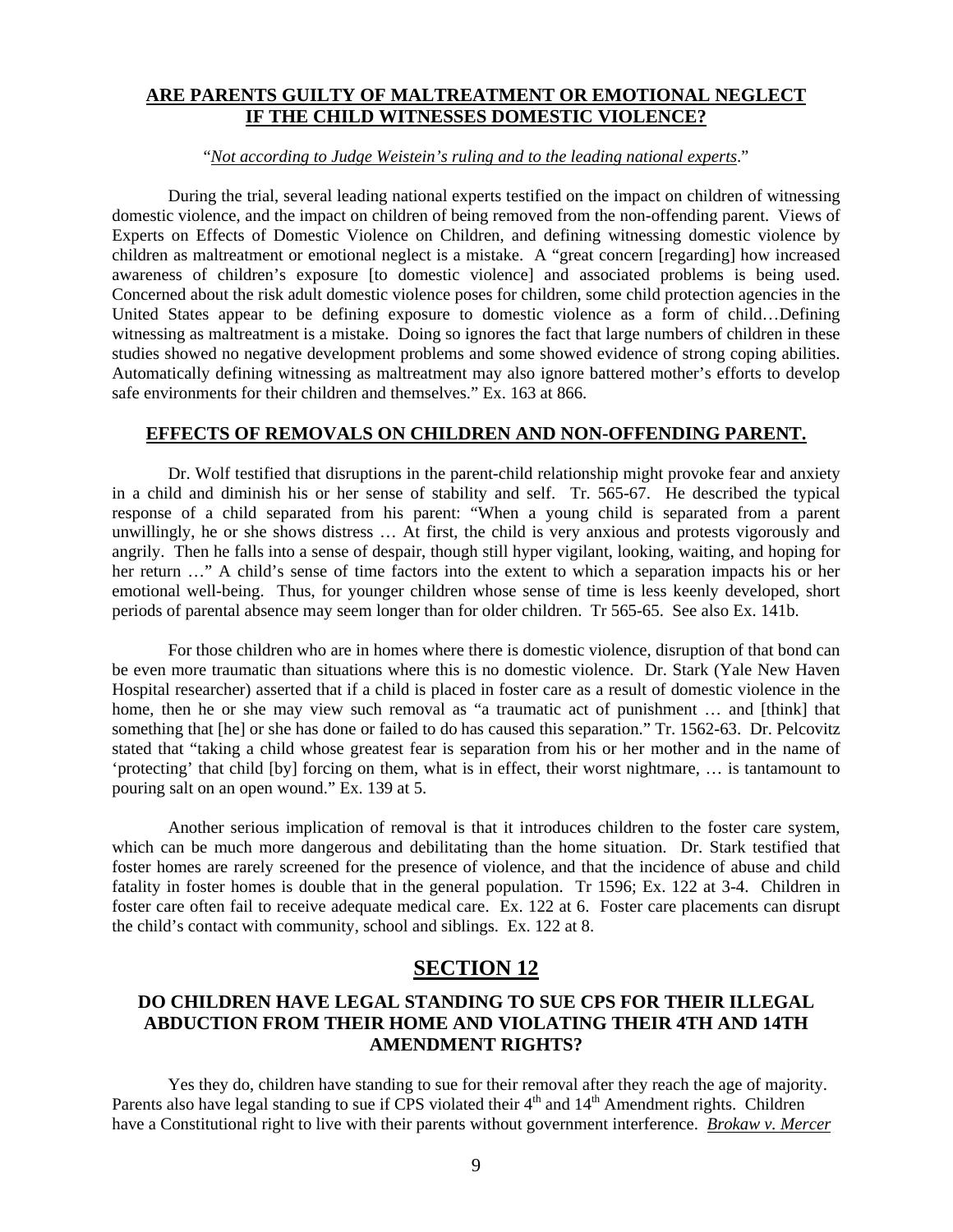*County,*  $7^{\frac{h}{2}}$  *Cir.* (2000) A child has a constitutionally protected interest in the companionship and society of his or her parents. *Ward v. San Jose, 9<sup>th</sup> Cir. (1992)* State employees who withhold a child from her family infringe on the family's liberty of familial association. *K.H. through Murphy v. Morgan,*  $7<sup>th</sup>$  Cir. *(1990*)

The forced separation of parent from child, even for a short time, represents a serious infringement upon the rights of both. *J.B. v. Washington county,*  $10^{th}$  *Cir. (1997)* Parent's interest is of "the highest order." And the court recognizes "the vital importance of curbing overzealous suspicion and intervention on the part of health care professionals and government officials." *Thomason v. Scan Volunteer Services, Inc., 8th Cir. (1996*)

You must protect you and your child's rights. CPS has no legal right to enter your home or speak to you and your child when there in no imminent danger present. Know your choices; you can refuse to speak to any government official whether it is the police or CPS as long as there is an open criminal investigation. They will tell you that what they are involved in is a civil matter not a criminal matter. Don't you believe it. There is nothing civil about allegations of child abuse or neglect. It is a criminal matter disguised as a civil matter. Police do not get involved in civil matters if it truly is one. You will regret letting them in your home and speaking with them like the thousands of other parents who have gone through this. When you ask a friend, family member or someone at work what to do, they will tell you if you agree to services, CPS will leave you alone or you can get your kids back. That is an incorrect assumption.

Refusing them entry is NOT hindering an investigation, it is a Fourth Amendment protection. CPS or the juvenile judge cannot abrogate that right as long as your children are not in imminent danger. Tell them to go packing. **DO NOT** sign anything, it will come back to be used against you in any possible kangaroo trial. Your children's records are protected by FERPA and HIPAA regarding your children's educational and medical records. They need a lawful warrant like the police under the "warrant clause" to seize any records. If your child's school records contain medical records, then HIPAA also applies. When the school or doctor sends records to CPS or allows them to view them without your permission, both the sender and receiver violated the law. You need to file a HIPAA complaint on the sender and the receiver. (See PDF version <http://www.hhs.gov/ocr/howtofileprivacy.pdf> and a Microsoft Word version <http://www.hhs.gov/ocr/howtofileprivacy.doc>.) Remember, you only have 180 days from the time you found out about it. Tell them they need a lawful warrant to make you do anything. CPS has no power; do not agree to a drug screen or a psychological evaluation.

### **SECTION 13**

### **SCHOOLS ARE REQUIRED TO OFFER SPECIAL EDUCATION SERVICES TO HOMESCHOOLERS**

#### **Special Education Services Reinstated for Homeschoolers,** March 15, 2006

After a legal letter "tug-of-war," the Illinois Department of Education has finally relented. Their General Counsel contacted the Home School Legal Defense Association and has apologized for their erroneous memorandum of 2005 that effectively cut off special needs services to homeschoolers throughout the state.

In December of 2005, several Illinois member families contacted HSLDA because their special education services with their local public schools had been suddenly terminated.

One member family, the Blunts, had received a letter from the Director of Special Education of their local school district. The letter stated that according to the federal Individuals with Disabilities Education Act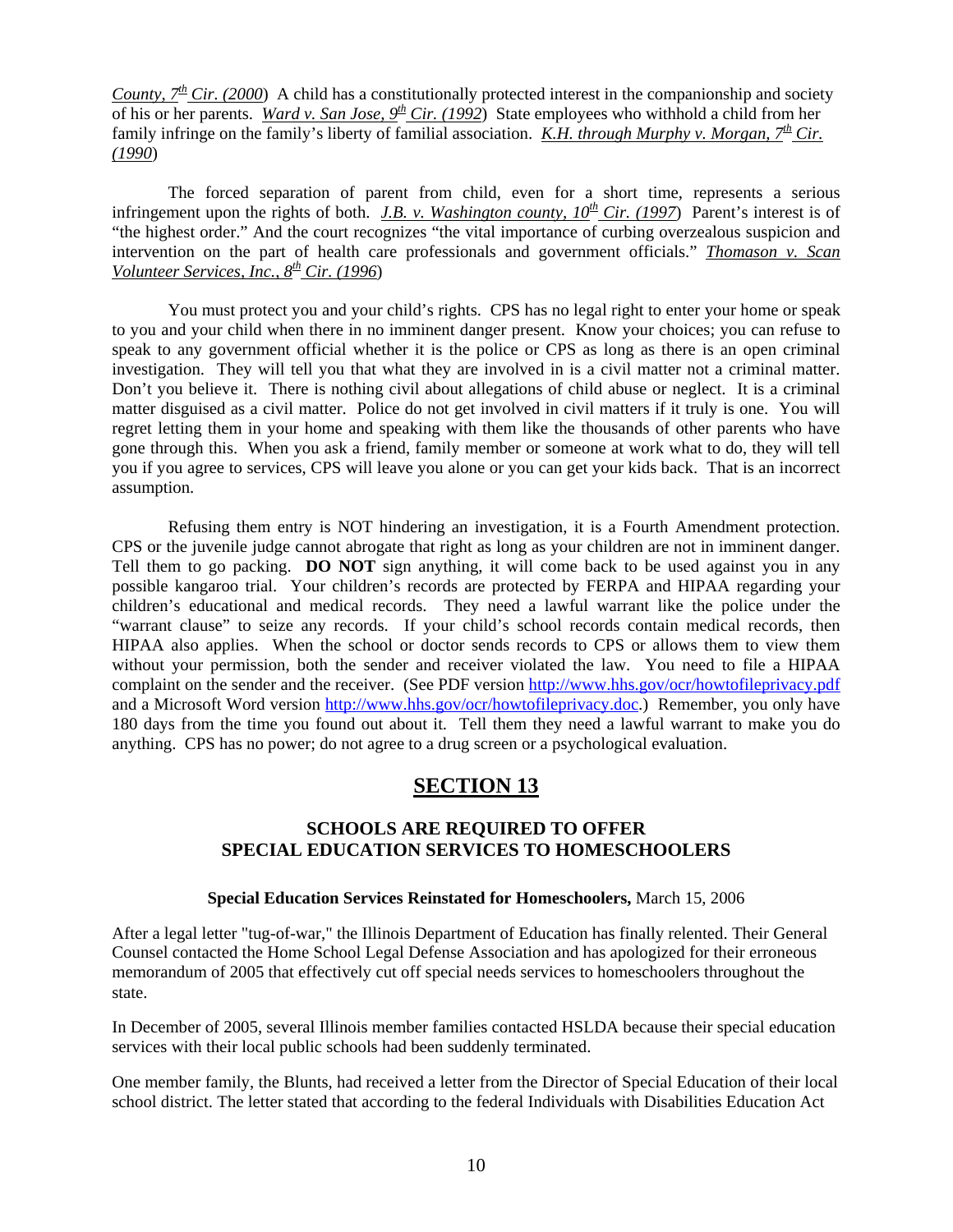(IDEA) of 2004, the school district was no longer required to offer special education services to any private school that was not state recognized.

After having worked with congressional staff on the Education and Workforce Committee and with the legal counsel of the U.S. Department of Education for the last 10 years on this issue, the HSLDA legal staff knew that the letter the family received contained erroneous information. U.S. Department of Education officials have assured us that in states where homeschools are considered private schools, like Illinois, these private school children taught at home have access to special needs educational support through the public schools.

HSLDA Senior Counsel Chris Klicka drafted a letter on behalf of the Blunts explaining the school district's error. He informed school officials that special needs services must be restored to the Blunt family's child.

Shortly after sending the letter, HSLDA received a letter from the school district's attorney. The letter stated that the 2005 memorandum in question had been drafted by the Illinois State Department of Education's Assistant Superintendent as "interim guidance" for Illinois public schools. The memorandum defined eligibility based on whether the student was enrolled in a "state recognized private school."

The memorandum was inaccurate and contradicted federal law.

The issue of whether home-educated students are eligible to receive special education services had already been acknowledged at a federal level. In federal reports regarding issues surrounding those eligible for IDEA, the Federal Director of Special Education in a letter procured by HSLDA stated:

"The determination of whether a home education arrangement constitutes private school placement must be made on the basis of state law. Thus, if home education constitutes enrollment in a private school under state law, then the requirements of Regs. 300.403 and 300.452 apply when deciding whether to provide special education or related services to a child with disabilities who is being educated at home."

The above report makes it crystal clear that if the state recognizes a home education program as a private school in that state, then those home-educated students are eligible for the services.

HSLDA Attorney Chris Klicka sent a letter to the author of the 2005 memorandum explaining that the highest court in Illinois defines home education programs as private schools, and therefore, in Illinois, home-educated students are eligible for special education services. The Illinois Supreme Court held that no accreditation is necessary. Klicka's letter also specifically demanded a response within 10 days and that the memorandum be corrected.

Within the requested time, Klicka received a phone call from the General Counsel and a special director Illinois Department of Education. Somewhat apologetic, they admitted their error, assuring him that they will revise their memorandum soon by removing the offensive language requiring a private school to be "state recognized" before its students could be eligible for special education services.

Illinois special education home school students will once again be able to receive needed educational services.

### **SECTION 14**

### **FEDERAL RULING UPHOLDS THAT GOVERNMENT OFFICIALS CAN'T ACT IN THE CHILD BEST INTEREST WHEN IT COMES TO SPECIAL-NEEDS CHILDREN.**

*Under the Individuals with Disabilities in Education Act ("IDEA") it DOES NOT compell the state or boards of educations to test every child, it's just a funding statute. The only thing the state or board of education in this country can do is OFFER the testing and services and make it available to home school students ... that's it. Parents have the absolute choice and legal option to refuse any testing or services*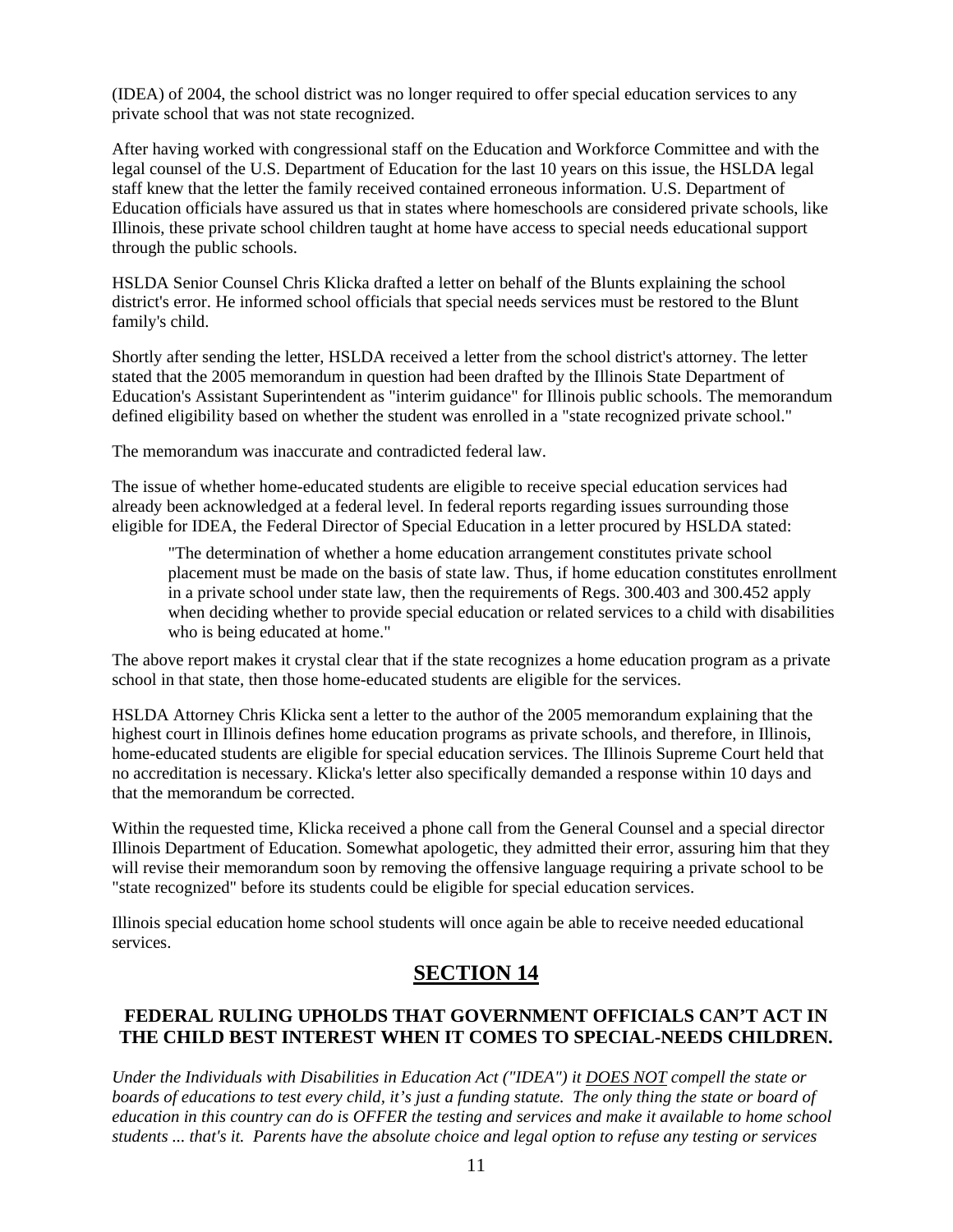*that the state has to offer especially if it is funded. Parents can refuse federally funded services and seek out private educators and testing when it comes to the child educational needs..*

*The boards of educations in the state of Connecticut and the other 49 states have misapplied and abused IDEA and harmed children and families by forcing home school children to be tested when they are not required to do so and acting outside the statute. When parents refused testing because board of educations lack jurisdiction, they would call child protection and file a false report. Follow the money trail, the boards of educations get funding by every label they slap on a child, just like child protection.*

*In short, when a parent desides to home school or private school their children, the state, DCF and the school system lacks all jurisdition and control of the child because the parent acts in the best interest of the child not the government. The state can't act in the child's best interest without the requsite proof of parental unfitness. A child's educational needs has nothing to do with serious abuse and neglect and the courts and CPS/DCF lack jurisdiction.*

*This is the big lie that child protection is perpetrating across this country. The services that are all federally funded that CPS/DCF gets paid for are to be offered to parents, not forced down parents throats. Parents ultimately make the decision on what services, if any, parents feel what is in the best interest of the child and the entire family, not child protection and their untrained government workers. CPS/DCF workers think they are doing something great when in reality they are harming the most inocent among us. Only parents know what's in the best interest of their child, not the court or the state.*

*The following ruling upholds the parent's right to reject and refuse services from CPS/DCF, the board of education or any other agency. Thomas M. Dutkiewicz*

#### **Eighth Circuit Appeals Court Rules in Favor of Homeschoolers**, March 2, 2006

A federal appeals court ruled unanimously in favor of Home School Legal Defense Association ("HSLDA") members Ron and Joann Fitzgerald on Wednesday and held that school districts may not force homeschooled children to submit to special-needs evaluations against their parents' wishes.

The United States Court of Appeals for the Eighth Circuit, which includes Missouri where the Fitzgeralds reside, held that the federal Individuals with Disabilities in Education Act ("IDEA") does not give public schools jurisdiction over homeschooled children who may have special needs. "Where a home-schooled child's parents refuse consent [for an evaluation], privately educate the child, and expressly waive all benefits under the IDEA, an evaluation would have no purpose. . . . [A] district may not force an evaluation under the circumstances in this case."

As reported in the [January/February 2005 Court Report,](http://www.hslda.org/courtreport/V21N1/V21N110.asp) HSLDA has been defending the Fitzgerald family's right to privacy for almost three years. The Fitzgeralds had withdrawn their son, Sean\*, from public school after years of disagreement with the school over the provision of special education services. When they started homeschooling Sean, they had his special needs privately evaluated, and they decided to obtain private special education services for him.

The school district, however, demanded that the parents permit a public school evaluation for special needs, even though it admitted that it could not force the family to accept any actual services from the public school. An administrative panel agreed with the school district and ordered the family to submit to the evaluation. HSLDA appealed to the federal district court, which agreed with the school district. The Eighth Circuit reversed these decisions.

"This victory is going to help homeschooling families all over the country," said HSLDA litigation counsel James R. Mason III, who argued the case in the Eighth Circuit. "The court recognized that homeschooling parents may provide for the special needs of their children without undue interference from meddling school officials."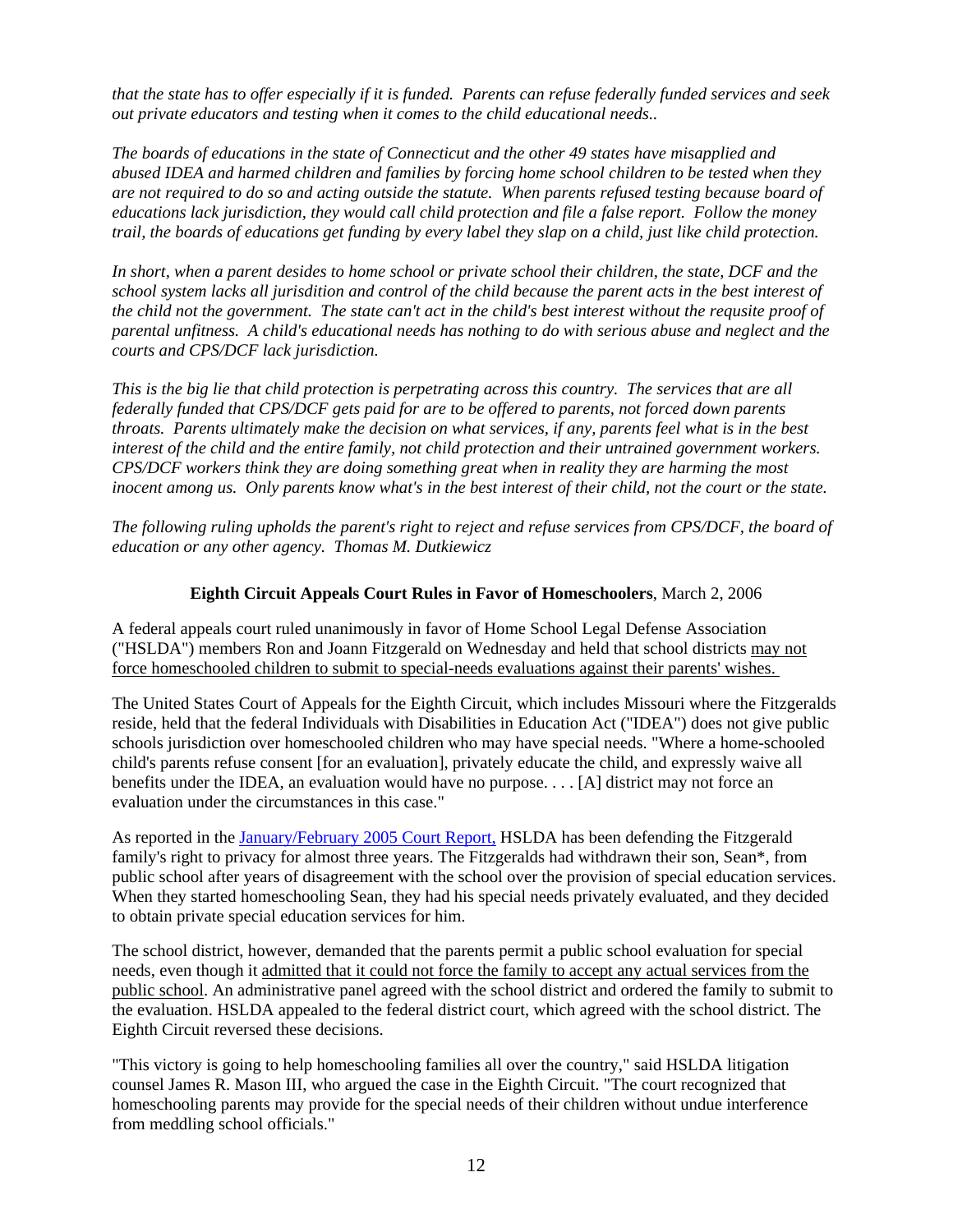HSLDA is representing another member family in New York where a public school district seeks to evaluate their child.

\* Name changed to protect family's privacy.

### **SECTION**

February 2, 2006

#### **Homeschool Graduates Enlisting in the Military Protected by New Law**

There is more good news for homeschool graduates seeking to enlist in the Armed Services.

An amendment to Section 522 of Senate Bill 1042, requires the Secretary of Defense to create a uniform policy for recruiting homeschool graduates for all four branches of the Armed Services. Furthermore, the new law makes it clear homeschoolers do not have to obtain a GED which carries the stigma of being a dropout. The bill was signed into law by President Bush last January.

Although there is no discrimination currently being practiced through any formal policies in the military against homeschool graduates, the new law will virtually eliminate the concern that discrimination could happen in the future. The new law specifies that the uniform policy is for the purposes of recruitment and enlistment of homeschoolers. Therefore, the new policy will not discriminate against homeschoolers because the goal is recruitment and not exclusion.

Homeschool graduates who desire a career with any of the four Armed Services are currently designated as "preferred enlistees." This means that homeschool graduates who enlist in the military will be treated as if they are Tier I candidates even though their formal status will remain Tier II. Therefore, homeschoolers will receive the same educational benefits, cash bonuses, and available positions in the Armed Services that they would receive if they were Tier I candidates.

HSLDA has been working with the military for several years to remove discriminatory barriers for homeschool graduates. Beginning in 1998, HSLDA secured a pilot project that lasted six years where homeschoolers were experimentally categorized as Tier I candidates, which is the same status as high school graduates from public schools.

Although the program continued until October, 2004, it was not renewed. HSLDA contacted the Administration and explained our situation. A meeting was arranged for us with the Assistant Secretary of Defense and a few other Pentagon officials a month later.

As a result of the meeting in January 2005, the Department of Defense issued a letter stating that homeschoolers were considered "preferred enlistees" and that there were no "practical limits" to the numbers of homeschoolers who could obtain entrance into the Armed Services. At that point, the Department of Defense, at the highest levels, began working with HSLDA to resolve every problem at the local recruitment level with homeschool graduates. Over time, as the new policy is implemented, local recruiters will be able to properly advise homeschoolers.

As a result of the 1998-2004 pilot project, and the January 2005 directive from the Department of Defense, thousands of homeschoolers are serving our country faithfully in the Armed Services.

### **SECTION 15**

### **SURREPTITIOUSLY DRUG TESTING OF PREGNANT WOMEN FOR THE ALLEDGED BENEFIT OF THEIR FETUSES ARE NOT ONLY MISGUIDED**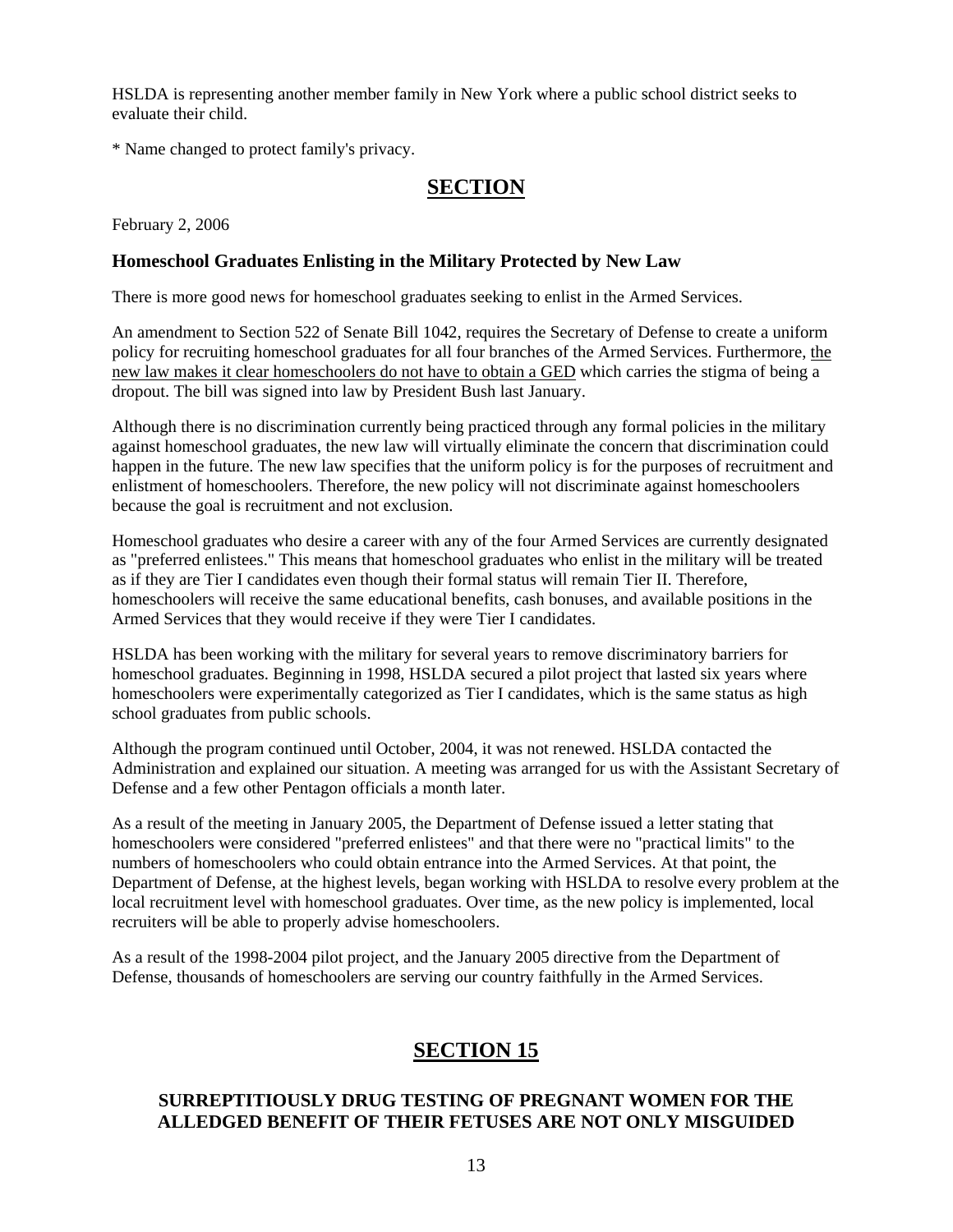### **AS A MATTER OF POLICY, THEY ARE UNLAWFUL.**

Ferguson v. City of Charleston: Social and Legal Contexts (11/1/2000)

Policing Pregnancy: *Ferguson v. City of Charleston* 

On October 4, 2000, the U.S. Supreme Court heard arguments in *Ferguson v. City of Charleston,* a case considering the constitutionality of a governmental policy of surreptitiously drug testing pregnant women in a South Carolina hospital, which then reported positive cocaine results to law enforcement officers. Though the legal question is narrow -- whether the Fourth Amendment permits the state, acting without either a warrant or individualized suspicion, to drug test pregnant women who seek prenatal care in a public hospital -- the case points to broader issues concerning the right of pregnant women to be treated as fully autonomous under the Constitution.

In the past several years, the state has increasingly intruded into the lives of pregnant women, policing their conduct in the name of protecting fetuses. Pregnant women have been forced to undergo unwanted cesareans; they've been ordered to have their cervixes sewn up to prevent miscarriage; they've been incarcerated for consuming alcohol; and they've been detained, as in the case of one young woman, simply because she "lack[ed] motivation or [the] ability to seek medical care" (V. Kolder, J. Gallagher, and M. Parsons, "Court-Ordered Obstetrical Interventions," *New England Journal of Medicine* (1987) 316, No. 19: 1195).

Fortunately, in many of these cases the invasive state actions have been rescinded by higher officials or rejected by the courts. Unfortunately, many of these decisions came too late to prevent unwarranted suffering and to protect women from being deprived of their rights.

When the Supreme Court rules in *Ferguson* we are hopeful that it will recognize that the Constitution protects pregnant women on an equal basis with all free adults, making it clear that pregnant women are not wards of the state.

#### **The Facts in** *Ferguson*

In 1989, an interagency group consisting of representatives from the City of Charleston Police Department, the Charleston County Solicitor's Office (the prosecutor), and the Medical University of South Carolina (MUSC, a public hospital in Charleston) developed and implemented the Interagency Policy on Cocaine Abuse in Pregnancy. Under the policy, MUSC subjected pregnant women to warrantless searches if they met any one of several criteria, including no or minimal prenatal care; unexplained preterm labor; birth defects or poor fetal growth; separation of the placenta from the uterine wall; a history of drug or alcohol abuse; or intrauterine fetal death.

In the early months of the program, women were immediately arrested after they or their newborns tested positive for cocaine. One woman spent the last three weeks of her pregnancy in jail. During this time she received prenatal care in handcuffs and shackles. Authorities arrested another woman soon after she gave birth; still bleeding and dressed in only a hospital gown, she was handcuffed and taken to the city jail (Petitioners' brief in *Ferguson,* 6, 7).

In 1990, the prosecutor's office added an "amnesty" component to the policy: women testing positive for cocaine were given the "option" of drug treatment to avoid arrest. If they failed to follow through on treatment or if they tested positive a second time, however, they were arrested.

In October 1994, after the Civil Rights Division of the U.S. Department of Health and Human Services began investigating whether the hospital in carrying out the policy had violated the civil rights of its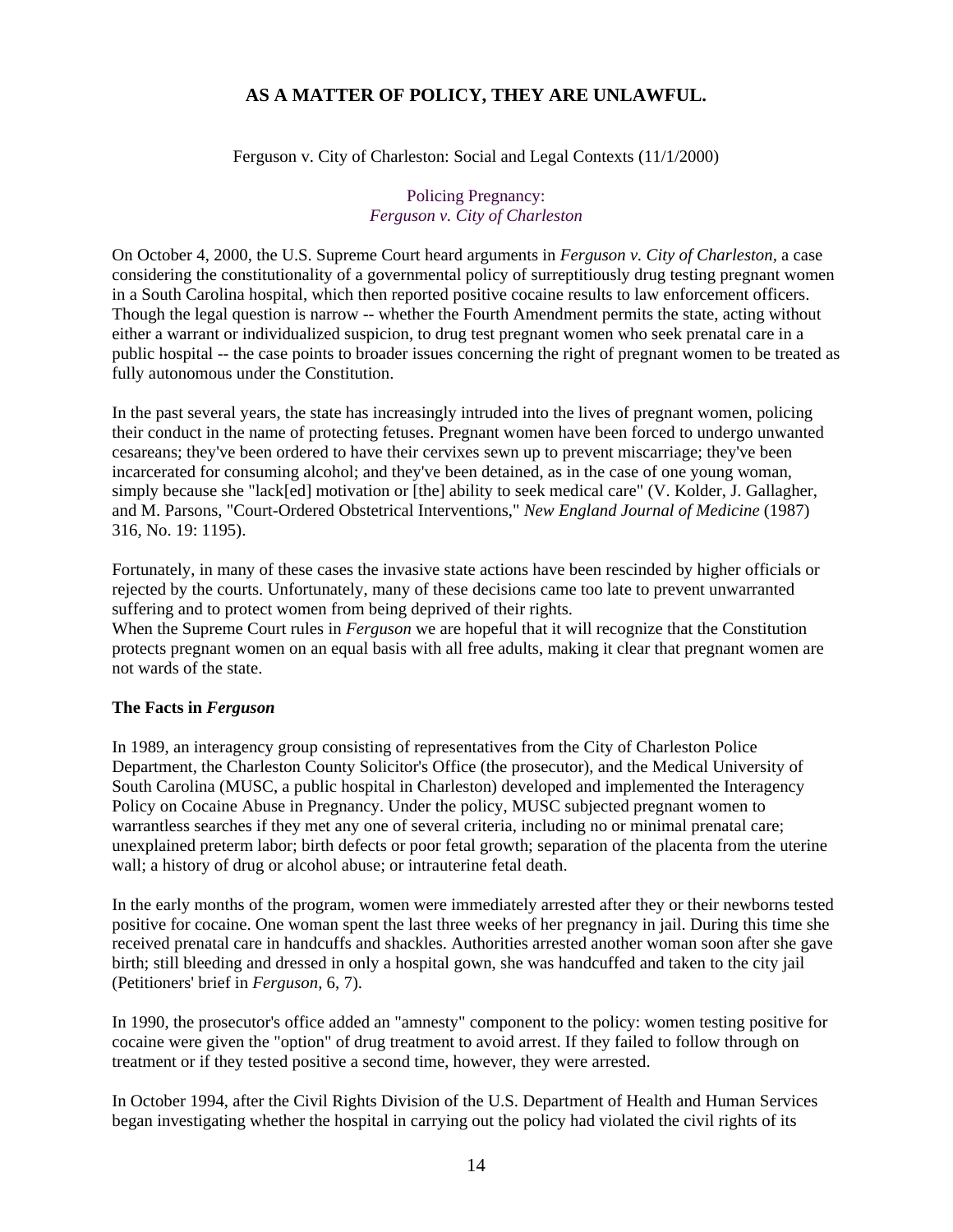African American patients, MUSC dropped its program. In total, 30 women were arrested under the policy; 29 were African American.

#### **Arguments Against Policing Pregnancy**

#### *Punishing women who use drugs during pregnancy deters them from seeking critical prenatal care and entering drug treatment programs. If the goal is to protect fetuses and to help women become drug-free mothers, punitive measures have the opposite effect.*

Recent studies done in hospitals and health-care centers in San Diego, Chicago, and Detroit, for example, indicate that when pregnant women fear that they will be prosecuted for their drug use, they do not seek prenatal care and will even choose to deliver their babies at home (D. Roberts, *Killing the Black Body,* NY: Pantheon Books (1997), 192). Indeed, MUSC's policy appears to have driven drug-using women out of the health-care system in that region, isolating them in their drug use rather than helping them have healthy pregnancies and healthy babies (L.G. Tribble *et al., Analysis of a Hospital Maternal Cocaine Testing Policy:* In Association with Prenatal Care Utilization Patterns, 1993).

The punitive approach to drug use during pregnancy also stops women from participating in drugtreatment programs. In another high-profile South Carolina case, involving the Easely Baptist Medical Center, a young woman, Cornelia Whitner, was arrested for "endangering the life of her unborn child" and sentenced to eight years in prison after she gave birth to a healthy baby boy whose urine, nonetheless, tested positive for cocaine. Following the publicity surrounding this case, two drug-treatment programs in Columbia, SC, reported a precipitous drop in the number of pregnant women entering their facilities. One clinic found that between 1996 and 1997, it admitted 80 percent fewer pregnant women than it had a year earlier; the other saw 54 percent fewer pregnant women during the same time period (L. Paltrow, "Pregnant Drug Users, Fetal Persons, and the Threat to *Roe v. Wade, Albany Law Review* (1999) 62, No. 999: n.147).

Recognizing that criminalizing maternal drug use is bad medicine and bad public policy, with potentially tragic consequences for pregnant women, their fetuses, and their families, numerous medical and publichealth organizations have denounced the practice. These include the American Medical Association, the American Academy of Pediatrics, the Association of Reproductive Health Professionals, the American Medical Women's Association, the American College of Obstetricians and Gynecologists, the American Public Health Association, the American Nurses Association, the American Society on Addiction Medicine, the National Council on Alcoholism and Drug Dependence, the National Association of Social Workers, and the March of Dimes, among other prominent groups.

#### *Pregnant women enjoy the same constitutional rights as other competent adults.*

Pregnant women have as great a right to privacy, bodily integrity, and autonomy as other free adults. This means that the state cannot subject women to warrantless, suspicionless, nonconsensual searches just because they are pregnant. MUSC's drug testing policy did just that.

Imagine if the tides were turned, and the state began testing men of child-bearing age for illegal drug use because they did not have annual physicals or had a history of substance abuse. Imagine further that officials arrest and take into custody in the name of their unborn children those men with positive toxicology reports. Given that recent studies have linked male drug use to sperm abnormalities that can cause birth defects, this is not such a far-fetched scenario (I. Pollard, "Substance Abuse and Parenthood: Biological Mechanisms-Bioethical Challenges," *Women and Health* (2000) 30, No. 3: 1-24). It is doubtful, however, that law enforcement working in tandem with medical providers would consider implementing such a practice. And surely if they did, the courts would rightfully hold such policies unconstitutional. The rules, however, seem to change when it comes to pregnant women, though the Constitution does not.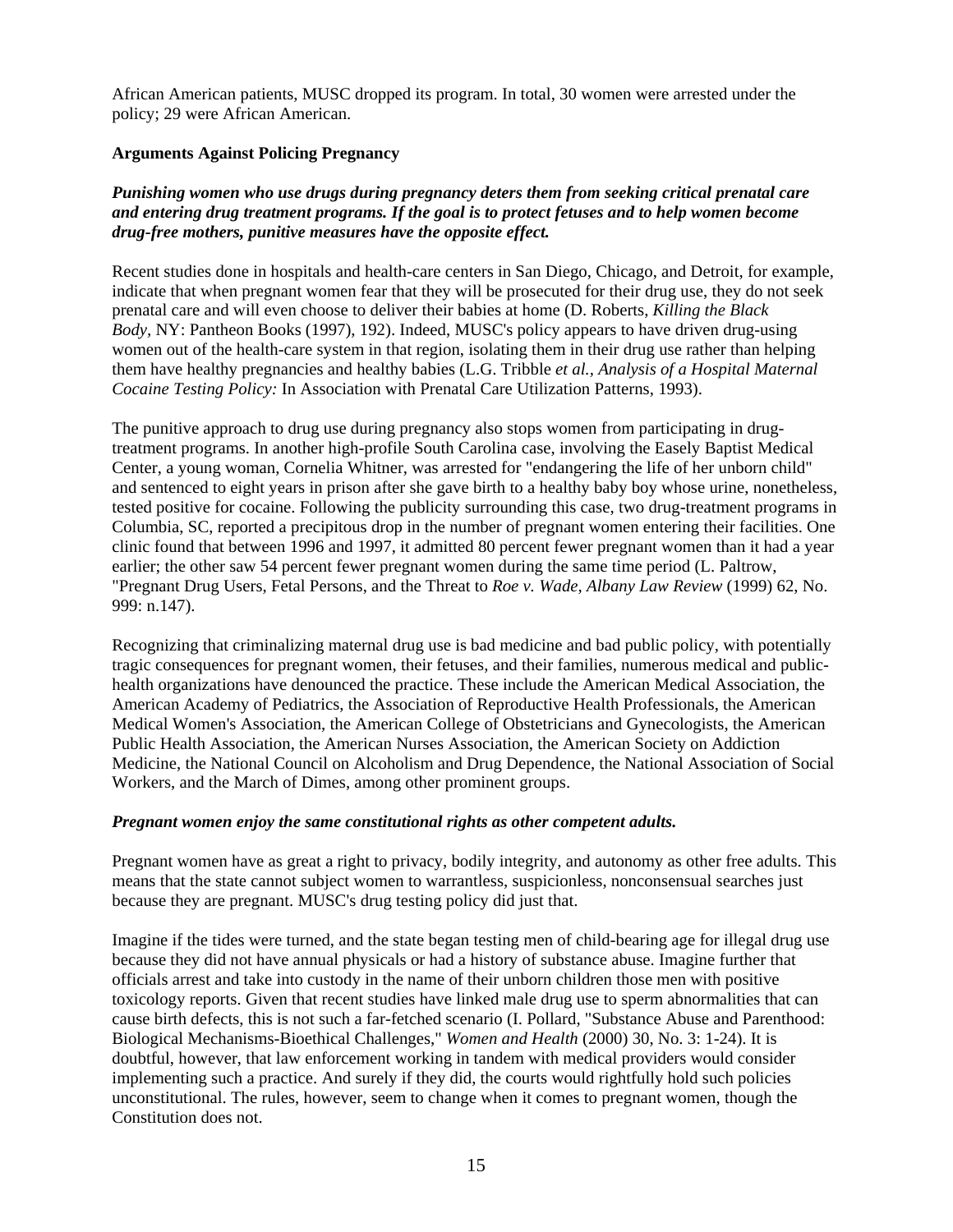It is hard to imagine subjecting fathers or soon-to-be fathers to the same level of state interference in their private lives as we do pregnant women. We do not strip fathers of their constitutional rights, even when their behavior may have deleterious effects on their offspring. We do not, for example, arrest fathers and remove them from their families if they smoke two packs of cigarettes a day around their children and their pregnant wives, though there is ample evidence that exposure -- even prenatal exposure -- to secondhand smoke can have serious long-term health effects.

Pregnant women, on the other hand, have been arrested or threatened with arrest for consuming not just illegal substances, such as cocaine, but legal substances as well. There are at least two recent incidents of state authorities arresting women for consuming alcohol during pregnancy: one in South Carolina, the other in Wyoming (Paltrow, 1042; R. Roth, *Making Women Pay: The Hidden Costs of Fetal Rights,* Ithaca, NY: Cornell University Press (2000), 150). And in case the message to pregnant women was not clear, officials in the South Carolina Department of Alcohol and Other Drug Abuse Services recently distributed literature advising pregnant women that "it's . . . a crime in South Carolina" to "smoke, drink . . . or engage in other activities that risk harming" the fetus. Though in May of 2000, the state attorney general hastily recalled the pamphlet and issued a statement that only pregnant women who use illegal drugs would be prosecuted, the official responsible for redrafting the recalled material has indicated that he "has not decided whether to make reference to nicotine or alcohol abuse as potentially criminal" in the rewritten document (American Civil Liberties Union *amicus* brief in *Ferguson,* 18). These and other state policies aimed at policing pregnant women assume that pregnant women are different from other competent adults, that in becoming pregnant, women somehow become wards of the state or forfeit their constitutional rights. The Constitution, however, protects all of us, pregnant women included.

### *Although drug use crosses all racial and class lines, poor women of color have overwhelmingly been the ones targeted and arrested for using drugs while pregnant.*

MUSC's own records indicate that among its pregnant patients equal percentages of white and African American women consumed illegal drugs (Roberts, 172). However, of the 30 women arrested under the interagency drug-testing policy, 29 were African American (Petitioners' brief in *Ferguson,* 13). These numbers are in line with national statistics. In a 1990 study published in the *New England Journal of Medicine,* for example, researchers found that 15.4 percent of white women and 14.1 percent of African American women used drugs during pregnancy. African American women, however, were 10 times more likely than white women to be reported to authorities (I. Chasnoff, H. Landress, and M. Barrett, "Prevalence of Illicit Drug or Alcohol Use During Pregnancy and Discrepancies in Mandatory Reporting in Pinellas County, Florida," *New England Journal of Medicine* (1990) 322, No. 17: 1202-6). There are many factors contributing to these discrepancies, with race and class prejudices playing a major role in all of them. Because poor women of color are far more likely to give birth at public institutions and have more contact with state agencies, their drug use is far more likely than that of middle-class white women to be detected and reported**.** 

In addition, a number of the criteria used to trigger testing under the MUSC policy had little to do with drug use per se and had much more to do with poverty. For example, the hospital tested women who received little or no prenatal care. Yet, with fewer resources and less connection to the medical community than middle-class women, poor women are more likely to delay seeking prenatal care until relatively late in pregnancy or to obtain no prenatal care at all. Inadequate prenatal care can, in turn, result in unexplained preterm labor, birth defects or poor fetal growth, separation of the placenta from the uterine wall, or intrauterine fetal death, all conditions that the MUSC policy also identified as grounds for testing pregnant patients.

Moreover, a drug-testing policy that targets crack cocaine, a drug more prevalent among inner-city communities of color, rather than other substances like methamphetamines, a drug used more often by white rural and suburban women, will unfairly result in the arrests of women of color (Roberts, 177). The singling out of cocaine is not justified on medical grounds. Studies on drug use during pregnancy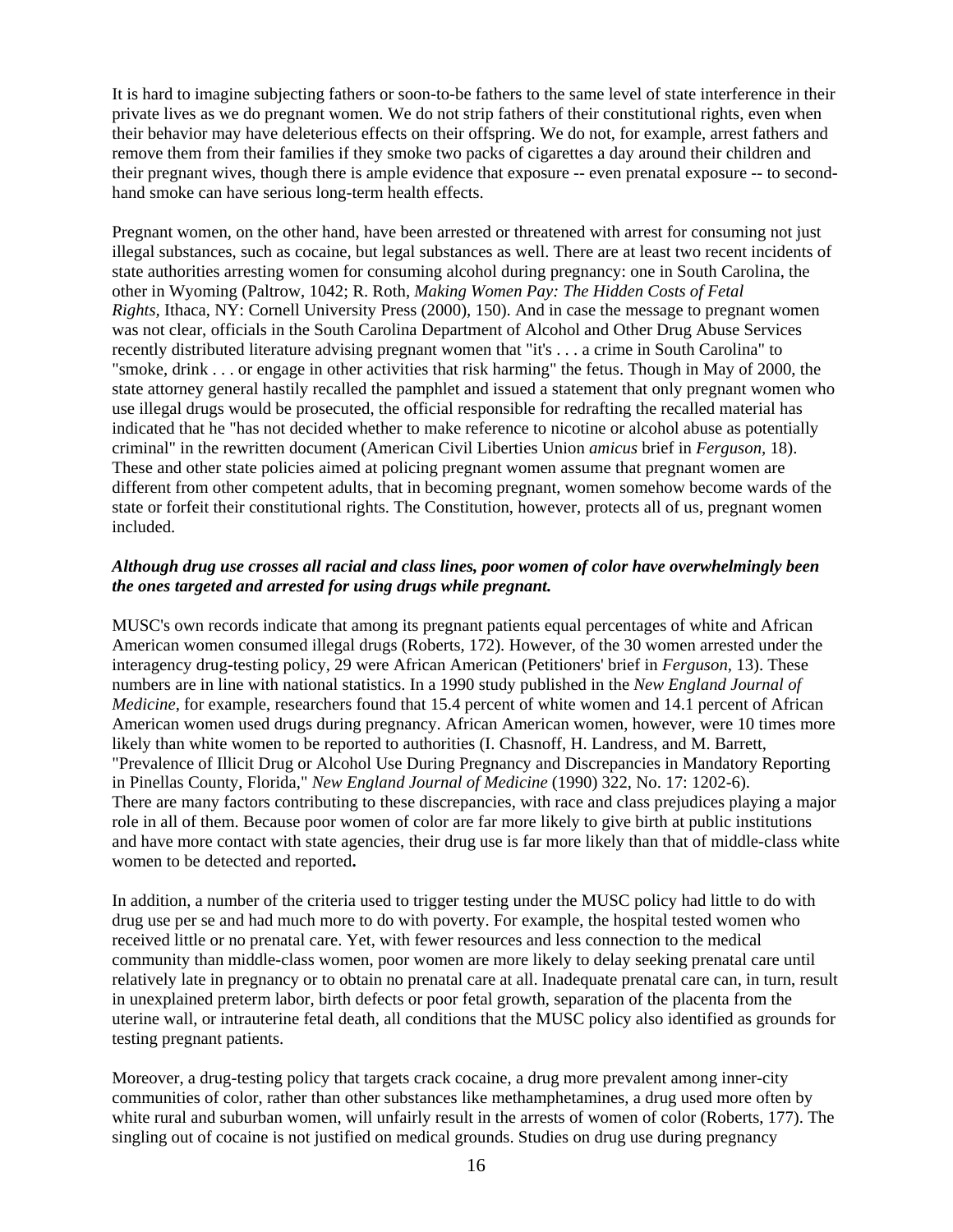consistently show that the abuse of other substances, both legal and illegal, can harm fetal development as much as or more than cocaine (American Medical Association *amicus* brief in *Ferguson,* 15, 16; Public Health Association et al., *amicus* brief in *Ferguson,* 29).

In practice, therefore, MUSC's policy was a form of racial profiling. By both design and implementation, the policy led inevitably to the identification and punishment of drug use by pregnant, low-income women of color, leaving other pregnant users free of the threat of warrantless, suspicionless, nonconsensual drug testing.

#### *Punishing pregnant women for drug use sets the state on a slippery slope. What's to stop the state from arresting women for drinking alcohol or smoking cigarettes while pregnant? Where will we draw the line?*

In recent years, pregnant women have been forced to undergo an array of medical procedures without their consent and have been imprisoned for alcohol use, unruliness, and mental illness, all in the name of protecting fetal health. Below are a few examples:

- In Massachusetts, a lower court ordered a pregnant woman's cervix sewn up against her will to prevent a possible miscarriage. The woman was ultimately spared from undergoing the procedure by the Supreme Court of Massachusetts, which vacated the lower court's order because it had not adequately considered the woman's constitutional right to privacy (See *Taft v. Taft,* 446 N.E. 2d 395, 396, 397 (Mass. 1983)).
- In Illinois, a pregnant woman was advised that, because of an insufficient flow of oxygen to the fetus, the fetus could be born dead or severely retarded if she did not immediately undergo a cesarean. When the woman opposed the surgery on religious grounds, the office of the State's Attorney sought a court order compelling her to submit to the cesarean. Rejecting the state's argument, the appellate court held that a woman's "right to refuse invasive medical treatment, derived from her rights to privacy, bodily integrity, and religious liberty, is not diminished during pregnancy." The woman ultimately gave birth by vaginal delivery to a normal, healthy -- though somewhat underweight -- baby boy (*In re Baby Doe,* 632 N.E.2d 332, 329 (Ill. App. Ct. 1994)).
- In Washington, DC, a young pregnant woman, severely ill with cancer, several times mouthed the words "I don't want it done" when told that a court had ordered her to undergo a cesarean and that she likely would not survive the operation. The cesarean was nonetheless performed; the baby died within a few hours of birth; and the woman died two days later. An appellate court ultimately reversed the order that authorized the involuntary surgery, but not in time to help the woman or her family (*In re A.C.,* 573 A.2d 1235, 1241 (D.C. 1990)).
- In Wyoming, officials arrested a pregnant woman because of alcohol use and charged her with felony child abuse. She spent time in jail before a judge dismissed the charge (Roth, 150).
- In Wisconsin, officials held a pregnant sixteen-year-old in secure detention for the sake of fetal development because the young woman tended "to be on the run" and to "lack motivation or ability to seek medical care" ( Kolder, *et al.,* 1192, 1195).
- In California, a deputy district attorney, concerned about a pregnant woman's mental state but lacking sufficient evidence to have her committed for psychiatric treatment, instead obtained a juvenile court order declaring her fetus a dependent child of the state and detaining the woman pending birth. An appellate court ultimately held that the district attorney had impermissibly manipulated the juvenile laws to detain the pregnant woman and released her when she was approximately seven months pregnant (*In re Steven S.,* 126 Cal. App. 3d 23, 27, 30-31 (Cal. Ct. App. 1981)).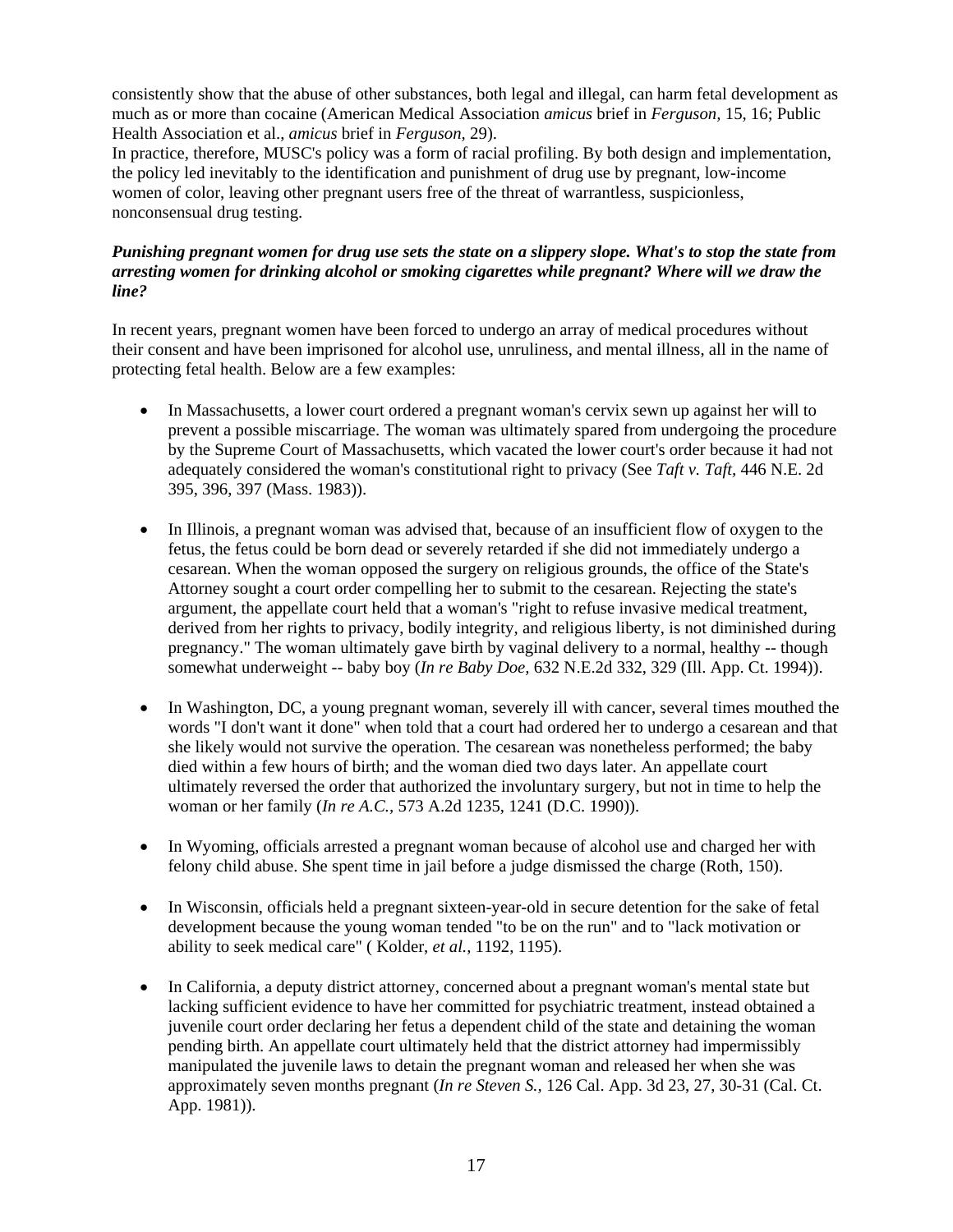#### *State actions to police pregnant women for the alleged benefit of their fetuses are not only misguided as a matter of policy, they are unlawful.*

In *Ferguson,* the question is whether the Fourth Amendment of the Constitution permits a public hospital to subject women to drug testing, the results of which are reported to the police, without a warrant, without individualized suspicion, and without the woman's consent. The answer is no.

The government may dispense with the protections normally demanded under the Fourth Amendment prior to a search -- securing a warrant or having an individualized suspicion of criminal conduct -- only if the search falls within a "special needs" exception. To satisfy that exception, the governmental policy must be unrelated to law enforcement, and the person being searched must have a diminished expectation of privacy.

In this case, however, law enforcement officials were intimately involved in creating and implementing MUSC's policy: women who tested positive for cocaine were arrested and prosecuted, or threatened with these consequences, in case after case.

Moreover, the notion that women have a diminished expectation of privacy when they are pregnant is at odds with our strong constitutional tradition of respecting pregnant women's privacy rights. Nothing in U.S. law permits the state to step in to ensure that women "behave" themselves during pregnancy. The Constitution does not permit such an assault on women's privacy and equality.

Though the question before the U.S. Supreme Court in *Ferguson* concerns the Fourth Amendment, the restraints imposed on pregnant women in this and other contexts, all in the purported interest of the fetus, raise additional legal concerns. While both men and women engage in conduct that may be harmful to a fetus, only women -- by virtue of their pregnancies -- are targeted for punitive measures. By singling out women in this manner, the state discriminates against them, potentially violating both the Equal Protection Clause of the Fourteenth Amendment of the Constitution and various civil rights laws. By the same token, policies, like MUSC's, that target women of color may violate constitutional and statutory prohibitions against race discrimination. Finally, efforts by the state to protect the fetus by confining women -- whether to a hospital or jail -- or by compelling medical treatment -- whether the woman is strapped to a gurney for a forced cesarean section, tied into stirrups for a pelvic exam, or involuntarily hospitalized during delivery -- violate the guarantee of liberty of the Due Process Clause of the Federal Constitution.

### **SECTION 16**

### **CENTRAL REGISTRY RULED UNCONSTITUTIONAL**

#### SEATTLE POST-INTELLIGENCER

[http://seattlepi.nwsource.com/national/1110AP\\_Child\\_Abuse\\_Registry.ht](http://seattlepi.nwsource.com/national/1110AP_Child_Abuse_Registry.ht)

Thursday, November 3, 2005 · Last updated 6:23 p.m. PT

#### **Court rejects Mo. child abuse registry**

By DAVID A. LIEB ASSOCIATED PRESS WRITER

JEFFERSON CITY, Mo. -- A judge declared Missouri's child abuse registry unconstitutional Thursday, ruling that suspected offenders deserved a court-like hearing before being listed.

The registry is kept secret from the general public, but is used by child care providers and others to screen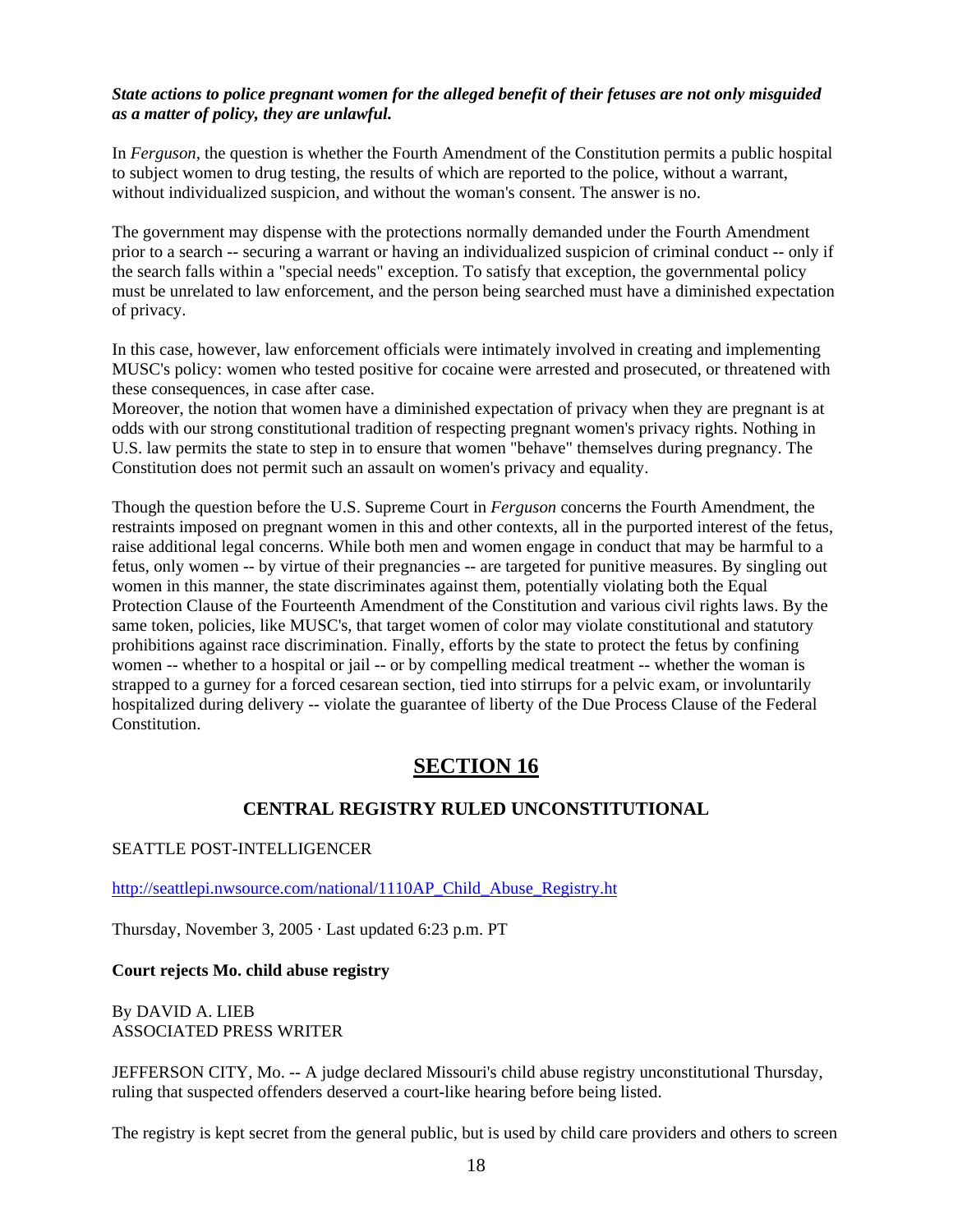current and potential employees.

Circuit Judge Richard Callahan concluded that people's reputations and professional careers were damaged when their names were placed in the child abuse registry before a due-process hearing.

The Department of Social Services said it was likely to appeal the case to the Missouri Supreme Court. Callahan suspended the effect of his judgment pending an appeal.

Callahan's ruling stemmed from a 2002 instance of alleged sexual abuse at the Faith House child care facility in St. Louis. Although they were not accused of abuse themselves, founder Mildred Jamison and nurse Betty Dotson were listed on the child abuse registry based on probable cause of neglect.

The decision was upheld by the Department of Social Services' Child Abuse and Neglect Review Board, which holds only informal hearings, not ones following judicial procedures. Decisions by the review panel can be appealed to a judge, but the listing occurred before that happened.

Callahan said it violated constitutional due-process rights to list people on the registry prior to holding a hearing before a neutral decision-maker in which witnesses are under oath, can be cross-examined and can be compelled to testify.

He also said the hearings must use a tougher-to-prove criterion of "preponderance of the evidence" instead of "probable cause" - a change already made by a 2004 law.

Jamison said Callahan's ruling was "wonderful, because many people don't know what the due process is. Their names go on, and they don't know about the appeals process or any of that."

Dotson could not be reached for comment.

### **SECTION 17**

### **SUPREME COURT RULED THAT GOVERNMENT OFFICIALS MUST HAVE CONSENT OF BOTH PARENTS TO ENTER HOME**

*Police and DCF must have the consent of both parents or parties to enter a home. If one parent or party present denies entry, the police and DCF can't enter based on one consenting party but must yield to the non-consenting party. All occupants must give consent.*

*Thomas Dutkiewicz, President, Connecticut DCF Watch*

### **High Court Trims Police Power to Search Homes**

By Charles Lane Washington Post Staff Writer Thursday, March 23, 2006; A01

The Supreme Court narrowed police search powers yesterday, ruling that officers must have a warrant to look for evidence in a couple's home unless both partners present agree to let them in.

The 5 to 3 decision sparked a sharp exchange among the justices. The majority portrayed the decision as striking a blow for privacy rights and gender equality; dissenters said it could undermine police efforts against domestic violence, the victims of which are often women.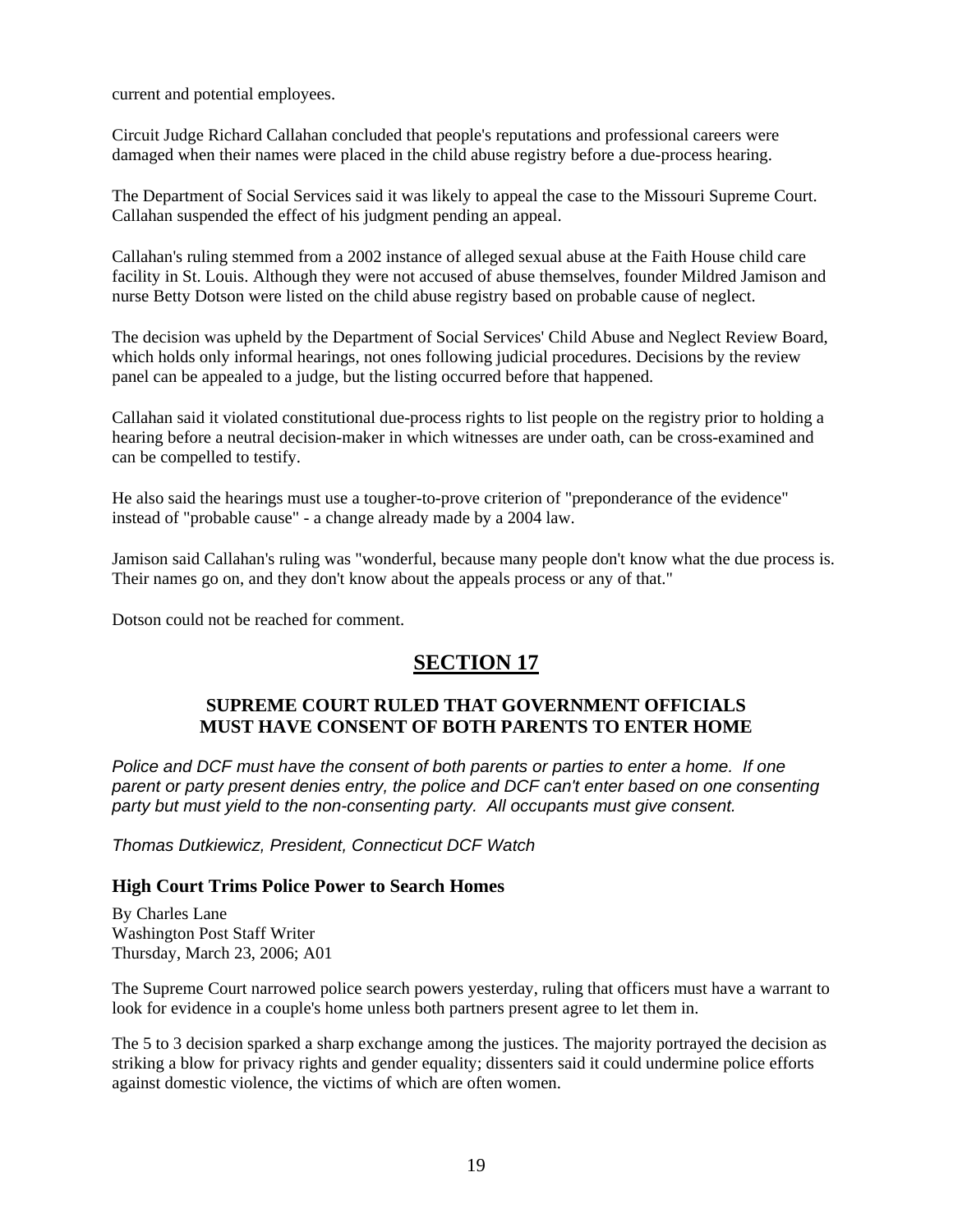The ruling upholds a 2004 decision of the Georgia Supreme Court but still makes a significant change in the law nationwide, because most other lower federal and state courts had previously said that police could search with the consent of one of two adults living together.

Now, officers must first ask a judicial officer for a warrant in such cases. Quarrels between husbands and wives, or boyfriends and girlfriends, keep police busy around the country; in the District, almost half of the 39,000 violent crime calls officers answered in 2000 involved alleged domestic violence.

Justice David H. Souter's majority opinion said that the consent of one partner is not enough, because of "widely shared social expectations" that adults living together each have veto power over who can come into their shared living space. That makes a warrantless search based on only one partner's consent "unreasonable" and, therefore, unconstitutional.

"[T]here is no common understanding that one co-tenant generally has a right or authority to prevail over the express wishes of another, whether the issue is the color of the curtains or invitations to outsiders," Souter wrote.

Chief Justice John G. Roberts Jr., writing his first dissent since joining the court in October, said the ruling's "cost" would be "great," especially in domestic dispute situations.

Roberts wrote that the ruling made no sense, given that the court had previously said it is constitutional for police to enter a house with the permission of one partner when the other is asleep or absent. Those rulings were unchanged by yesterday's decision.

Just by agreeing to live with someone else, a co-tenant has surrendered a good deal of the privacy that the Constitution's Fourth Amendment was designed to protect, Roberts noted.

"The majority's rule apparently forbids police from entering to assist with a domestic dispute if the abuser whose behavior prompted the request for police assistance objects," he wrote.

But Souter called that argument a "red herring," saying that the police would still have legal authority to enter homes where one partner was truly in danger.

"[T]his case has no bearing on the capacity of the police to protect domestic victims," Souter wrote. "No question has been raised, or reasonably could be, about the authority of the police to enter a dwelling to protect a resident from domestic violence; so long as they have good reason to believe such a threat exists."

Souter said Roberts was guilty of declaring that "the centuries of special protection for the privacy of the home are over."

Souter's opinion was joined by Justices John Paul Stevens, Anthony M. Kennedy, Ruth Bader Ginsburg and Stephen G. Breyer.

Breyer backed Souter with a separate opinion noting that his decisive fifth vote was cast on the understanding that Souter's analysis applies to cases such as this one, *Georgia v. Randolph* , No. 04-1607, in which the police were searching for evidence of a crime, rather than intervening in a violent dispute.

"[T]oday's decision will not adversely affect ordinary law enforcement practices," Breyer wrote.

The case arose out of a 2001 quarrel over child custody at the home of Janet and Scott Randolph in Americus, Ga. When officers arrived, she told them where they could find his cocaine. An officer asked Scott Randolph for permission to search the house. He refused, but Janet Randolph said yes -- and led them to a straw covered in cocaine crystals. Scott Randolph was arrested and indicted on charges of cocaine possession.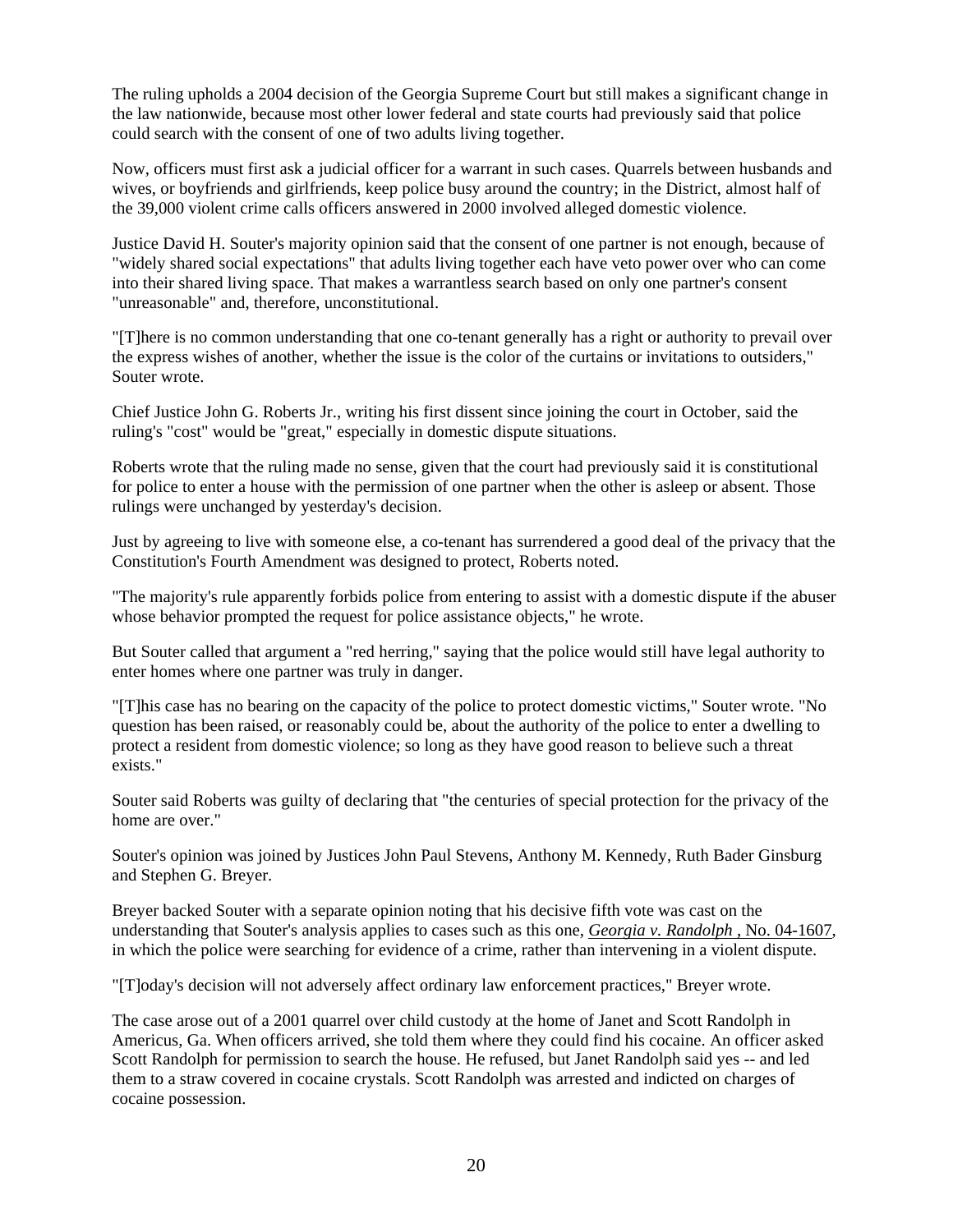Georgia's Supreme Court ultimately ruled that the evidence should be suppressed because it was gathered without a warrant.

Justices Antonin Scalia and Clarence Thomas also dissented. Justice Samuel A. Alito Jr. did not vote because he was not yet on the court in November, when the case was argued.

The main battle between Souter and Roberts was accompanied by a skirmish between Stevens and Scalia, who used the case as an opportunity to make points in the court's long-running dispute over Scalia's view that the Constitution should be interpreted in light of the Framers' original intent.

In a brief concurring opinion, Stevens noted that the court's ruling was based on the concept that neither a husband nor a wife is "master" of the house in the eyes of the law. But at the time the Bill of Rights was drafted, he wrote, only a husband's consent or objection would have been taken into account.

Thus, he wrote, "this case illustrates why even the most dedicated adherent to an approach . . . that places primary reliance on a search for original understanding would recognize the relevance of changes in our society."

Scalia fired back at "Justice Stevens' 'attempted critique' of originalism,' " arguing that the court's ruling would probably not benefit women.

"Given the usual patterns of domestic violence," he noted, "how often can police be expected to encounter the situation in which a man urges them to enter the home while a woman simultaneously demands they stay out?"

© 2006 The Washington Post Company

### **SECTION 18**

#### **HAIR FOLLICLE DRUG TESTING RULED UNCONSTITUTIONAL**

#### **DEBORAH M., Petitioner, v. THE SUPERIOR COURT OF SAN DIEGO COUNTY, Respondent; DARYL W., Real Party in Interest.**

#### **D045854**

#### **COURT OF APPEAL OF CALIFORNIA, FOURTH APPELLATE DISTRICT, DIVISION ONE**

#### *128 Cal. App. 4th 1181; 27 Cal. Rptr. 3d 757; 2005 Cal. App. LEXIS 681; 2005 Cal. Daily Op. Service 3617; 2005 Daily Journal DAR 4927*

#### **April 29, 2005, Filed**

**PRIOR HISTORY:**  $[***1]$  Proceedings in prohibition after superior court order compelling hair follicle drug test. Superior Court of San Diego County, No. ED24070, Alan Clements, Judge.

**PROCEDURAL POSTURE:** Petitioner mother sought a writ of prohibition, challenging an order of respondent, the Superior Court of San Diego County (California), that compelled her to submit to a hair follicle drug test. The mother had sought to have her child support amended. In response, real party in interest father had filed an order to show cause seeking a change in custody and visitation, as well as an order for drug testing.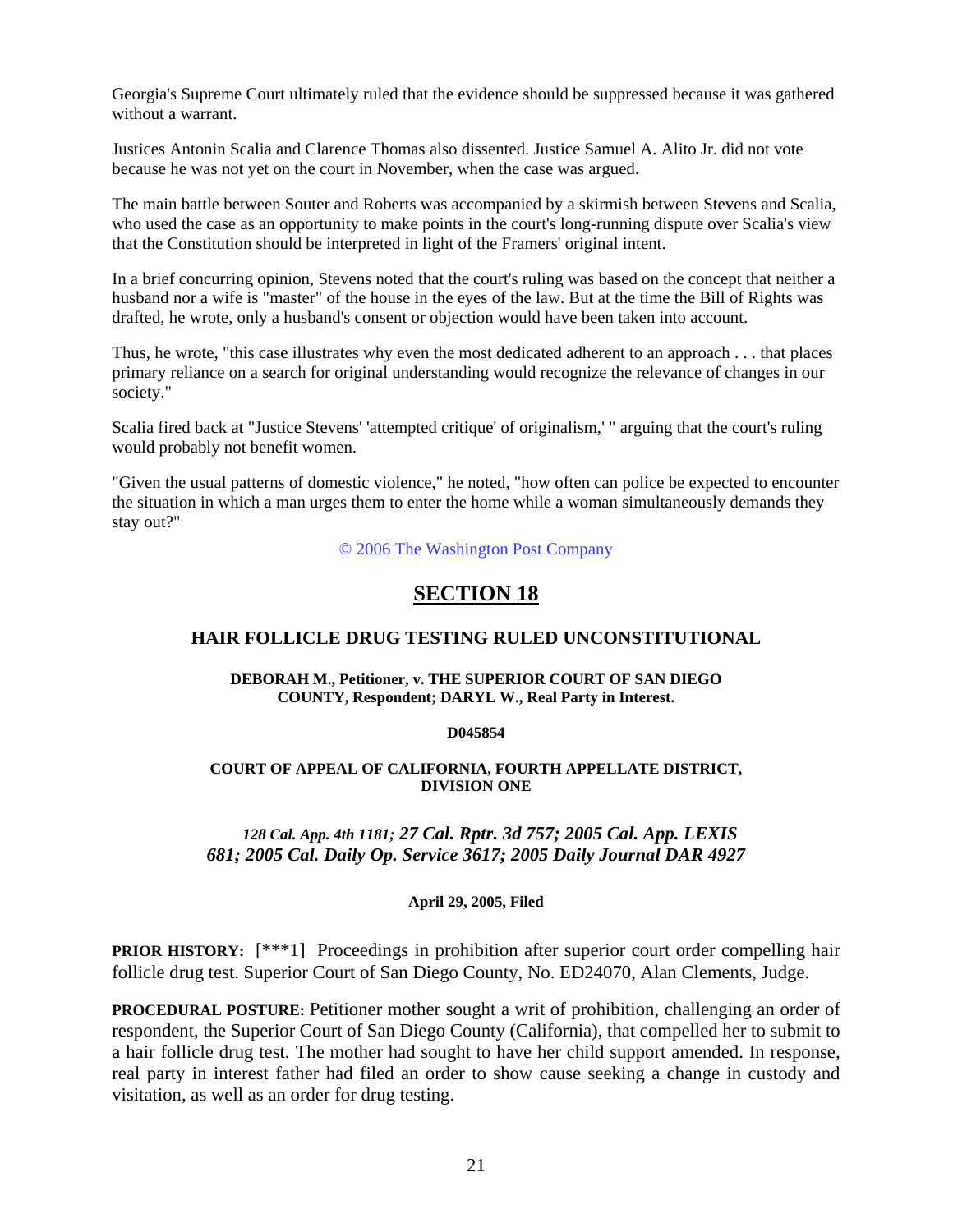<span id="page-36-0"></span>**OVERVIEW:** At issue was whether *Cal. Fam. Code § 3041.5(a)* permitted courts in custody and visitation proceedings to order drug testing by means of a hair follicle test of a parent whom the trial court had determined engaged in habitual, frequent, or continual illegal use of controlled substances. In granting a writ of prohibition, the court held that  $\S$  3041.5(a) required any courtordered drug testing to conform to federal drug testing procedures and standards, and at present those federal standards only allowed for urine tests. The language of § 3041.5(a) and its statutory history demonstrated that only urine tests were allowed because the language "least intrusive method of testing" in § 3041.5(a) did not show an intent by the legislature to allow any type of available testing. To pass constitutional muster, the intrusiveness of the testing had to be weighed, along with an individual's legitimate expectation of privacy, the nature and immediacy of the government concern at issue, and the efficacy of drug testing in meeting that concern. Thus, the only reasonable interpretation of the clause was that if and when additional tests were permitted, the least intrusive method had to be used.

**OUTCOME:** The court issued a writ of prohibition, directing the trial court to vacate its order compelling a hair follicle drug test.

### **SECTION 19**

### **SUMMARY OF FAMILY RIGHTS (FAMILY ASSOCIATION)**

The state may not interfere in child rearing decisions when a fit parent is available. *Troxel v. Granville, 530 U.S. 57 (2000)*.

A child has a constitutionally protected interest in the companionship and society of his or her parent. *Ward v. San Jose (9th Cir. 1992*)

Children have standing to sue for their removal after they reach the age of majority. Children have a constitutional right to live with their parents without government interference. *Brokaw v. Mercer County (* $7<sup>th</sup>$  *Cir. 2000)* 

The private, fundamental liberty interest involved in retaining custody of one's child and the integrity of one's family is of the greatest importance. *Weller v. Dept. of Social Services for Baltimore (4th Cir. 1990*)

A state employee who withholds a child from her family may infringe on the family's liberty of familial association. Social workers can not deliberately remove children from their parents and place them with foster caregivers when the officials reasonably should have known such an action would cause harm to the child's mental or physical health. *K.H. through Murphy v. Morgan (7th Cir. 1990*)

The forced separation of parent from child, even for a short time (in this case 18 hours); represent a serious infringement upon the rights of both. *J.B. v. Washington County (10<sup>th</sup> Cir. 1997)* 

Absent extraordinary circumstances, a parent has a liberty interest in familial association and privacy that cannot be violated without adequate pre-deprivation procedures. *Malik v. Arapahoe Cty. Dept. of Social Services (10 Cir. 1999*)

Parent interest is of "the highest order," and the court recognizes "the vital importance of curbing overzealous suspicion and intervention on the part of health care professionals and government officials." *Thomason v. Scan Volunteer Services, Inc. (8th Cir. 1996*)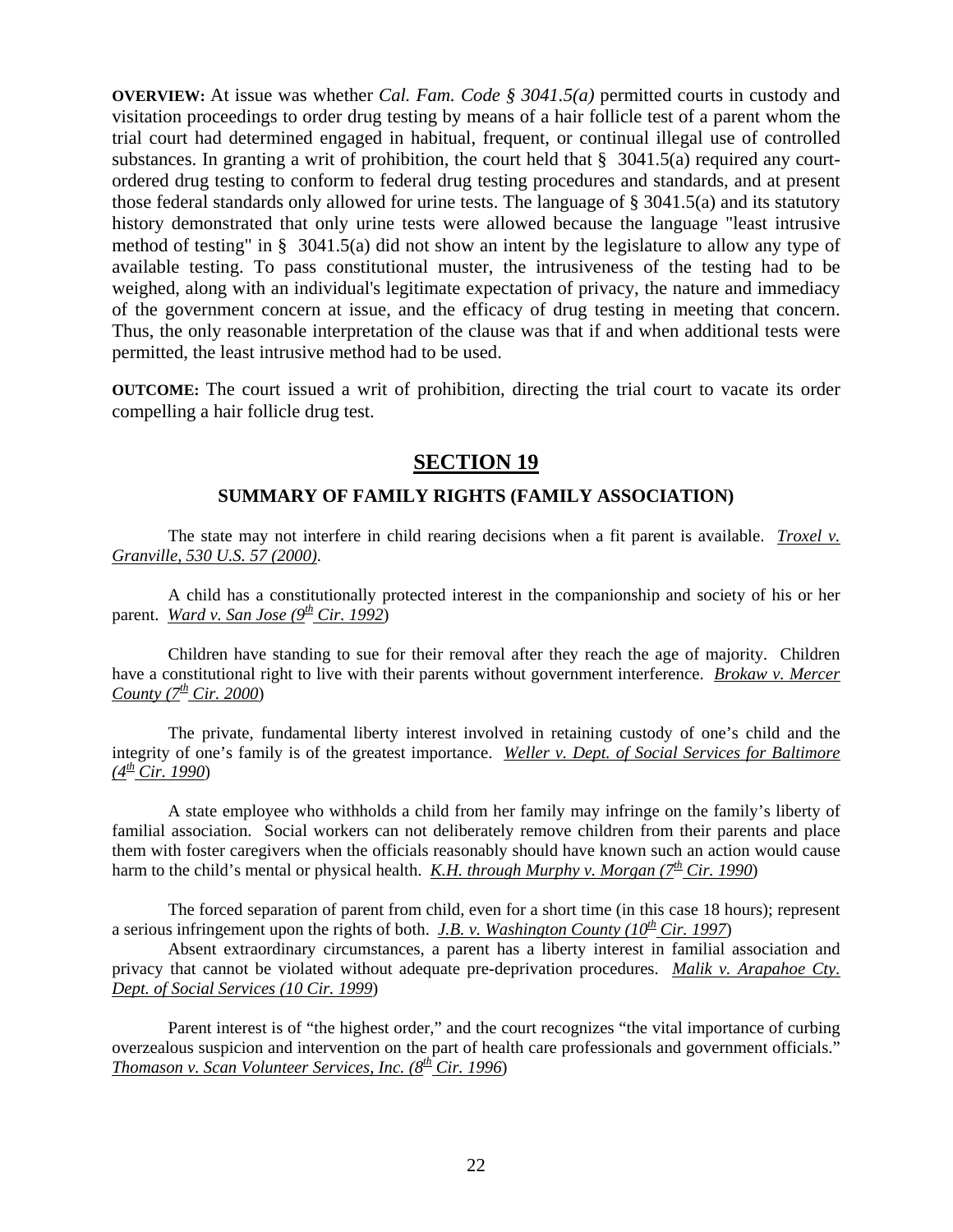### **SECTION 20**

### **WARRANTLESS ENTRY**

<span id="page-37-0"></span>Police officers and social workers are not immune from coercing or forcing entry into a person's home without a search warrant. *Calabretta v. Floyd (9<sup>th</sup> Cir. 1999)* 

The mere possibility of danger does not constitute an emergency or exigent circumstance that would justify a forced warrantless entry and a warrantless seizure of a child. *Hurlman v. Rice (2<sup>nd</sup> Cir. 1991*)

A police officer and a social worker may not conduct a warrantless search or seizure in a suspected child abuse case absent exigent circumstances. Defendants must have reason to believe that life or limb is in immediate jeopardy and that the intrusion is reasonable necessary to alleviate the threat. Searches and seizures in investigation of a child neglect or child abuse case at a home are governed by the same principles as other searches and seizures at a home. *Good v. Dauphin County Social Services (3rd Cir. 1989*)

The Fourth Amendment protection against unreasonable searches and seizures extends beyond criminal investigations and includes conduct by social workers in the context of a child neglect/abuse investigation. *Lenz v. Winburn* ( $11^{th}$  Cir. 1995)

The protection offered by the Fourth Amendment and by our laws does not exhaust itself once a warrant is obtained. The concern for the privacy, the safety, and the property of our citizens continues and is reflected in knock and announce requirements. *United States v. Becker*, 929 F.2d  $9<sup>th</sup>$  Cir.1991)

Making false statements to obtain a warrant, when the false statements were necessary to the finding of probable cause on which the warrant was based, violates the Fourth Amendment's warrant requirement. The Warrant Clause contemplates that the warrant applicant be truthful: "no warrant shall issue, but on probable cause, supported by oath or affirmation." Deliberate falsehood or reckless disregard for the truth violates the Warrant Clause. An officer who obtains a warrant through material false statements which result in an unconstitutional seizure may be held liable personally for his actions under § 1983. This warrant application is materially false or made in reckless disregard for the Fourth Amendment's Warrant Clause. A search must not exceed the scope of the search authorized in a warrant. By limiting the authorization to search to the specific areas and things for which there is probable cause to search, the Fourth Amendment's requirement ensures that the search will be carefully tailored to its justifications. Consequently, it will not take on the character of the wide-ranging exploratory searches the Framers of the Constitution intended to prohibit. There is a requirement that the police identify themselves to the subject of a search, absent exigent circumstances. *Aponte Matos v. Toledo Davilla*  $(I^{\underline{u}})$ *Cir. 1998*)

### **SECTION 21**

#### **DUE PROCESS**

Child's four-month separation from his parents could be challenged under substantive due process. Sham procedures don't constitute true procedural due process. *Brokaw v. Mercer County (7th Cir 2000*)

Post-deprivation remedies do not provide due process if pre-deprivation remedies are practicable. *Bendiburg v. Dempsey (11th Cir. 1990*)

Children placed in a private foster home have substantive due process rights to personal security and bodily integrity. *Yvonne L. v. New Mexico Dept. of Human Services* ( $10^{th}$  Cir. 1992)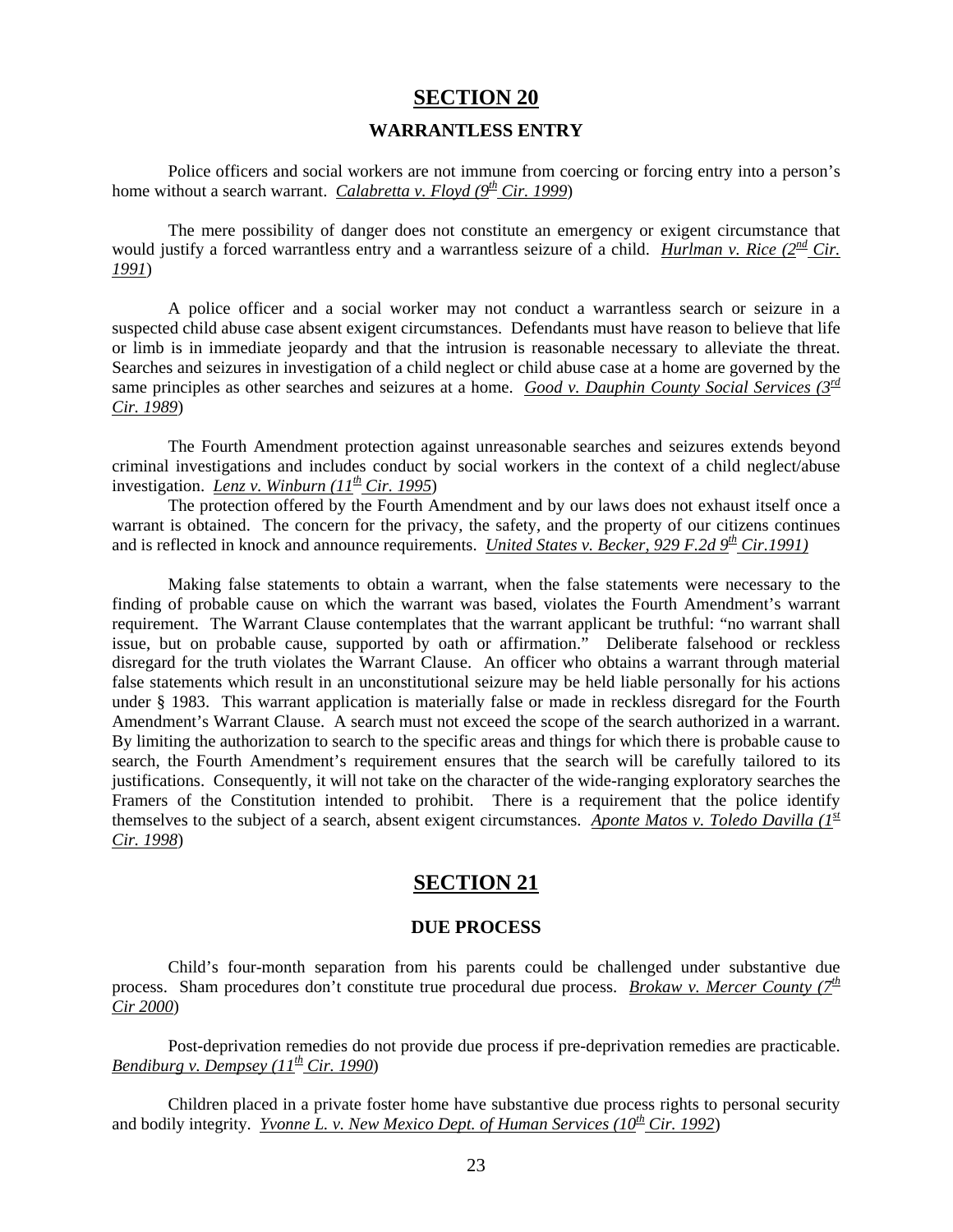<span id="page-38-0"></span>When the state places a child into state-regulated foster care, the state has duties and the failure to perform such duties may create liability under § 1983. Liability may attach when the state has taken custody of a child, regardless of whether the child came to stay with a family on his own which was not an officially approved foster family. *Nicini v. Morra (3rd Cir. 2000*)

A social worker who received a telephone accusation of abuse and threatened to remove a child from the home unless the father himself left and who did not have grounds to believe the child was in imminent danger of being abused engaged in an arbitrary abuse of governmental power in ordering the father to leave. *Croft v. Westmoreland Cty. Children and Youth Services (3<sup>rd</sup> Cir. 1997)* 

Plaintiff's were arguable deprived of their right to procedural due process because the intentional use of fraudulent evidence into the procedures used by the state denied them the fight to fundamentally fair procedures before having their child removed, a right included in Procedural Due Process. *Morris v. Dearborne (5th Cir. 1999*)

When the state deprives parents and children of their right to familial integrity, even in an emergency situation, the burden is on the state to initiate prompt judicial proceedings for a postdeprivation hearing, and it is irrelevant that a parent could have hired counsel to force a hearing. *K.H. through Murphy v. Morgan,*  $(7<sup>th</sup>$  *Cir. 1990*)

When the state places a child in a foster home it has an obligation to provide adequate medical care, protection, and supervision. *Norfleet v. Arkansas Dept. of Human Services,*  $(8^{th}$  Cir. 1993)

Children may not be removed from their home by police officers or social workers without notice and a hearing unless the officials have a reasonable belief that the children were in imminent danger. *Ram v. Rubin, (9<sup>th</sup> Cir. 1997)* 

Absent extraordinary circumstances, a parent has a liberty interest in familial association and privacy that cannot be violated without adequate pre-deprivation procedures. An ex parte hearing based on misrepresentation and omission does not constitute notice and an opportunity to be heard. Procurement of an order to seize a child through distortion, misrepresentation and/or omission is a violation of the Forth Amendment. Parents may assert their children's Fourth Amendment claim on behalf of their children as well as asserting their own Fourteenth Amendment claim. *Malik v.Arapahoe Cty. Dept. of Social Services, (10<sup>th</sup> Cir. 1999)* 

Plaintiff's clearly established right to meaningful access to the courts would be violated by suppression of evidence and failure to report evidence. *Chrissy v. Mississippi Dept. of Public Welfare, (5th Cir. 1991*)

Mother had a clearly established right to an adequate, prompt post-deprivation hearing. A 17-day period prior to the hearing was not prompt hearing. *Whisman V. Rinehart,*  $(8^{t\hbar}$  Cir. 1997)

### **SECTION 22**

#### **SEIZURES (CHILD REMOVALS)**

Police officers or social workers may not "pick up" a child without an investigation or court order, absent an emergency. Parental consent is required to take children for medical exams, or an overriding order from the court after parents have been heard. *Wallis v. Spencer,* ( $9<sup>th</sup>$  Cir 1999)

Child removals are "seizures" under the Fourth Amendment. Seizure is unconstitutional without court order or exigent circumstances. Court order obtained based on knowingly false information violates Fourth Amendment. *Brokaw v. Mercer County,* ( $7<sup>th</sup> Cir. 2000$ )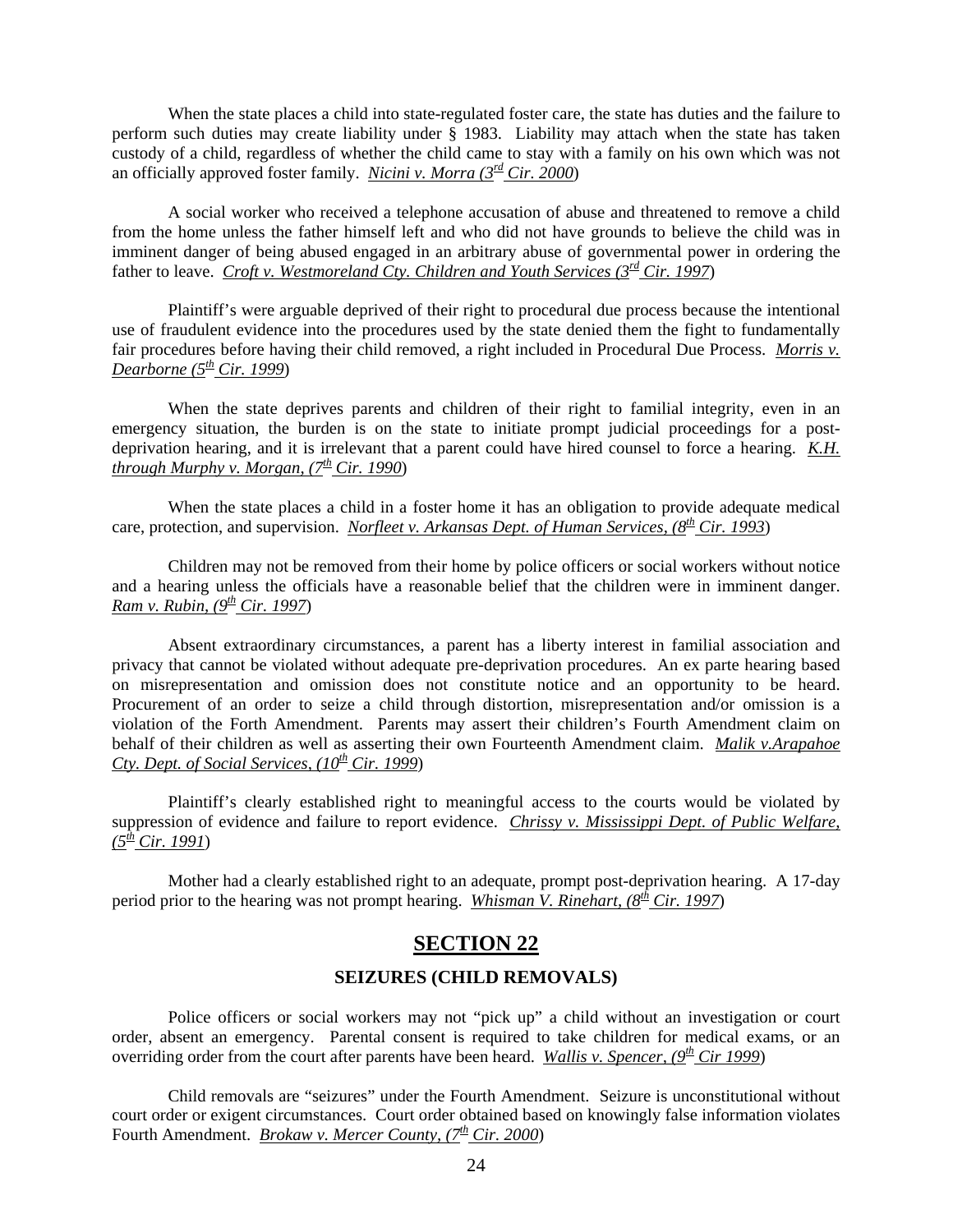<span id="page-39-0"></span>Defendant should've investigated further prior to ordering seizure of children based on information he had overheard. *Hurlman v. Rice, (2nd Cir. 1991*)

Police officer and social worker may not conduct a warrantless search or seizure in a suspected abuse case absent exigent circumstances. Defendants must have reason to believe that life or limb is in immediate jeopardy and that the intrusion is reasonably necessary to alleviate the threat. Searches and seizures in investigation of a child neglect or child abuse case at a home are governed by the same principles as other searches and seizures at a home. *Good v. Dauphin County Social Services, (3rd Cir. 1989*)

Defendants could not lawfully seize a child without a warrant or the existence of probable cause to believe the child was in imminent danger of harm. Where police were not informed of any abuse of the child prior to arriving at caretaker's home and found no evidence of abuse while there, seizure of the child was not objectively reasonable and violated the clearly established Fourth Amendment rights of the child. *<u>Wooley v. City of Baton Rouge, (5<sup>th</sup> Cir. 2000)</u>* 

For purposes of the Fourth Amendment, a "seizure" of a person is a situation in which a reasonable person would feel that he is not free to leave, and also either actually yields to a show of authority from police or social workers or is physically touched by police. Persons may not be "seized" without a court order or being placed under arrest. *California v. Hodari, 499 U.S. 621 (1991*)

Where the standard for a seizure or search is probable cause, then there must be particularized information with respect to a specific person. This requirement cannot be undercut or avoided simply by pointing to the fact that coincidentally there exists probable cause to arrest or to search or to seize another person or to search a place where the person may happen to be. *Yabarra v. Illinois, 44 U.S. 85 (1979*)

An officer who obtains a warrant through material false statements which result in an unconstitutional seizure may be held liable personally for his actions under § 1983. *Aponte Matos v. Toledo Davilla, 1st Cir. 1998*)

### **SECTION 23**

#### **IMMUNITY**

Social workers (and other government employees) may be sued for deprivation of civil rights under 42 U.S.C. § 1983 if they are named in their 'official and individual capacity'. *Hafer v. Melo, (S.Ct. 1991*)

State law cannot provide immunity from suit for Federal civil rights violations. State law providing immunity from suit for child abuse investigators has no application to suits under § 1983. *Wallis v. Spencer, (9th Cir. 1999*)

If the law was clearly established at the time the action occurred, a police officer is not entitled to assert the defense of qualified immunity based on good faith since a reasonably competent public official should know the law governing his or her conduct. *Harlow v. Fitzgerald, 457 U.S. 800, 818 (1982*)

Immunity is defeated if the official took the complained of action with malicious intention to cause a deprivation of rights, or the official violated clearly established statutory or constitutional rights of which a reasonable person would have known. *McCord v. Maggio, (5<sup>th</sup> Cir. 1991)* 

A defendant in a civil rights case is not entitled to any immunity if he or she gave false information either in support of an application for a search warrant or in presenting evidence to a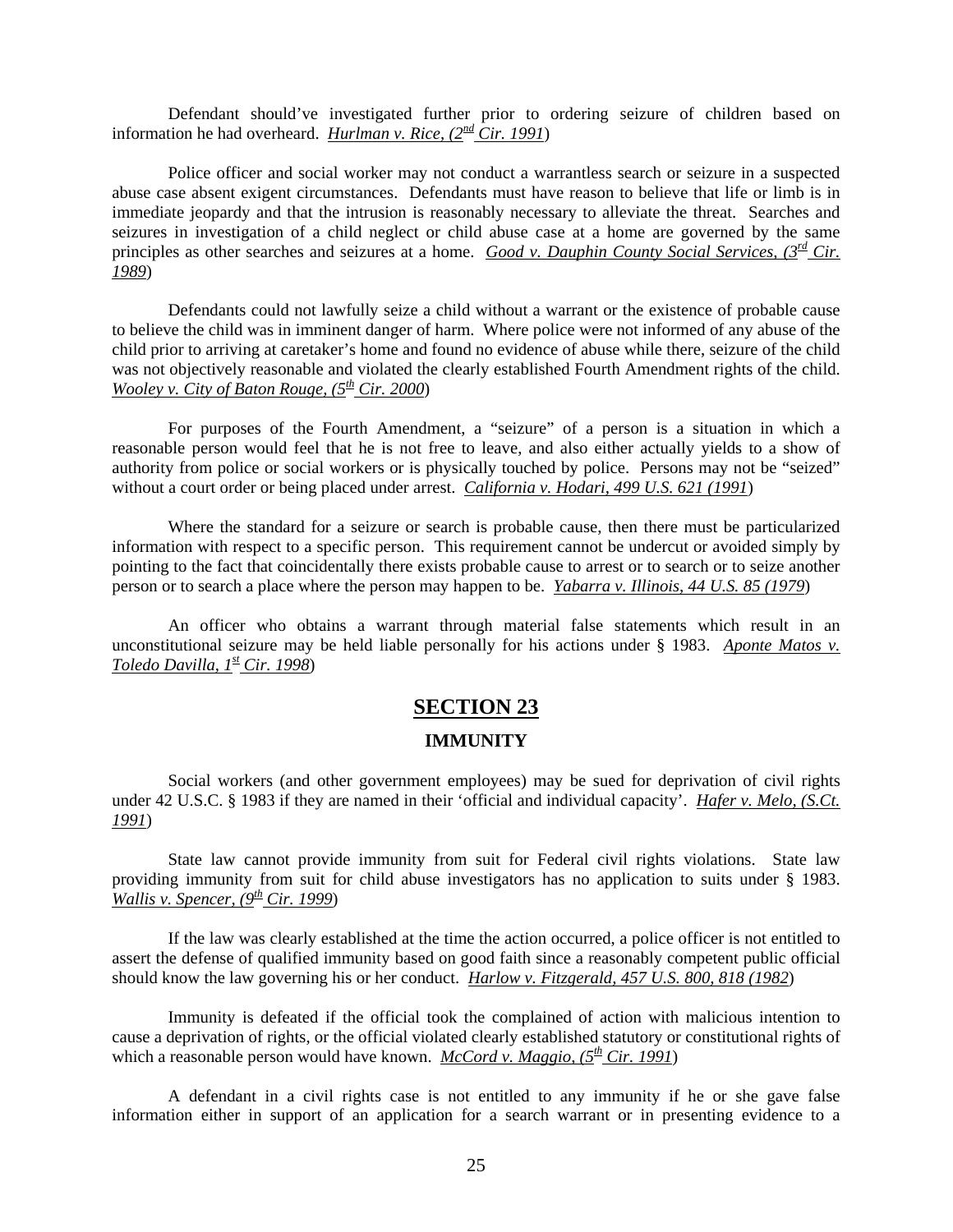prosecutor on which the prosecutor based his or her charge against the plaintiff. *Young v. Biggers, (5th Cir. 1991*)

Police officer was not entitled to absolute immunity for her role in procurement of a court order placing a child in state custody where there was evidence officer spoke with the social worker prior to social worker's conversation with the magistrate and there was evidence that described the collaborative worker of the two defendants in creating a "plan of action" to deal with the situation. Officer's acts were investigative and involved more that merely carrying out a judicial order. *Malik v. Arapahoe Cty. Dept. of Social Services, (10th Cir. 1999*)

Individuals aren't immune for the results of their official conduct simply because they were enforcing policies or orders. Where a statute authorizes official conduct which is patently violation of fundamental constitutional principles, an officer who enforces that statute is not entitled to qualified immunity. *Grossman v. City of Portland,*  $(9<sup>th</sup> Cir. (1994)$ 

Social workers were not entitled to absolute immunity for pleadings filed to obtain a pick-up order for temporary custody prior to formal petition being filed. Social workers were not entitled to absolute immunity where department policy was for social workers to report findings of neglect or abuse to other authorities for further investigation or initiation of court proceedings. Social workers investigating claims of child abuse are entitled only to qualified immunity. Assisting in the use of information known to be false to further an investigation is not subject to absolute immunity. Social workers are not entitled to qualified immunity on claims they deceived judicial officers in obtaining a custody order or deliberately or recklessly incorporated known falsehoods into their reports, criminal complaints and applications. Use of information known to be false is not reasonable, and acts of deliberate falsity or reckless disregard of the truth are not entitled to qualified immunity. No qualified immunity is available for incorporating allegations into the report or application where official had no reasonable basis to assume the allegations were true at the time the document was prepared. *Snell v. Tunnel, (10 Cir. 1990*)

Police officer is not entitled to absolute immunity, only qualified immunity, to claim that he caused plaintiff to be unlawfully arrested by presenting judge with an affidavit that failed to establish probable cause. *Malley v. Briggs, S.Ct. 1986*)

Defendants were not entitled to prosecutorial immunity where complaint was based on failure to investigate, detaining minor child, and an inordinate delay in filing court proceedings, because such actions did not aid in the presentation of a case to the juvenile court. *Whisman v. Rinehart, (* $8<sup>th</sup>$ *Cir. 1997*)

Case worker who intentionally or recklessly withheld potentially exculpatory information from an adjudicated delinquent or from the court itself was not entitled to qualified immunity. *Germany v. Vance, (1st Cir. 1989*)

Defendant was not entitled to qualified immunity or summary judgment because he should've investigated further prior to ordering seizure of children based on information he had overheard. *Hurlman v. Rice, (2nd Cir. 1991*)

Defendants were not entitled to qualified immunity for conducting warrantless search of home during a child abuse investigation where exigent circumstances were not present. *Good v. Dauphin County Social Services, (3rd Cir 1989*)

Social workers were not entitled to absolute immunity where no court order commanded them to place plaintiff with particular foster caregivers. *K.H through Murphy v. Morgan,* ( $7<sup>th</sup>$  Cir. 1991)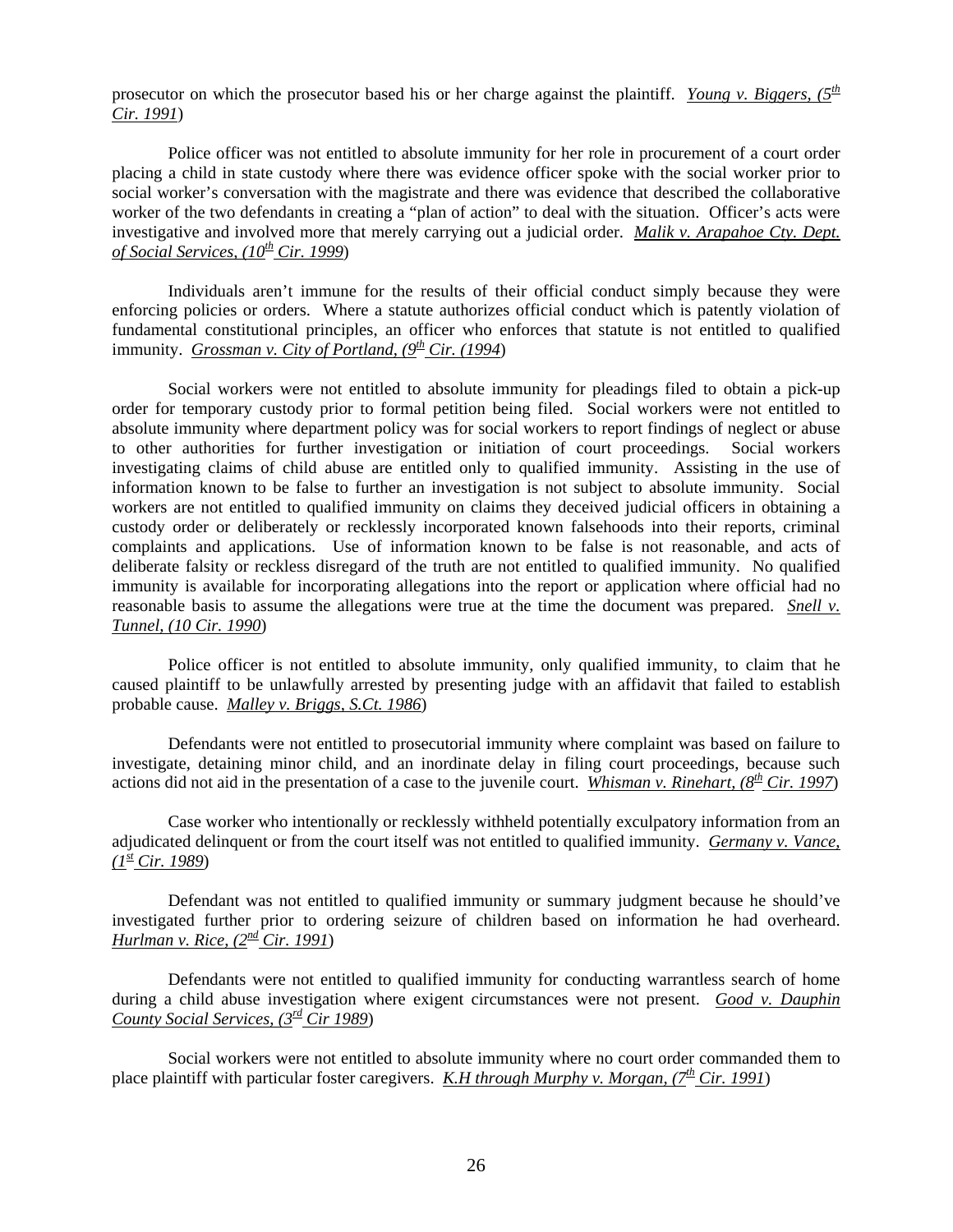### **SECTION 24**

### <span id="page-41-0"></span>**DECISIONS OF THE UNITED STATES SUPREME COURT UPHOLDING PARENTAL RIGHTS AS "FUNDAMENTAL"**

#### **Paris Adult Theater v. Slaton, 413 US 49, 65 (1973)**

In this case, the Court includes the right of parents to rear children among rights "deemed fundamental." Our prior decisions recognizing a right to privacy guaranteed by the 14th Amendment included only personal rights that can be deemed **fundamental** or implicit in the concept of ordered liberty . . . This privacy right encompasses and protects the personal intimacies of the home, the family, marriage, motherhood, procreation, and **child rearing** . . . cf . . . *Pierce v. Society of Sisters; Meyer v. Nebraska* . . . nothing, however, in this Court's decisions intimates that there is any fundamental privacy right implicit in the concept of ordered liberty to watch obscene movies and places of public accommodation. [emphasis supplied]

#### *Carey v. Population Services International, 431 US 678, 684-686 (1977)*

Once again, the Court includes the right of parents in the area of "child rearing and education" to be a liberty interest protected by the Fourteenth Amendment, requiring an application of the "compelling interest test." Although the Constitution does not explicitly mention any right of privacy, the Court has recognized that one aspect of the **liberty protected** by the Due Process Clause of the 14th Amendment is a "right of personal privacy or a guarantee of certain areas or zones of privacy . . . This right of personal privacy includes the interest and independence in making certain kinds of important decisions . . . While the outer limits of this aspect of privacy have not been marked by the Court, it is clear that among the decisions that an individual may make without unjustified government interference are personal decisions relating to marriage . . . family relationships, *Prince v. Massachusetts*, 321 US 158 (1944); and **child rearing and education**, *Pierce v. Society of Sisters*, 268 US 510 (1925); *Meyer v. Nebraska*, 262 US 390 (1923).' [emphasis supplied]

The Court continued by explaining that these rights are not absolute and, certain state interests . . . may at some point become sufficiently compelling to sustain regulation of the factors that govern the abortion decision . . . Compelling is, of course, the key word; where decisions as fundamental as whether to bear or beget a child is involved, regulations imposing a burden on it **may be justified only by a compelling state interest**, and must be narrowly drawn to express only those interests. [emphasis supplied]

#### *Maher v. Roe, 432 US 464, 476-479 (1977)*

We conclude that the Connecticut regulation does not impinge on the fundamental right recognized in *Roe* ... There is a basic difference between direct state interference with a protected activity and state encouragement of an alternative activity consonant with legislative policy ... This distinction is implicit in two cases cited in *Roe* in support of the pregnant woman's right under the 14th Amendment. In *Meyer v. Nebraska*. . . the Court held that the teacher's right thus to teach and the right of parents to engage in so to instruct their children were within the **liberty of the 14th Amendment** . . . In *Pierce v. Society of Sisters* . . . the Court relied on *Meyer* . . . reasoning that the **14th Amendment's concept of liberty** excludes any general power of the State to standardize its children by forcing them to accept instruction from public teachers only. The Court held that the law unreasonably interfered with the **liberty of parents and guardians to direct the upbringing and education of the children under their control** ...

**Both** cases invalidated substantial restrictions of **constitutionally protected liberty interests:** in *Meyer*, the parent's right to have his child taught a particular foreign language; in *Pierce*, the parent's right to choose private rather than public school education. But neither case denied to a state the policy choice of encouraging the preferred course of action ... **Pierce** casts no shadow over a state's power to favor public education by funding it — a policy choice pursued in some States for more than a century ...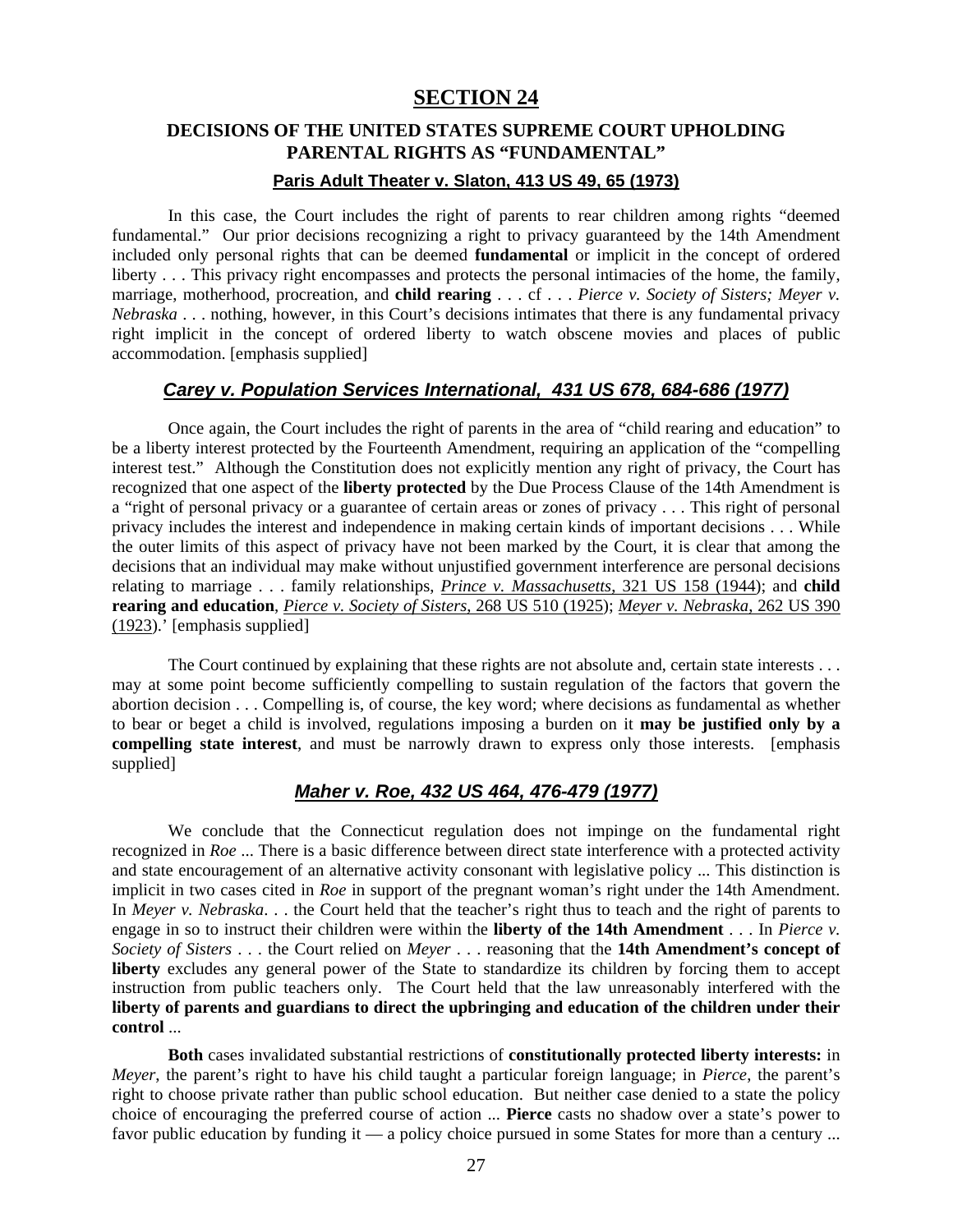Indeed in *Norwood v. Harrison*, 413 US 455, 462, (1973), we explicitly rejected the argument that *Pierce* established a "right of private or parochial schools to share with the public schools in state largesse," noting that "It is one thing to say that a state may not prohibit the maintenance of private schools and quite another to say that such schools must as a matter of equal protection receive state aid" ... We think it abundantly clear that a state is not required to show a compelling interest for its policy choice to favor a normal childbirth anymore than a state must so justify its election to fund public, but not private education. [emphasis supplied]

Although the Maher decision unquestionably recognizes parents' rights as fundamental rights, the Court has clearly indicated that **private schools do not have a fundamental right to state aid,** nor must a state satisfy the compelling interest test if it chooses not to give private schools state aid. The Parental Rights and Responsibilities Act simply reaffirms the right of parents to choose private education as fundamental, but it does not make the right to receive public funds a fundamental right. The PRRA, therefore, does not in any way promote or strengthen the concept of educational vouchers.

### *Parham v. J.R., 442 US 584, 602-606 (1979).*

This case involves parent's rights to make medical decisions regarding their children's mental health. The lower Court had ruled that Georgia's statutory scheme of allowing children to be subject to treatment in the state's mental health facilities violated the Constitution because it did not adequately protect children's due process rights. The Supreme Court reversed this decision upholding the legal presumption that parents act in their children's best interest. The Court ruled:

Our jurisprudence historically has reflected Western civilization concepts of the family as a unit with broad parental authority over minor children. Our cases have consistently followed that course; our constitutional system long ago rejected any notion that a child is "the mere creature of the State" and, on the contrary, asserted that **parents generally "have the right, coupled with the high duty, to recognize and prepare [their children] for additional obligations."** *Pierce v. Society of Sisters*, 268 U.S. 510, 535 (1925) ... [other citations omitted] . . . **The law's concept of the family rests on a presumption that parents possess what a child lacks in maturity, experience, and capacity for judgment required for making life's difficult decisions.** More important, historically it has been recognized that natural bonds of affection lead parents to act in the best interests of their children. 1 W. Blackstone, Commentaries 447; 2 J. Kent, Commentaries on American Law 190. As with so many other legal presumptions, experience and reality may rebut what the law accepts as a starting point; the incidence of child neglect and abuse cases attests to this. That some parents "may at times be acting against the interests of their children" ... creates a basis for caution, but it is hardly a reason to discard wholesale those pages of human experience that teach that parents generally do act in the child's best interest ... The statist notion that governmental power should supersede parental authority in **all** cases because **some** parents abuse and neglect children is repugnant to American tradition. [emphasis supplied]

Parental rights are clearly upheld in this decision recognizing the rights of parents to make health decisions for their children. The Court continues by explaining the balancing that must take place:

**Nonetheless,** we have recognized that a state is not without constitutional control over parental discretion in dealing with children when their physical or mental health is jeopardized (See *Wisconsin v. Yoder; Prince v. Massachusetts*). Moreover, the Court recently declared unconstitutional a state statute that granted parents an absolute veto over a minor child's decisions to have an abortion, *Planned Parenthood of Central Missouri v. Danforth*, 428 US 52 (1976), Appellees urged that these precedents limiting the traditional rights of parents, if viewed in the context of a liberty interest of the child and the likelihood of parental abuse, require us to hold that parent's decision to have a child admitted to a mental hospital must be subjected to an **exacting constitutional scrutiny,** including a formal, adversary, preadmission hearing.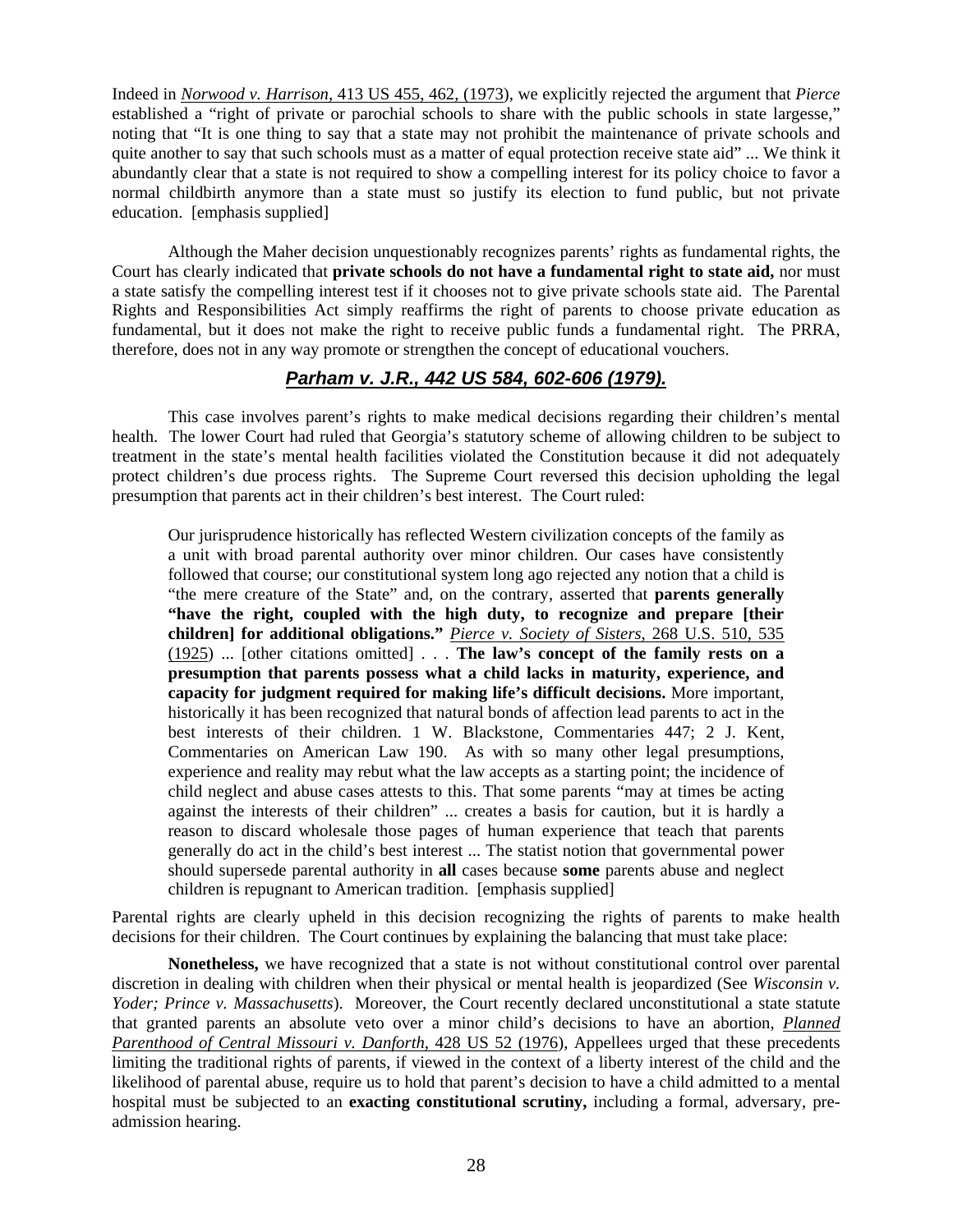Appellees' argument, however, sweeps too broadly. Simply because the decision of a parent is not agreeable to a child, or because it involves risks does not automatically transfer power to make that decision from the parents to some agency or officer of the state. The same characterizations can be made for a tonsillectomy, appendectomy, or other medical procedure. Most children, even in adolescence, simply are not able to make sound judgments concerning many decisions, including their need for medical care or treatment. Parents can and must make those judgments ... we cannot assume that the result in *Meyer v. Nebraska*, supra, and *Pierce v. Society of Sisters*, supra, would have been different if the children there had announced or preference to go to a public, rather that a church school. The fact that a child may balk at hospitalization or complain about a parental refusal to provide cosmetic surgery does not diminish the parent's authority to decide what is best for the child (See generally Goldstein, *Medical Case for the Child at Risk: on State Supervention of Parental Autonomy*, 86 Yale LJ 645, 664-668 (1977); Bennett, *Allocation of Child Medical Care Decision — Making Authority: A Suggested Interest Analyses*, 62 Va LR ev 285, 308 (1976). Neither state officials nor federal Courts are equipped to review such parental decisions. [emphasis supplied]

Therefore, it is clear that the Court is recognizing parents as having the right to make judgments concerning their children who are not able to make sound decisions, including their need for medical care. A parent's authority to decide what is best for the child in the areas of medical treatment cannot be diminished simply because a child disagrees. A parent's right must be protected and not simply transferred to some state agency.

### *City of Akron v. Akron Center for Reproductive Health Inc., 462 US 416, 461 (1983)*

This case includes, in a long list of protected liberties and fundamental rights, the parental rights guaranteed under *Pierce and Meyer*. The Court indicated a compelling interest test must be applied. Central among these protected liberties is an individual's freedom of personal choice in matters of marriage and family life ... *Roe* ... *Griswold* ... *Pierce v. Society of Sisters* ... *Meyer v. Nebraska* ... But restrictive state regulation of the right to choose abortion **as with other fundamental rights subject to searching judicial examination, must be supported by a compelling state interest.** [emphasis supplied]

### *Santosky v. Kramer, 455 US 745, 753 (1982)*

This case involved the Appellate Division of the New York Supreme Court affirming the application of the preponderance of the evidence standard as proper and constitutional in ruling that the parent's rights are permanently terminated. The U.S. Supreme Court, however, vacated the lower Court decision, holding that due process as required under the 14th Amendment in this case required proof by clear and convincing evidence rather than merely a preponderance of the evidence.

The Court, in reaching their decision, made it clear that parents' rights as outlined in *Pierce* and *Meyer* are fundamental and specially protected under the Fourteenth Amendment. The Court began by quoting another Supreme Court case:

In *Lassiter* [*Lassiter v. Department of Social Services*, 452 US 18, 37 (1981)], it was "not disputed that state intervention to terminate the relationship between a parent and a child must be accomplished by procedures meeting the requisites of the Due Process Clause". . . The absence of dispute reflected this Court's historical recognition that freedom of personal choice in matters of family life is a **fundamental liberty** interest protected by the 14th Amendment ... *Pierce v. Society of Sisters ... Meyer v. Nebraska.* 

The **fundamental liberty interest** of natural parents in the care, custody, and management of their child does not evaporate simply because they have not been model parents or have lost temporary custody of their child to the state ... When the state moves to destroy weakened familial bonds, it must provide the parents with fundamentally fair procedures. [emphasis supplied]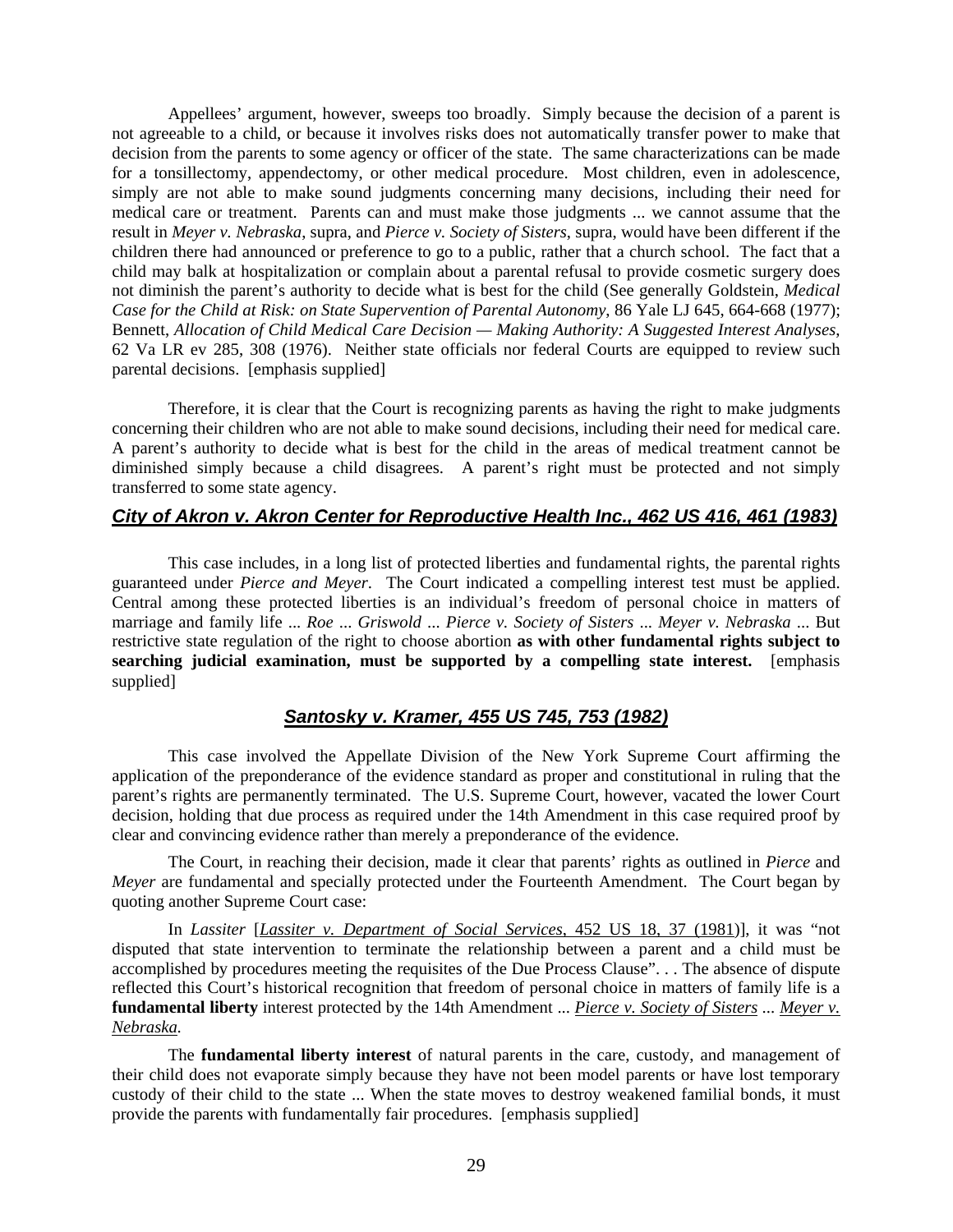### *Lehr v. Robertson, 463 US 248, 257-258 (1983)*

In this case, the U.S. Supreme Court upheld a decision against a natural father's rights under the Due Process and Equal Protection Clauses since he did not have any significant custodial, personal, or financial relationship with the child. The natural father was challenging an adoption. The Supreme Court stated: In some cases, however, this Court has held that the federal constitution supersedes state law and provides even greater protection for certain formal family relationships. In those cases ... the Court has emphasized the paramount interest in the welfare of children and has noted that the rights of the parents are a counterpart of the responsibilities they have assumed. Thus, the **liberty of parents to control the education of their children that was vindicated in** *Meyer v. Nebraska* **... and** *Pierce v. Society of Sisters* ... was described as a "right coupled with the high duty to recognize and prepare the child for additional obligations" ... The linkage between parental duty and parental right was stressed again in *Prince v. Massachusetts* ... The Court declared it a cardinal principle "that the custody, care and nurture of the child reside **first** in the parents whose primary function and freedom include preparation for obligations the state can neither supply nor hinder." In these cases, the Court has found that the relationship of love and duty in a recognized family unit is an interest in **liberty entitled to Constitutional protection** ... "State intervention to terminate such a relationship ... must be accomplished by procedures meeting the requisites of the Due Process Clause" *Santosky v. Kramer* ... [emphasis supplied]

It is clear by the above case that parental rights are to be treated as fundamental and cannot be taken away without meeting the constitutional requirement of due process.

### *Board of Directors of Rotary International v. Rotary Club of Duarte, 481 US 537 (1987)*

In this case, a Californian civil rights statute was held not to violate the First Amendment by requiring an all male non-profit club to admit women to membership. The Court concluded that parents' rights in child rearing and education are included as fundamental elements of liberty protected by the Bill of Rights.

The Court has recognized that the freedom to enter into and carry on certain intimate or private relationships is a **fundamental element of liberty protected by the Bill of Rights** ... the intimate relationships to which we have accorded Constitutional protection include marriage ... the begetting and bearing of children, **child rearing and education.** *Pierce v. Society of Sisters* ... [emphasis supplied]

### *Michael H. v. Gerald, 491 U.S. 110 (1989)*

In a paternity suit, the U.S. Supreme Court ruled: It is an established part of our constitution jurisprudence that the term liberty in the Due Process Clause extends beyond freedom from physical restraint. See, e.g. *Pierce v. Society of Sisters* ... *Meyer v. Nebraska* ... In an attempt to limit and guide interpretation of the Clause, **we have insisted not merely that the interest denominated as a "liberty" be "fundamental"** (a concept that, in isolation, is hard to objectify), **but also that it be an interest traditionally protected by our society.** As we have put it, the Due Process Clause affords only those protections "so rooted in the traditions and conscience of our people as to be ranked as **fundamental**" *Snyder v. Massachusetts*, 291 US 97, 105 (1934). [emphasis supplied] The Court explicitly included the parental rights under *Pierce* and *Meyer* as "fundamental" and interests "traditionally protected by our society."

### *Employment Division of Oregon v. Smith, 494 U.S. 872 (1990)*

One of the more recent decisions which upholds the right of parents is *Employment Division of Oregon v. Smith*, which involved two Indians who were fired from a private drug rehabilitation organization because they ingested "peyote," a hallucinogenic drug as part of their religious beliefs. When they sought unemployment compensation, they were denied because they were discharged for "misconduct."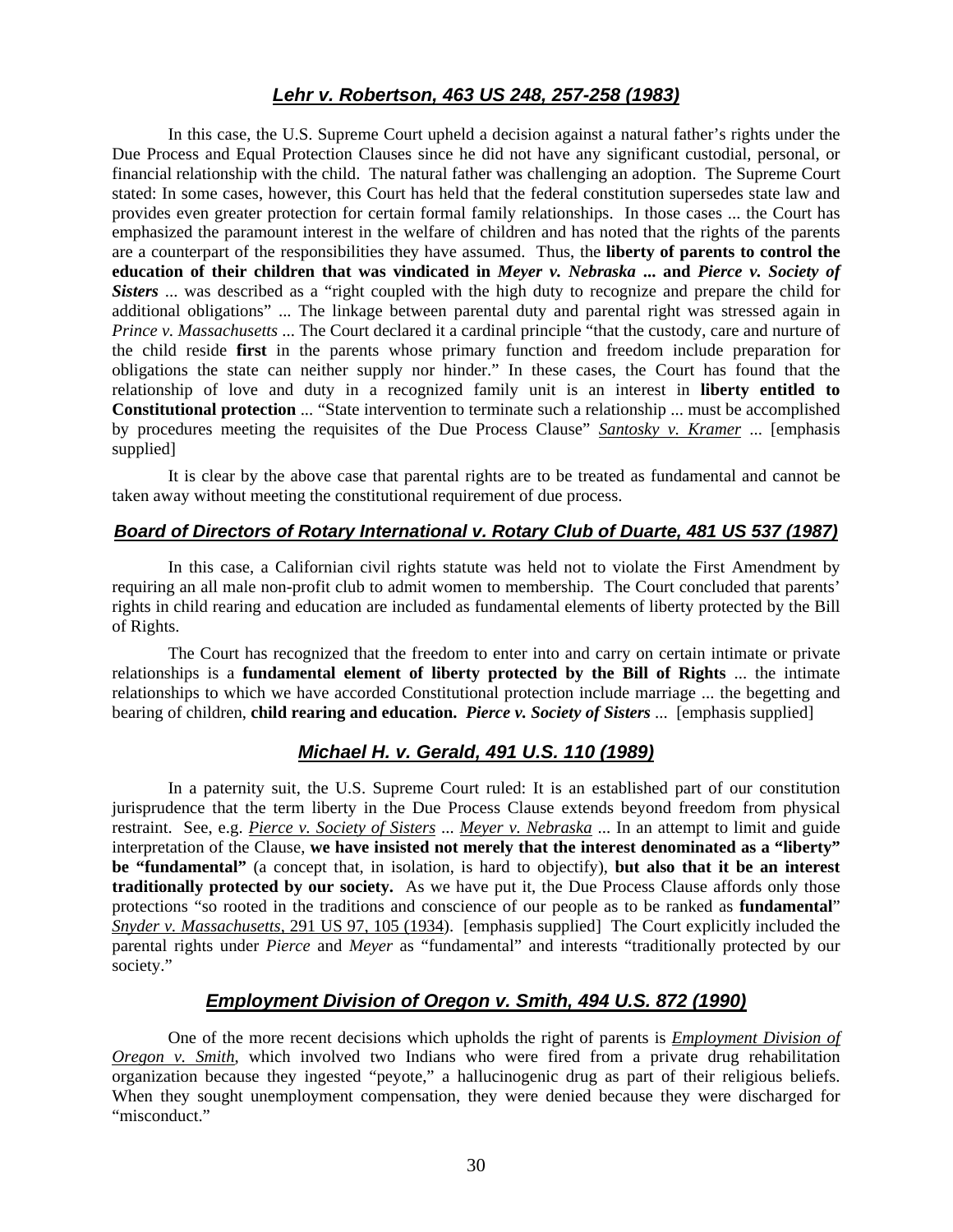The Indians appealed to the Oregon Court of Appeals who reversed on the grounds that they had the right to freely exercise their religious beliefs by taking drugs. Of course, as expected, the U.S. Supreme Court reversed the case and found that the First Amendment did not protect drug use. So what does the case have to do with parental rights?

After the Court ruled against the Indians, it then analyzed the application of the Free Exercise Clause generally. The Court wrongly decided to throw out the Free Exercise Clause as a defense to any "neutral" law that might violate an individual's religious convictions. In the process of destroying religious freedom, the Court went out of its way to say that the parents' rights to control the education of their children is still a fundamental right. The Court declared that the "compelling interest test" is still applicable, not to the Free Exercise Clause alone:

[B]ut the Free Exercise Clause in conjunction with other **constitutional protections** such as ... the **right of parents,** acknowledged in *Pierce v. Society of Sisters*, 268 U.S. 510 (1925), **to direct the education of their children**, see *Wisconsin v. Yoder*, 406 U.S.205 (1972) invalidating compulsoryattendance laws as applied to Amish parents who refused on religious grounds to send their children to school. $\frac{19}{2}$  [emphasis supplied]

In other words, under this precedent, parents' rights to control the education of their children is considered a "constitutionally protected right" which requires the application of the compelling interest test. The Court in *Smith* quoted its previous case of *Wisconsin v. Yoder*:

Yoder said that "The Court's holding in *Pierce* stands as a charter for the rights of parents to direct the religious upbringing of their children. And when the interests of parenthood are combined with a free exercise claim ... **more than merely a reasonable relationship** to some purpose within the competency of the State is required to sustain the validity of the State's requirement under the First Amendment." 406 U.S., at  $233.\overline{20}$  [emphasis supplied]

Instead of merely showing that a regulation conflicting with parents' rights is reasonable, the state must, therefore, reach the higher standard of the "compelling interest test," which requires the state to prove its regulation to be the least restrictive means.

### *Hodgson v. Minnesota, 497 U.S. 417 (1990)*

In *Hodgson* the Court found that parental rights not only are protected under the First and Fourteenth Amendments as fundamental and more important than property rights, but that they are "deemed essential."

The family has a privacy interest in the upbringing and education of children and the intimacies of the marital relationship which is protected by the Constitution against undue state interference. See *Wisconsin v Yoder, 7 406 US 205* ... The statist notion that governmental power should supersede parental authority in all cases because some parents abuse and neglect children is repugnant to American tradition." In other words, under this precedent, parents' rights to control the education of their children is considered a "constitutionally protected right" which requires the application of the compelling interest test. The Court in *Smith* quoted its previous case of *Wisconsin v. Yoder*:

Yoder said that "The Court's holding in *Pierce* stands as a charter for the rights of parents to direct the religious upbringing of their children. And when the interests of parenthood are combined with a free exercise claim ... **more than merely a reasonable relationship** to some purpose within the competency of the State is required to sustain the validity of the State's requirement under the First Amendment." 406 U.S., at  $233.\overline{20}$  [emphasis supplied]

Instead of merely showing that a regulation conflicting with parents' rights is reasonable, the state must, therefore, reach the higher standard of the "compelling interest test," which requires the state to prove its regulation to be the least restrictive means.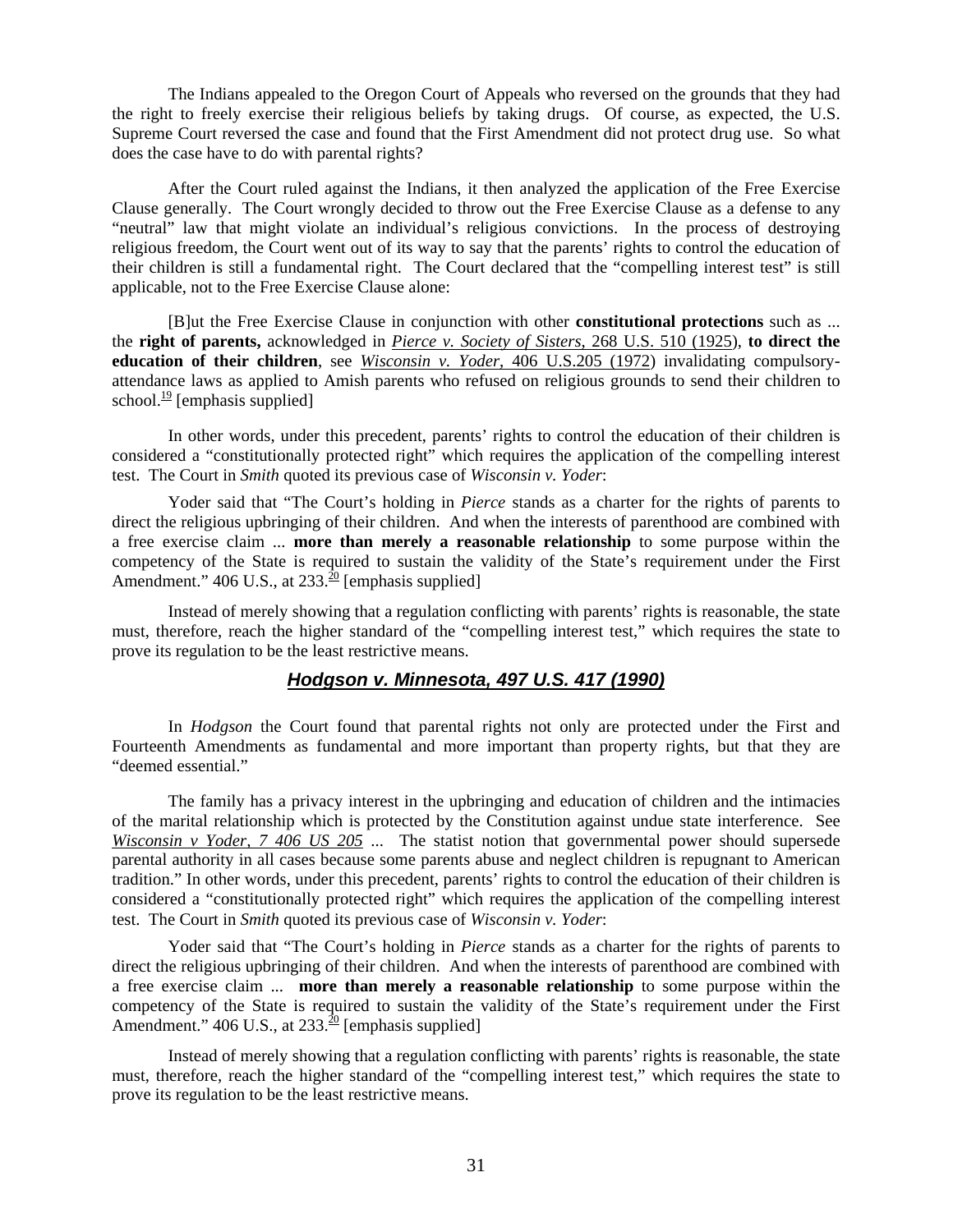*Parham*, 442 US, at 603, [other citations omitted]. We have long held that **there exists a "private realm of family life which the state cannot enter."** *Prince v Massachusetts* ...

A natural parent who has demonstrated sufficient commitment to his or her children is thereafter entitled to raise the children free from undue state interference. As Justice White explained in his opinion of the Court in *Stanley v Illinois*, 405 US 645 (1972) [other cites omitted]:

"The court has frequently emphasized the importance of the family. The **rights** to conceive and to **raise one's children have been deemed 'essential,'** *Meyer v Nebraska*, ... 'basic civil rights of man,' *Skinner v Oklahoma*, 316 US 535, 541 (1942), and '[r]ights far more precious ... than property rights,' *May v Anderson*, 345 US 528, 533 (1953) ... The integrity of the family unit has found protection in the Due Process Clause of the Fourteenth Amendment, *Meyer v Nebraska*, supra." [emphasis supplied]

The Court leaves no room for doubt as to the importance and protection of the rights of parents.

#### *H.L. v. Matheson, 450 US 398, 410 (1991)*

In this case, the Supreme Court recognized the parents' right to know about their child seeking an abortion. The Court stated: In addition, constitutional interpretation has consistently recognized that the parents' claim to authority in their own household to direct the rearing of their children is basic in the structure of our society.

*Ginsberg v. New York*, 390 US 629 (1968) ... We have recognized on numerous occasions that the relationship between the parent and the child is Constitutionally protected (*Wisconsin v. Yoder, Stanley v. Illinois, Meyer v. Nebraska*) ... "It is cardinal with us that the custody, care, and nurture of the child reside first in the parents, whose primary function and freedom includes preparation for obligations the state can neither supply, nor hinder." [Quoting *Prince v. Massachusetts*, 321 US 158, 166, (1944)]. See also *Parham v. J.R.; Pierce v. Society of Sisters* ... We have recognized that parents have an important "guiding role" to play in the upbringing of their children, *Bellotti II*, 443 US 633-639 ... which presumptively includes counseling them on important decisions.

This Court clearly upholds the parent's right to know in the area of minor children making medical decisions.

### *Vernonia School District 47J v. Acton, 132 L.Ed.2d 564, 115 S.Ct. 2386 (1995)*

In *Vernonia* the Court strengthened parental rights by approaching the issue from a different point of view. They reasoned that children do not have many of the rights accorded citizens, and in lack thereof, parents and guardians possess and exercise those rights and authorities in the child's best interest:

Traditionally at common law, and still today, unemancipated minors lack some of the most fundamental rights of self-determination—including even the right of liberty in its narrow sense, i.e., the right to come and go at will. They are subject, even as to their physical freedom, to the control of their parents or guardians. See Am Jur 2d, Parent and Child § 10 (1987).

### *Troxel v. Granville, 530 U.S. 57 (2000)*

In this case, the United States Supreme Court issued a landmark opinion on parental liberty. The case involved a Washington State statute which provided that a "court may order visitation rights for any person when visitation may serve the best interests of the child, whether or not there has been any change of circumstances." Wash. Rev. Code § 26.10.160(3). The U.S. Supreme Court ruled that the Washington statute "unconstitutionally interferes with the fundamental right of parents to rear their children." The Court went on to examine its treatment of parental rights in previous cases: In subsequent cases also, we have recognized the fundamental right of parents to make decisions concerning the care, custody, and control of their children…*Wisconsin v. Yoder, 406 U.S. 205, 232, 32 L. Ed. 2d 15, 92 S. Ct. 1526 (1972)*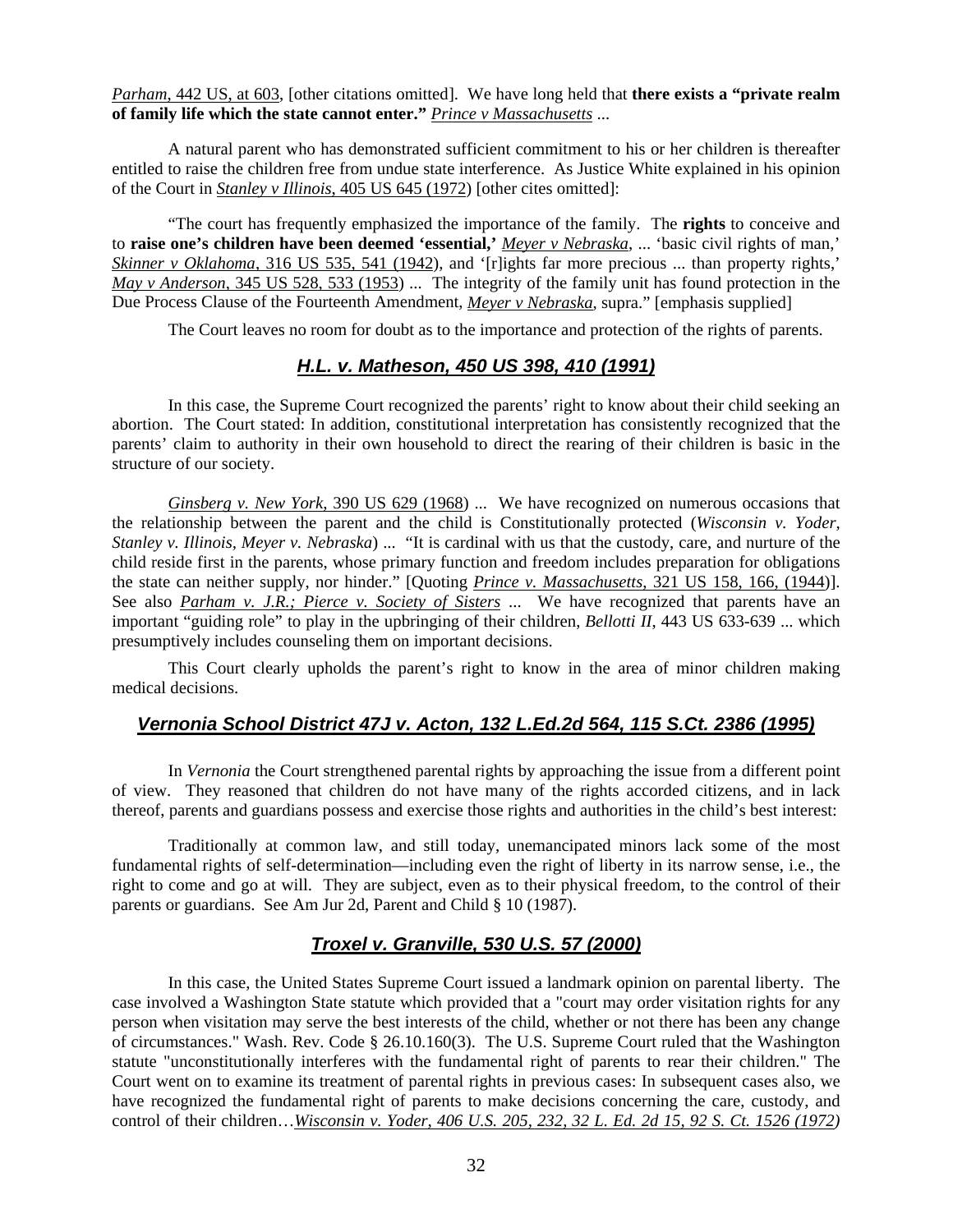("The history and culture of Western civilization reflect a strong tradition of parental concern for the nurture and this case clearly upholds parental rights. In essence, this decision means that the government may not infringe parents' right to direct the education and upbringing of their children unless it can show that it is using the least restrictive means to achieve a compelling governmental interest.

### *Crawford v. Washington No. 02-9410. Argued November 10, 2003*

#### **Decided March 8, 2004**

#### **certiorari to the Supreme Court of Washington**

Petitioner was tried for assault and attempted murder. The State sought to introduce a recorded statement that petitioner's wife Sylvia had made during police interrogation, as evidence that the stabbing was not in self-defense. Sylvia did not testify at trial because of Washington's marital privilege. Petitioner argued that admitting the evidence would violate his Sixth Amendment right to be "confronted with the witnesses against him." Under *Ohio* v. *Roberts,* [448 U. S. 56](http://caselaw.lp.findlaw.com/cgi-bin/getcase.pl?friend=usatoday&navby=case&court=US&vol=448&invol=56), that right does not bar admission of an unavailable witness's statement against a criminal defendant if the statement bears "adequate 'indicia of reliability,' " a test met when the evidence either falls within a "firmly rooted hearsay exception" or bears "particularized guarantees of trustworthiness." *Id.*, at 66. The trial court admitted the statement on the latter ground. The State Supreme Court upheld the conviction, deeming the statement reliable because it was nearly identical to, *i.e.*, interlocked with, petitioner's own statement to the police, in that both were ambiguous as to whether the victim had drawn a weapon before petitioner assaulted him.

*Held:* The State's use of Sylvia's statement violated the Confrontation Clause because, where testimonial statements are at issue, the only indicium of reliability sufficient to satisfy constitutional demands is confrontation. Pp. 5-33.

 (a) The Confrontation Clause's text does not alone resolve this case, so this Court turns to the Clause's historical background. That history supports two principles. First, the principal evil at which the Clause was directed was the civil-law mode of criminal procedure, particularly the use of *ex parte* examinations as evidence against the accused. The Clause's primary object is testimonial hearsay, and interrogations by law enforcement officers fall squarely within that class. Second, the Framers would not have allowed admission of testimonial statements of a witness who did not appear at trial unless he was unavailable to testify and the defendant had had a prior opportunity for cross-examination. English authorities and early state cases indicate that this was the common law at the time of the founding. And the "right ... to be confronted with the witnesses against him," Amdt. 6, is most naturally read as a reference to the commonlaw right of confrontation, admitting only those exceptions established at the time of the founding. See *Mattox* v. *United States,* [156 U. S. 237, 243](http://caselaw.lp.findlaw.com/cgi-bin/getcase.pl?friend=usatoday&navby=case&court=US&vol=156&invol=237&pageno=243). Pp. 5-21.

 (b) This Court's decisions have generally remained faithful to the Confrontation Clause's original meaning. See, *e.g., Mattox, supra.* Pp. 21-23.

 (c) However, the same cannot be said of the rationales of this Court's more recent decisions. See *Roberts, supra,* at 66*.* The *Roberts* test departs from historical principles because it admits statements consisting of *ex parte* testimony upon a mere reliability finding. Pp. 24-25.

 (d) The Confrontation Clause commands that reliability be assessed in a particular manner: by testing in the crucible of cross-examination. *Roberts* allows a jury to hear evidence, untested by the adversary process, based on a mere judicial determination of reliability, thus replacing the constitutionally prescribed method of assessing reliability with a wholly foreign one. Pp. 25-27.

 (e) *Roberts'* framework is unpredictable. Whether a statement is deemed reliable depends on which factors a judge considers and how much weight he accords each of them. However, the unpardonable vice of the *Roberts* test is its demonstrated capacity to admit core testimonial statements that the Confrontation Clause plainly meant to exclude. Pp. 27-30.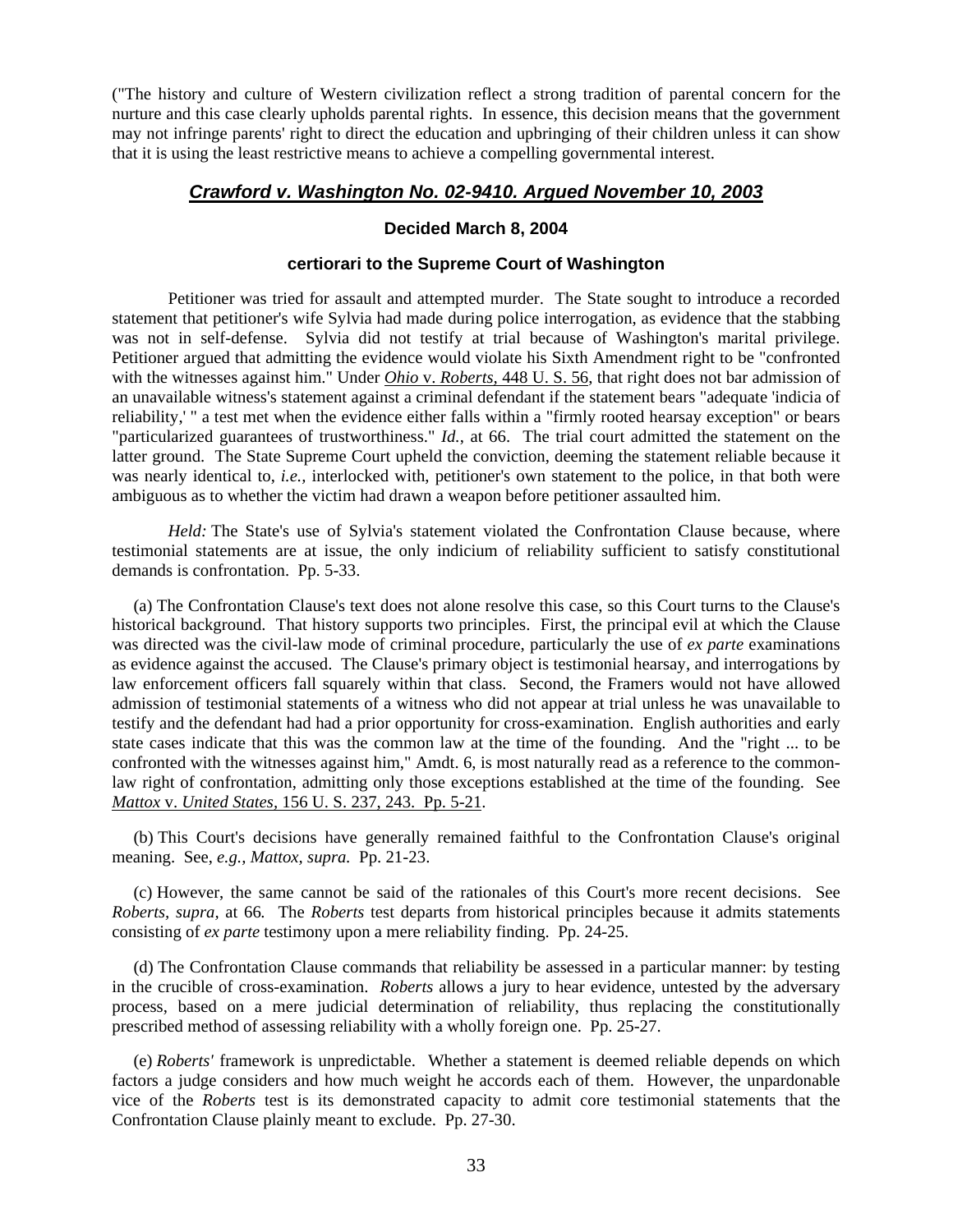(f) The instant case is a self-contained demonstration of *Roberts'* unpredictable and inconsistent application. It also reveals *Roberts'* failure to interpret the Constitution in a way that secures its intended constraint on judicial discretion. The Constitution prescribes the procedure for determining the reliability of testimony in criminal trials, and this Court, no less than the state courts, lacks authority to replace it with one of its own devising. Pp. 30-32.

147 Wash. 2d 424, 54 P. 3d 656, reversed and remanded.

 *Scalia, J.,* delivered the opinion of the Court, in which *Stevens, Kennedy, Souter, Thomas, Ginsburg,* and *Breyer, JJ.,* joined. *Rehnquist, C. J.,* filed an opinion concurring in the judgment, in which *O'Connor, J.,* joined.

### **SECTION 25**

### *THE CONSTITUTIONAL RIGHT TO BE A PARENT*

Below are excerpts of case law from state appellate and federal district courts and up to the U.S. Supreme Court, all of which affirm, from one perspective or another, the absolute Constitutional right of parents to actually *BE* parents to their children.

The rights of parents to the care, custody and nurture of their children is of such character that it cannot be denied without violating those fundamental principles of liberty and justice which lie at the base of all our civil and political institutions, and such right is a fundamental right protected by this amendment (First) and Amendments 5, 9, and 14. *Doe v. Irwin, 441 F Supp 1247; U.S. D.C. of Michigan, (1985)*.

 The several states have no greater power to restrain individual freedoms protected by the First Amendment than does the Congress of the United States. *Wallace v. Jaffree, 105 S Ct 2479; 472 US 38, (1985)*.

 Loss of First Amendment Freedoms, for even minimal periods of time, unquestionably constitutes irreparable injury. Though First Amendment rights are not absolute, they may be curtailed only by interests of vital importance, the burden of proving which rests on their government. *Elrod v. Burns, 96 S Ct 2673; 427 US 347, (1976)*.

 Law and court procedures that are "fair on their faces" but administered "with an evil eye or a heavy hand" was discriminatory and violates the equal protection clause of the Fourteenth Amendment. *Yick Wo v. Hopkins, 118 US 356, (1886)*.

 Even when blood relationships are strained, parents retain vital interest in preventing irretrievable destruction of their family life; if anything, persons faced with forced dissolution of their parental rights have more critical need for procedural protections than do those resisting state intervention into ongoing family affairs. *Santosky v. Kramer, 102 S Ct 1388; 455 US 745, (1982)*.

 Parents have a fundamental constitutionally protected interest in continuity of legal bond with their children. *Matter of Delaney, 617 P 2d 886, Oklahoma (1980)*. .

 The liberty interest of the family encompasses an interest in retaining custody of one's children and, thus, a state may not interfere with a parent's custodial rights absent due process protections. *Langton v. Maloney, 527 F Supp 538, D.C. Conn. (1981)*.

 Parent's right to custody of child is a right encompassed within protection of this amendment which may not be interfered with under guise of protecting public interest by legislative action which is arbitrary or without reasonable relation to some purpose within competency of state to effect. *Regenold v. Baby Fold, Inc., 369 NE 2d 858; 68 Ill 2d 419, appeal dismissed 98 S Ct 1598, 435 US 963, IL, (1977)*.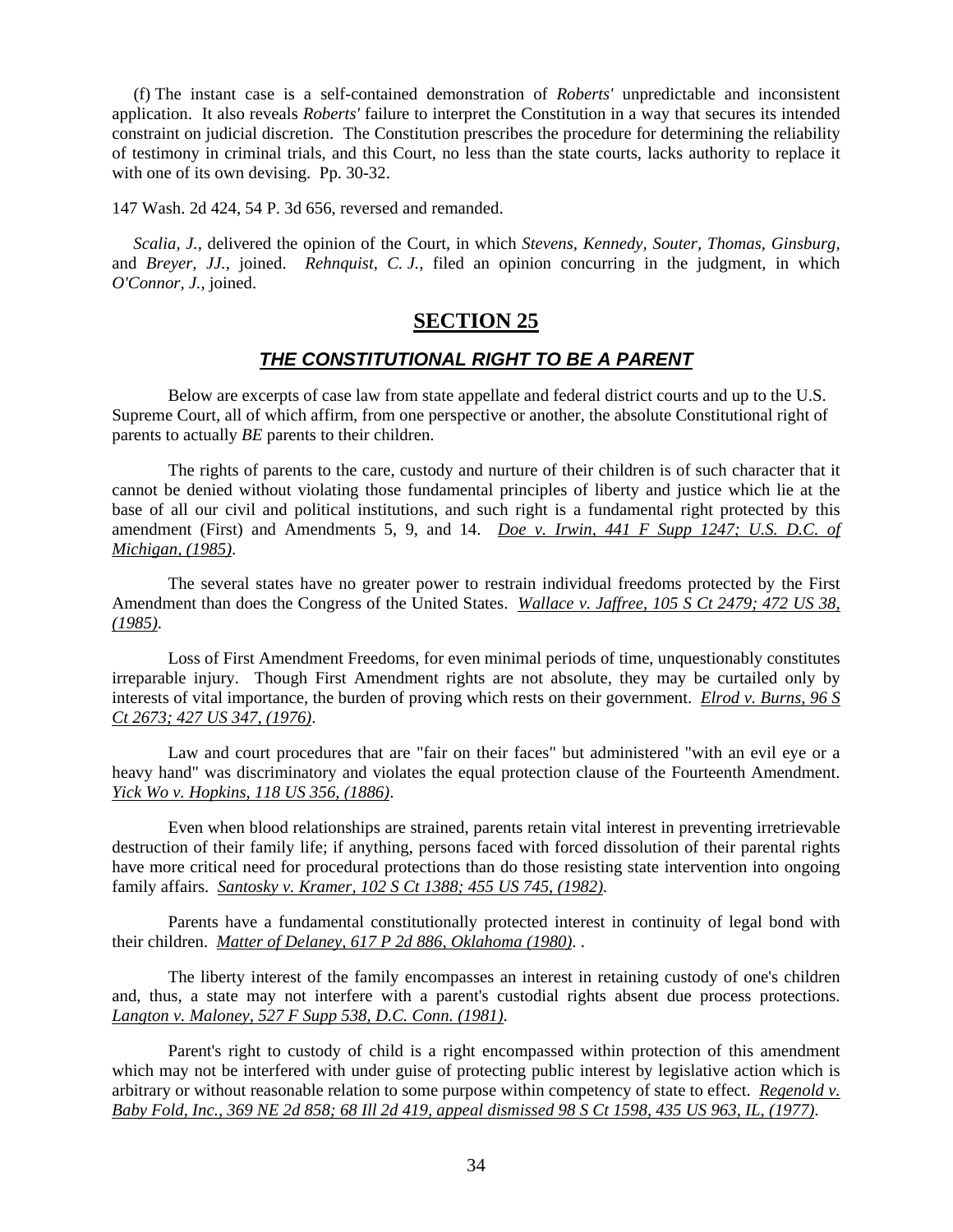Parent's interest in custody of her children is a liberty interest which has received considerable constitutional protection; a parent, who is deprived of custody of his or her child, even though temporarily, suffers thereby grievous loss and such loss deserves extensive due process protection. *In the Interest of Cooper, 621 P 2d 437; 5 Kansas App Div 2d 584, (1980)*.

 The Due Process Clause of the Fourteenth Amendment requires that severance in the parent-child relationship caused by the state occur only with rigorous protections for individual liberty interests at stake. *Bell v. City of Milwaukee, 746 F 2d 1205; US Ct App 7th Cir WI, (1984)*.

 Father enjoys the right to associate with his children which is guaranteed by this amendment (First) as incorporated in Amendment 14, or which is embodied in the concept of "liberty" as that word is used in the Due Process Clause of the 14th Amendment and Equal Protection Clause of the 14th Amendment. *Mabra v. Schmidt, 356 F Supp 620; DC, WI (1973)*.

 "Separated as our issue is from that of the future interests of the children, we have before us the elemental question whether a court of a state, where a mother is neither domiciled, resident nor present, may cut off her immediate right to the care, custody, management and companionship of her minor children without having jurisdiction over her in person. Rights far more precious to appellant than property rights will be cut off if she is to be bound by the Wisconsin award of custody." *May v. Anderson, 345 US 528, 533; 73 S Ct 840, 843, (1952)*.

 A parent's right to care and companionship of his or her children are so fundamental, as to be guaranteed protection under the First, Ninth, and Fourteenth Amendments of the United States Constitution. In re: *J.S. and C., 324 A 2d 90; supra 129 NJ Super, at 489*.

 The Court stressed, "the parent-child relationship is an important interest that undeniably warrants deference and, absent a powerful countervailing interest, protection." A parent's interest in the companionship, care, custody and management of his or her children rises to a constitutionally secured right, given the centrality of family life as the focus for personal meaning and responsibility. *Stanley v. Illinois, 405 US 645, 651; 92 S Ct 1208, (1972)*.

 Parent's rights have been recognized as being "essential to the orderly pursuit of happiness by free man." *Meyer v. Nebraska, 262 US 390; 43 S Ct 625, (1923)*.

 The U.S. Supreme Court implied that "a (once) married father who is separated or divorced from a mother and is no longer living with his child" could not constitutionally be treated differently from a currently married father living with his child. *Quilloin v. Walcott, 98 S Ct 549; 434 US 246, 255^Q56, (1978)*.

 The U.S. Court of Appeals for the 9th Circuit (California) held that the parent-child relationship is a constitutionally protected liberty interest. (See; Declaration of Independence --life, liberty and the pursuit of happiness and the 14th Amendment of the United States Constitution -- No state can deprive any person of life, liberty or property without due process of law nor deny any person the equal protection of the laws.) *Kelson v. Springfield, 767 F 2d 651; US Ct App 9th Cir, (1985)*.

 The parent-child relationship is a liberty interest protected by the Due Process Clause of the 14th Amendment. *Bell v. City of Milwaukee, 746 f 2d 1205, 1242^Q45; US Ct App 7th Cir WI, (1985)*.

 No bond is more precious and none should be more zealously protected by the law as the bond between parent and child." *Carson v. Elrod, 411 F Supp 645, 649; DC E.D. VA (1976)*.

 A parent's right to the preservation of his relationship with his child derives from the fact that the parent's achievement of a rich and rewarding life is likely to depend significantly on his ability to participate in the rearing of his children. A child's corresponding right to protection from interference in the relationship derives from the psychic importance to him of being raised by a loving, responsible, reliable adult. *Franz v. U.S., 707 F 2d 582, 595^Q599; US Ct App (1983)*.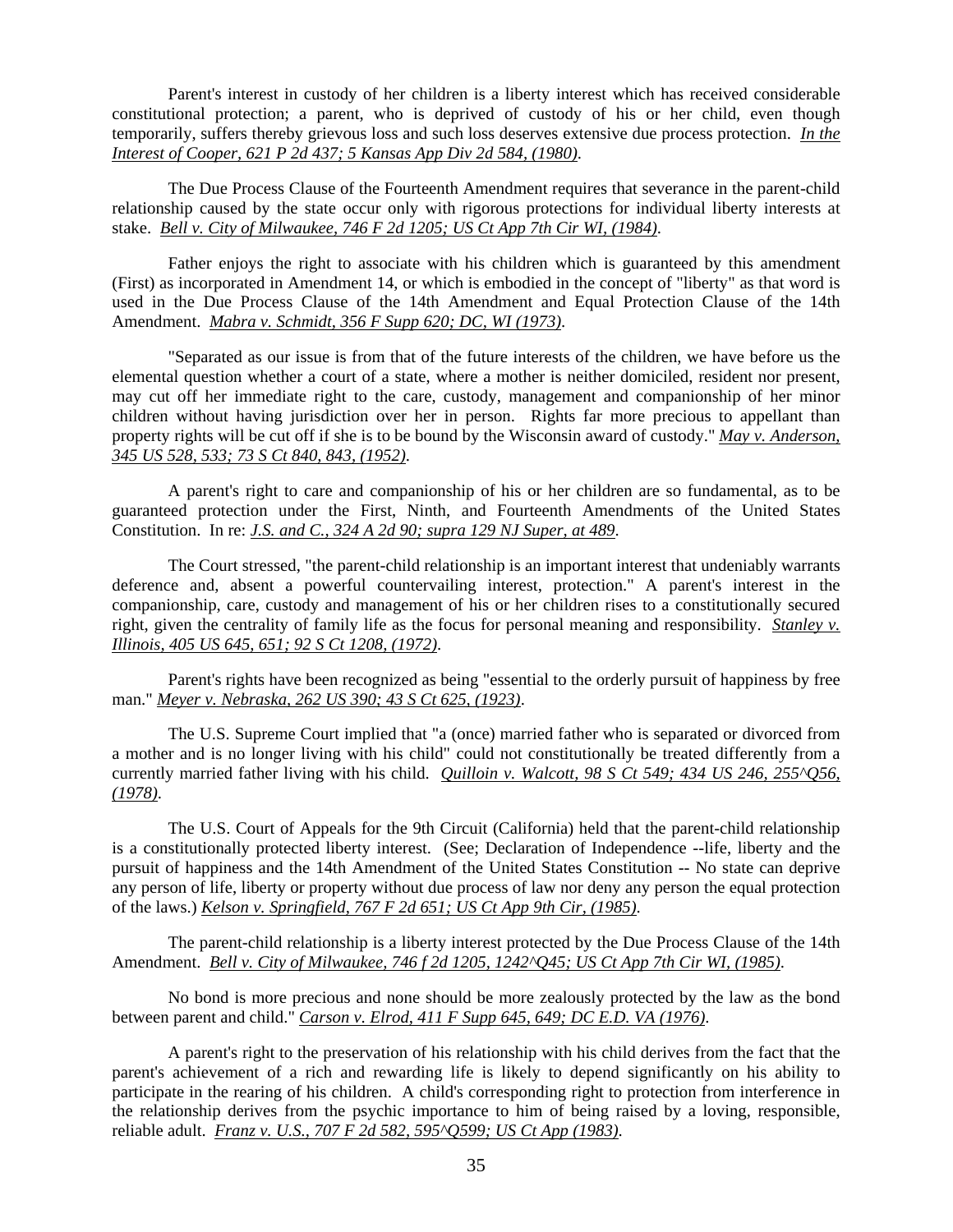A parent's right to the custody of his or her children is an element of "liberty" guaranteed by the 5th Amendment and the 14th Amendment of the United States Constitution. *Matter of Gentry, 369 NW 2d 889, MI App Div (1983)*.

 Reality of private biases and possible injury they might inflict were impermissible considerations under the Equal Protection Clause of the 14th Amendment. *Palmore v. Sidoti, 104 S Ct 1879; 466 US 429*.

 Legislative classifications which distributes benefits and burdens on the basis of gender carry the inherent risk of reinforcing stereotypes about the proper place of women and their need for special protection; thus, even statutes purportedly designed to compensate for and ameliorate the effects of past discrimination against women must be carefully tailored. The state cannot be permitted to classify on the basis of sex. *Orr v. Orr, 99 S Ct 1102; 440 US 268, (1979)*.

 The United States Supreme Court held that the "old notion" that "generally it is the man's primary responsibility to provide a home and its essentials" can no longer justify a statute that discriminates on the basis of gender. No longer is the female destined solely for the home and the rearing of the family, and only the male for the marketplace and the world of ideas. *Stanton v. Stanton, 421 US 7, 10; 95 S Ct 1373, 1376, (1975)*.

 Judges must maintain a high standard of judicial performance with particular emphasis upon conducting litigation with scrupulous fairness and impartiality. 28 USCA § 2411; *Pfizer v. Lord, 456 F.2d 532; cert denied 92 S Ct 2411; US Ct App MN, (1972)*.

 State Judges, as well as federal, have the responsibility to respect and protect persons from violations of federal constitutional rights. *Gross v. State of Illinois, 312 F 2d 257; (1963)*.

 The Constitution also protects "the individual interest in avoiding disclosure of personal matters." Federal Courts (and State Courts), under Griswold can protect, under the "life, liberty and pursuit of happiness" phrase of the Declaration of Independence, the right of a man to enjoy the mutual care, company, love and affection of his children, and this cannot be taken away from him without due process of law. There is a family right to privacy which the state cannot invade or it becomes actionable for civil rights damages. *Griswold v. Connecticut, 381 US 479, (1965)*.

 The right of a parent not to be deprived of parental rights without a showing of fitness, abandonment or substantial neglect is so fundamental and basic as to rank among the rights contained in this Amendment (Ninth) and Utah's Constitution, Article 1 § 1. *In re U.P., 648 P 2d 1364; Utah, (1982)*.

The rights of parents to parent-child relationships are recognized and upheld. *Fantony v. Fantony, 122 A 2d 593, (1956); Brennan v. Brennan, 454 A 2d 901, (1982)*. State's power to legislate, adjudicate and administer all aspects of family law, including determinations of custodial; and visitation rights, is subject to scrutiny by federal judiciary within reach of due process and/or equal protection clauses of 14th Amendment...Fourteenth Amendment applied to states through specific rights contained in the first eight amendments of the Constitution which declares fundamental personal rights...Fourteenth Amendment encompasses and applied to states those preexisting fundamental rights recognized by the Ninth Amendment. The Ninth Amendment acknowledged the prior existence of fundamental rights with it: "The enumeration in the Constitution, of certain rights, shall not be construed to deny or disparage others retained by the people."

The United States Supreme Court in a long line of decisions has recognized that matters involving marriage, procreation, and the parent-child relationship are among those fundamental "liberty" interests protected by the Constitution. Thus, the decision in *Roe v. Wade, 410 US 113; 93 S Ct 705; 35 L Ed 2d 147, (1973)*, was recently described by the Supreme Court as founded on the "Constitutional underpinning of ... a recognition that the "liberty" protected by the Due Process Clause of the 14th Amendment includes not only the freedoms explicitly mentioned in the Bill of Rights, but also a freedom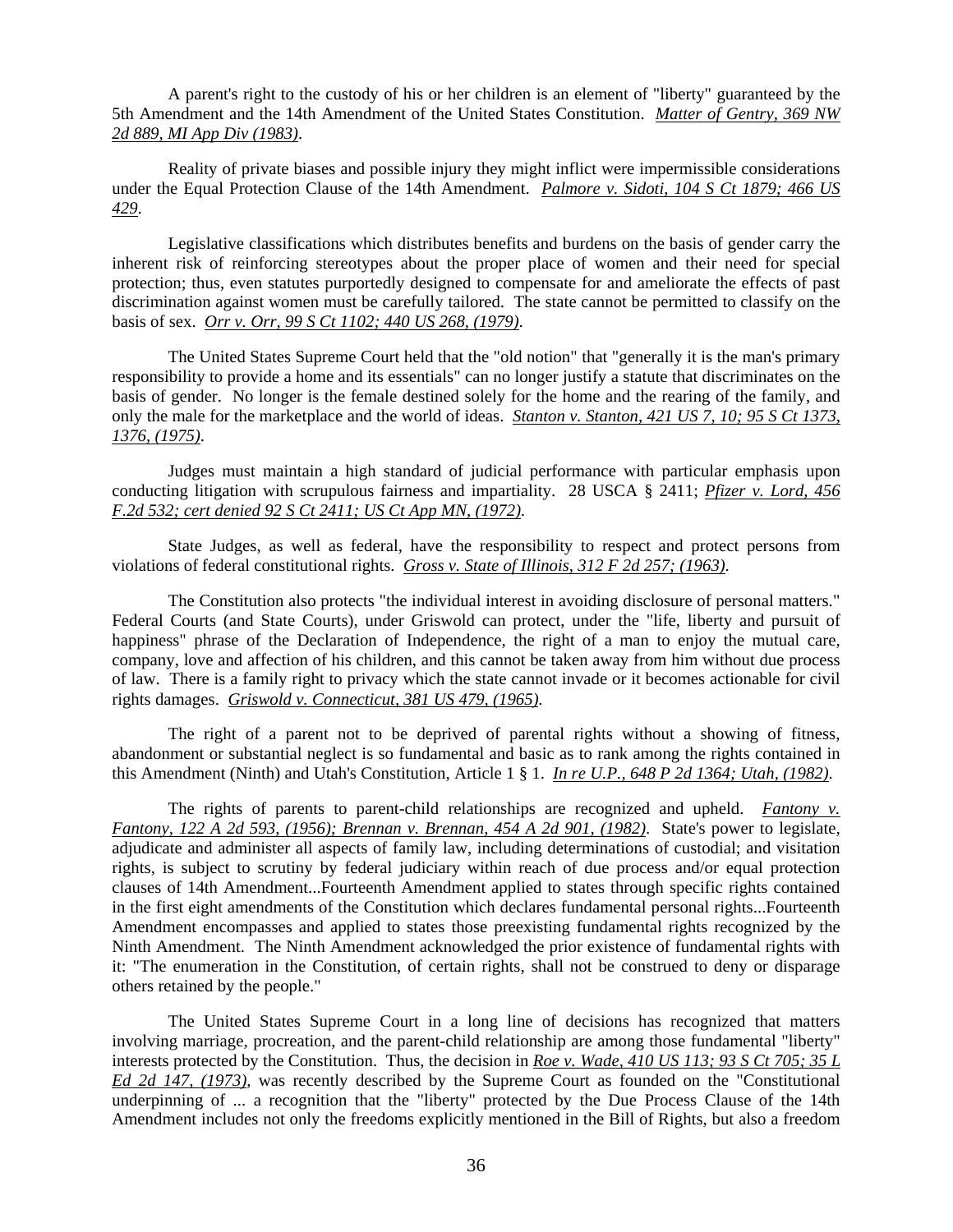of personal choice in certain matters of marriage and family life." The non-custodial divorced parent has no way to implement the constitutionally protected right to maintain a parental relationship with his child except through visitation. To acknowledge the protected status of the relationship as the majority does, and yet deny protection under Title 42 USC § 1983, to visitation, which is the exclusive means of effecting that right, is to negate the right completely. *Wise v. Bravo, 666 F.2d 1328, (1981)*.

### *FROM THE COLORADO SUPREME COURT, 1910*

In controversies affecting the custody of an infant, the interest and welfare of the child is the primary and controlling question by which the court must be guided. This rule is based upon the theory that the state must perpetuate itself, and good citizenship is essential to that end. Though nature gives to parents the right to the custody of their own children, and such right is scarcely less sacred than the right to life and liberty, and is manifested in all animal life, yet among mankind the necessity for government has forced the recognition of the rule that the perpetuity of the state is the first consideration, and parental authority itself is subordinate to this supreme power. It is recognized that: 'The moment a child is born it owes allegiance to the government of the country of its birth, and is entitled to the protection of that government. And such government is obligated by its duty of protection, to consult the welfare, comfort and interest of such child in regulating its custody during the period of its minority.' *Mercein v. People, 25 Wend. (N. Y.) 64, 103, 35 Am. Dec. 653; McKercher v. Green, 13 Colo. App. 271, 58 Pac. 406*. But as government should never interfere with the natural rights of man, except only when it is essential for the good of society, the state recognizes, and enforces, the right which nature gives to parents [48 Colo. 466] to the custody of their own children, and only supervenes with its sovereign power when the necessities of the case require it.

The experience of man has demonstrated that the best development of a young life is within the sacred precincts of a home, the members of which are bound together by ties entwined through 'bone of their bone and flesh of their flesh'; that it is in such homes and under such influences that the sweetest, purest, noblest, and most attractive qualities of human nature, so essential to good citizenship, are best nurtured and grow to wholesome fruition; that, when a state is based and build upon such homes, it is strong in patriotism, courage, and all the elements of the best civilization. Accordingly these recurring facts in the experience of man resulted in a presumption establishing prima facie that parents are in every way qualified to have the care, custody, and control of their own offspring, and that their welfare and interests are best subserved under such control. Thus, by natural law, by common law, and, likewise, the statutes of this state, the natural parents are entitled to the custody of their minor children, except when they are unsuitable persons to be entrusted with their care, control, and education, or when some exceptional circumstances appear which render such custody inimicable to the best interests of the child. While the right of a parent to the custody of its infant child is therefore, in a sense, contingent, the right can never be lost or taken away so long as the parent properly nurtures, maintains, and cares for the child. *Wilson v. Mitchell, 111 P. 21, 25-26, 48 Colo. 454 (Colo. 1910)*

### *CONCLUSION*

The U.S. Supreme Court has consistently protected parental rights, including it among those rights deemed fundamental. As a fundamental right, parental liberty is to be protected by the highest standard of review: the compelling interest test. As can be seen from the cases described above, parental rights have reached their highest level of protection in over 75 years. The Court decisively confirmed these rights in the recent case of *Troxel v. Granville*, which should serve to maintain and protect parental rights for many years to come.

As long as CPS is allowed to have an exaggerated view of their power andis allowed by state officials and the courts to exploit that power and abuse it against both children and parents, they will both be continually harmed. The constitution is there for two primary reasons, 1) to restrict the power of the government and 2) to protect the people from the government, not the government from the people. And the constitution is there to prohibit certain activity from government officials and that prohibition does not apply to one type or kind of official but to ANY government official whether it is the police, CPS or FBI.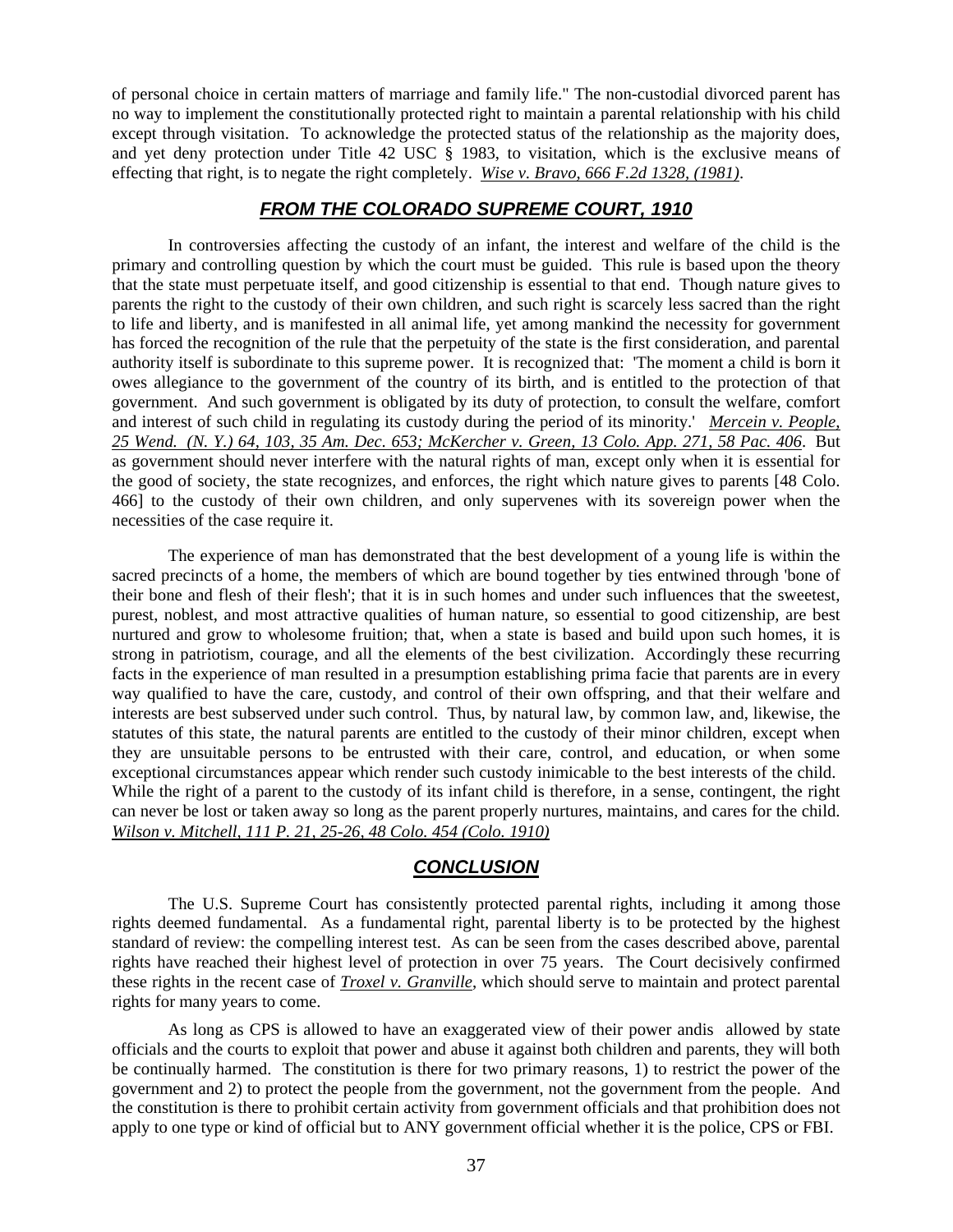### **SECTION 26**

#### **ARE SUPERVISORS LIABLE FOR HIS OR HER CULPABLE ACTION OR INACTION IN THE SUPERVISION, OR CONTROL OF HIS OR HER SUBORDINATES; FOR HIS OR HER ACQUIESCENCE IN THE CONSTITUTIONAL DEPRIVATION OR FOR CONDUCT THAT SHOWED A RECKLESS OR CALLOS INDIFFERENCE TO THE RIGHTS OF OTHERS?**

Section 1983 places liability on ANY person who "subjects, or causes to be subjected" another to a constitutional deprivation. See 42 U.S.C. § 1983. This language suggests that there are two ways a defendant may be liable for a constitutional deprivation under § 1983: (1) direct, personal involvement in the alleged constitutional violation on the part of the defendant, or (2) actions or omissions that are not constitutional violations in themselves, but foreseeably leads to a constitutional violation. The Court of Appeals for the Ninth Circuit offered a most cogent discussion of this issue in *Arnold v. International Bus. Machines Corp., 637 F.2d 1350 (9th Cir. 1981)*:

A person 'subjects' another to the deprivation of a constitutional right, within the meaning of section 1983, if he does an affirmative act, participates in another's affirmative acts, or omits to perform an act which he is legally required to do that causes the deprivation of which complaint is made.... Moreover, personal participation is not the only predicate for section 1983 liability. *Anyone who "causes" any citizen to be subjected to a constitutional deprivation is also liable.* The requisite causal connection can be established not only by some kind of direct personal participation in the deprivation, but also by setting in motion a series of acts by others which the actor knows or reasonably should know would cause others to inflict the constitutional injury. *Id. at 1355 (emphasis added) (quoting Johnson v. Duffy, 588 F.2d 740, 743-44 (9th Cir. 1978)).* 

A supervisor is liable under § 1983 if s/he "does an affirmative act, participates in another's affirmative acts, or omits to perform an act which [s/]he is legally required to do." Causing constitutional injury. *Johnson v. Duffy, 588 F. 2d 740, 743-44 (9<sup>th</sup> Cir. 1978)*. A supervisor is liable for "his own culpable action or inaction in the training, supervision, or control of his subordinates; for his acquiescence in the constitutional deprivation …; for conduct that showed a reckless or callous indifference to the rights of others." *Watkins v. City of Oakland, 145 F. 3d 1087, 1093 (9th Cir. 1997*)

A supervisor can be liable in his individual capacity if "he set in motion a series of acts by others, or knowingly refused to terminate a series of acts by others, which he knew or reasonably should have known would cause others to inflict the constitutional injury." *Larez v. City of Los Angeles, 946 F. 2d*  630, 646 ( $9<sup>th</sup>$  Cir. 1991). "Supervisory indifference or tacit authorization of subordinates' misconduct may be a causative factor in constitutional injuries they inflict." *Slakan v. Porter, 737 F. 2d 368, 373 (4th Cir. 1984*). "We have explained the nature of the causation required in cases of this kind in *Johnson v. Duffy, 588 F. 2d 740 (9<sup>th</sup> Cir. 1978)*. There, we held that for purposes of § 1983 liability the requisite causal chain can occur through the 'setting in motion [of] a series of acts by others which the actor knows or reasonably should know would cause others to inflict the constitutional injury.' Id. at 743-44. There is little question here that Cooper and Roderick should have known that falsely placing the blame for the initial Ruby Ridge incident on Harris would lead to the type of constitutional injuries he suffered." *Harris v. Roderick, 126 F. 3d 1189 (9<sup>th</sup> Cir. 1997).* 

### **SECTION 27**

### **CAN A PRIVATE CITIZEN BE HELD LIABLE UNDER § 1983 EVEN THOUGH PRIVATE CITIZENS CANNOT ORDINARILY BE HELD LIABLE UNDER § 1983?**

While a private citizen cannot ordinarily be held liable under § 1983 because that statute requires action under color of state law, **if a private citizen conspires with a state actor, then the private citizen is subject to § 1983 liability**. *Brokaw v. Mercer County, 235 F.3d 1000 (7<sup>th</sup> Cir 2001) quoting Bowman v. City of Franklin, 980 F.2d 1104, 1107 (* $7<sup>th</sup>$  *Cir. 1992)* "To establish § 1983 liability through a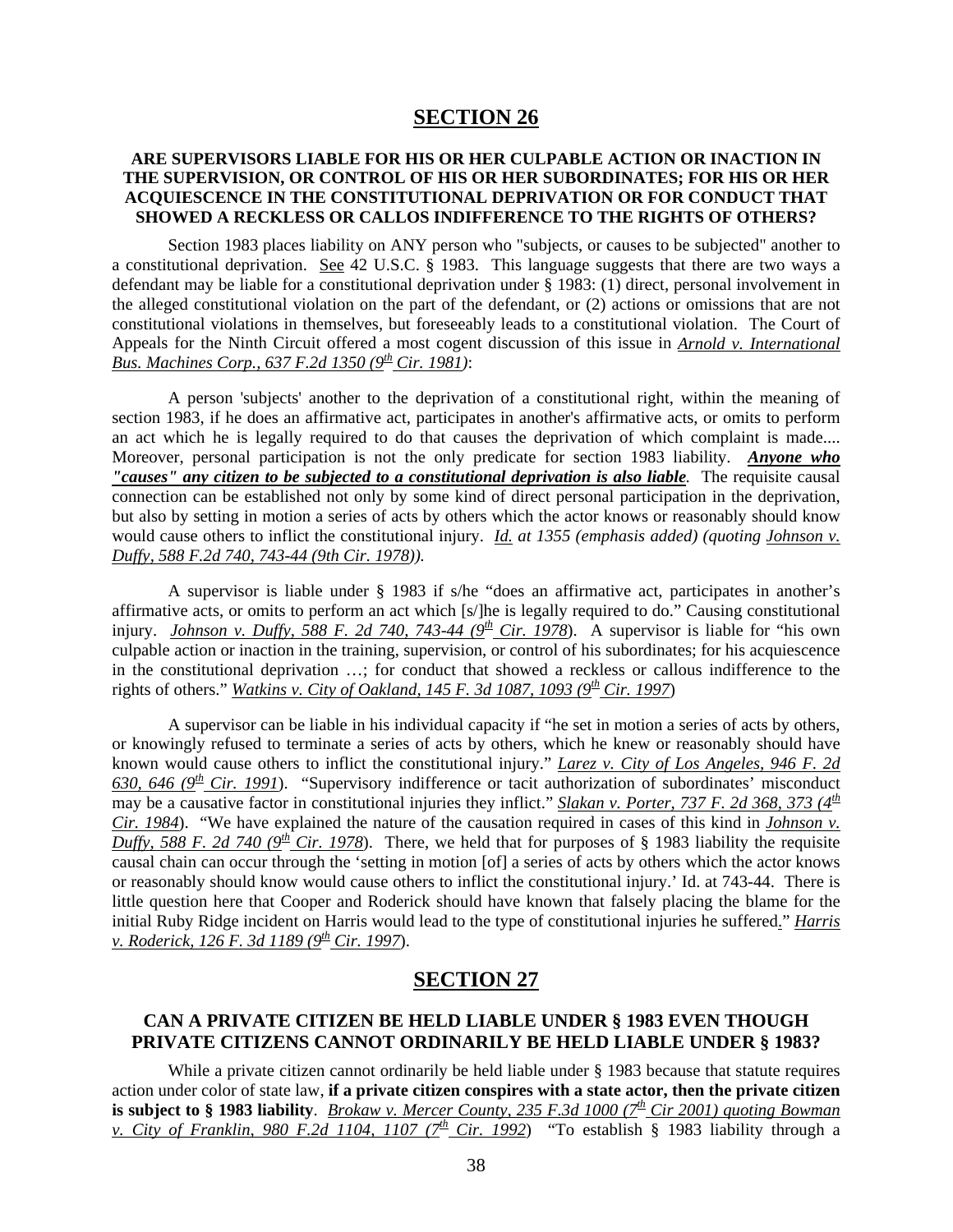conspiracy theory, a plaintiff must demonstrate that: (1) a state official and private individual(s) reached an understanding to deprive the plaintiff of his constitutional rights, and (2) those individual(s) were willful participants in joint activity with the State or its agents." *Fries v. Helsper, 146 F.3d 452, 457 (7<sup>th</sup> Cir. 1998*) (internal quotation and citations omitted). Not only did both Bonnie Maskery and the state Defendants conspire to harm Mrs. Dutkiewicz because she practiced Wicca, Maskery continued to conspire with state Defendants by manufacturing evidence and lying in order to deny the Plaintiffs their due process rights to a fair trial. Plaintiff told state Defendants in writing and over the phone that Maskery was a fraud and impersonating a therapist prior to submitting the petition to the court yet the state Defendants willfully filed the fraudulent petition.

"In this case, C.A. alleged just such a conspiracy between Weir and Karen, and Deputy Sheriff James Brokaw. Specifically, C.A. asserted that Weir and Karen conspired with James, who was a deputy sheriff, in July 1983 to file false allegations of child neglect in order to cause the DCFS to remove C.A. from his home and to thereby cause C.A.'s parents to divorce, because of the religious beliefs and practices of C.A's family. [FN 12] While Weir and Karen claim that C.A.'s allegations are too vague to withstand dismissal under 12(b)(6), C.A has alleged all of the necessary facts: the who, what, when, why and how. No more is required at this stage." *Brokaw v. Mercer County, 235 F.3d 1000 (7<sup>th</sup> Cir 2001)* 

"Alternatively, Weir and Karen seek cover in the various proceedings instituted as a result of their complaint: a formal petition for adjudication of wardship, a court hearing, investigatory conferences held by the DCFS, adjudication of wardship by the court, and a dispositional hearing by the court, seemingly arguing that because a court determined that C.A. should remain in foster care, that demonstrates that their complaints of neglect were justified. But, assuming that Weire, Karen and Deputy Sheriff James Brokaw knew the allegations of child neglect were false, then these proceedings actually weaken their case because that means they succeeded in the earlier stages of their conspiracy –they created upheaval in C.A's family by having him removed from his home and by subjected his family to governmental interference. Moreover, as we have held in the criminal context, '[i]f police officers have been instrumental in the plaintiff's continued confinement or prosecution, they cannot escape liability by pointing to the decisions of prosecutors or grand jurors or magistrates to confine or prosecute him.' *Jones v. City of Chicago, 856 F.2d 985, 994 (7<sup>th</sup> Cir.1988).*" *Brokaw v. Mercer County, 235 F.3d 1000 (7<sup>th</sup> Cir) 2001)* 

### **SECTION 28**

### **IS WICCA / WICCAN A CONSTITUTIONALLY PROTECTED RELIGION?**

#### **Government recognition**

Wiccan and other Neopagan groups have been recognized by governments in the US and Canada and given tax-exempt status. Wiccan priests and priestesses have been given access to penitentiaries in both countries, and the privilege of performing handfastings/marriages. On March 15, 2001, the list of religious preferences in the United States Air Force Personnel Data System (MilMod) was augmented to include: Dianic Wicca, Druidism, Gardnerian Wicca, Pagan, Seax Wicca, Shamanism, and Wicca.

Judge J. Butzner of the Fourth Circuit Federal Appeals Court confirmed the *Dettmer v Landon decision (799F 2nd 929) in 1986*. He said: "We agree with the District Court that **the doctrine taught by the Church of Wicca is a religion**." Butzner J. 1986 Fourth Circuit. A case was brought in 1983 in the U.S. District Court in Michigan**.** The court found that 3 employees of a prison had restricted an inmate in the performance of his Wiccan rituals. This "deprived him of his First Amendment right to freely exercise his religion and his Fourteenth Amendment right to equal protection of the laws." *Dettmer vs. Landon*: concerns the rights of a Wiccan inmate in a penitentiary. *Lamb's chapel v. Center Moriches Union Free School District*: concerns the rental of school facilities after hours by a religious group. It is abundantly clear that none of the State Defendants can claim that one's First Amendment right was not clearly established.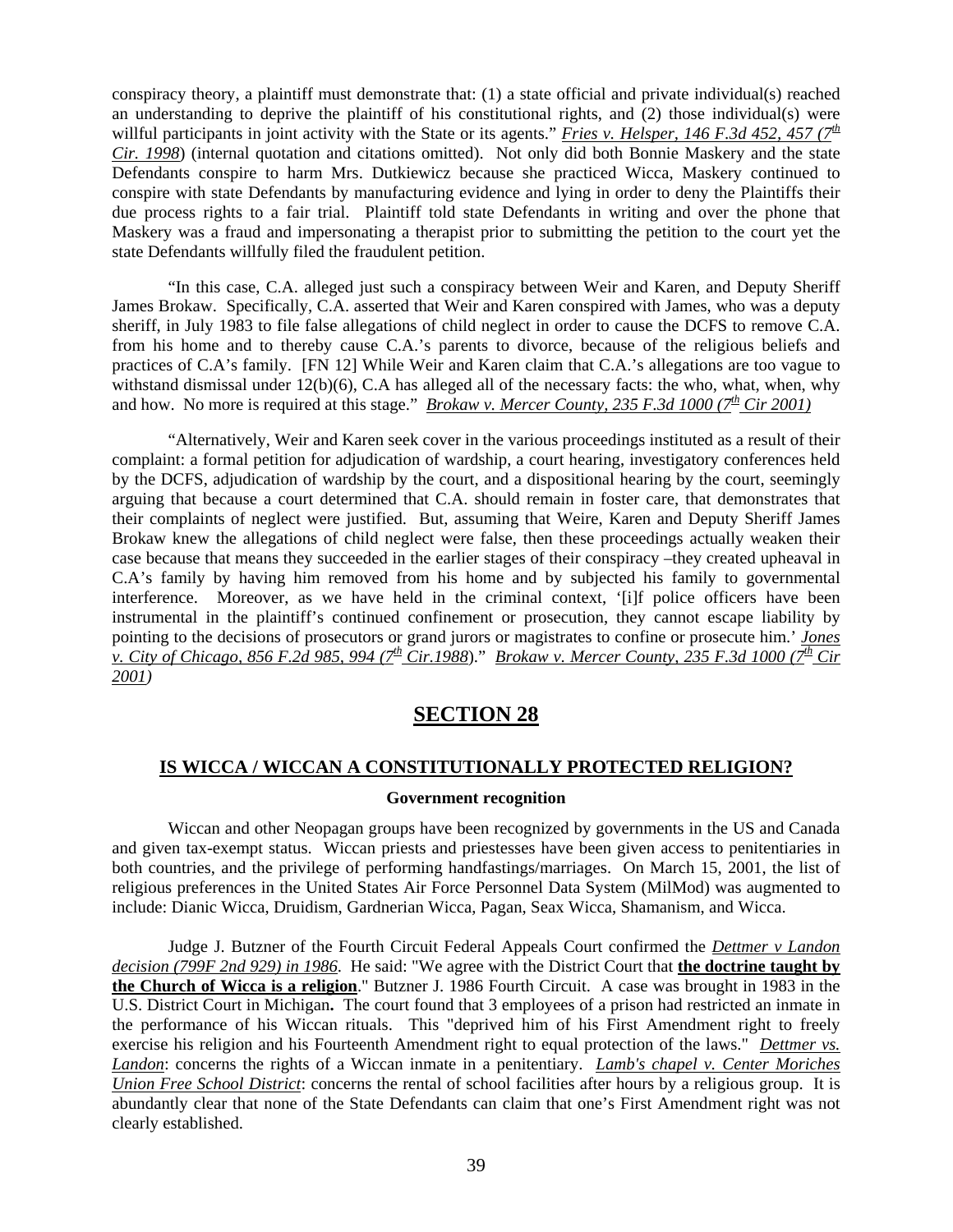### **SECTION 29**

#### **ARE "MANDATED REPORTERS" STATE ACTORS?**

"As the district court correctly found, insofar as the Hospital was acting in the latter capacity – **as part of the reporting and enforcement machinery for CWA**, a government agency charged with detection and prevention of child abuse and neglect – **the Hospital was a state actor**." "[C]onduct that is formally 'private' may become so entwined with governmental policies or so impregnated with a governmental character as to become subject to the constitutional limitations placed upon state action . . . In certain instances the actions of private entities may be considered to be infused with 'state action' if those private parties are performing a function public or governmental in nature and which would have to be performed by the Government but for the activities of the private parties. *Perez v. Sugarman, 499 F2d 761, 764-65 (2d Cir. 1974)(quoting Evans v. Newton, 382 U.S. 296, 299 (1966)" Mora P. v. Rosemary McIntyre, (Case No.: 98-9595)*  $2^{\frac{nd}{c}}$  *Cir (1999)*.

### **SECTION 30**

#### **CAN THE STATE SHIELD A "STATE ACTOR" FROM LIABILITY UNDER SECTION 1983?**

No they cannot. State-conferred immunity cannot shield a state actor form liability under § 1983. *See Martinez v. California, 444 U.S. 277, 284 n. 8 (1980*) ("Conduct by persons acting under color of state law which is wrongful under 42 U.S.C. § 1983 … cannot be immunized by state law.") [cite omitted]. Indeed, a regime that allowed a state immunity defense to trump the imposition of liability under § 1983 would emasculate the federal statute.

Section 1983 imposes liability on **anyone** who, under color of state law, deprives a person of any rights, privileges, or immunities secured by the Constitution and laws. *K & A Radiologic Tech. Servs., Inc. v. Commissioner of the Dep't of Health, 189 F.3d 273, 280 (2<sup>nd</sup> Cir 1999) (quoting Blessing v. Freestone, 520 U.S. 329, 340 !997)*. "[T]he core purpose of § 1983 is 'to provide compensatory relief to those deprived of their federal rights by state actors'." *Hardy v. New York City Health & Hosps. Corp., 164 F.3d 789, 795 (2nd Cir. 1999) (quoting Felder v. Casey, 487 U.S. 131, 141 (1988))*. "The traditional definition of acting under color of state law requires that the defendant in a § 1983 action have exercised power possessed by virtue of state law and made possible only because the wrongdoer is clothed with the authority of state law." Id. (quoting, inter alia, *West v. Atkins, 487 U.S. 42, 49 (1988)*) (other citations and internal quotation marks omitted)